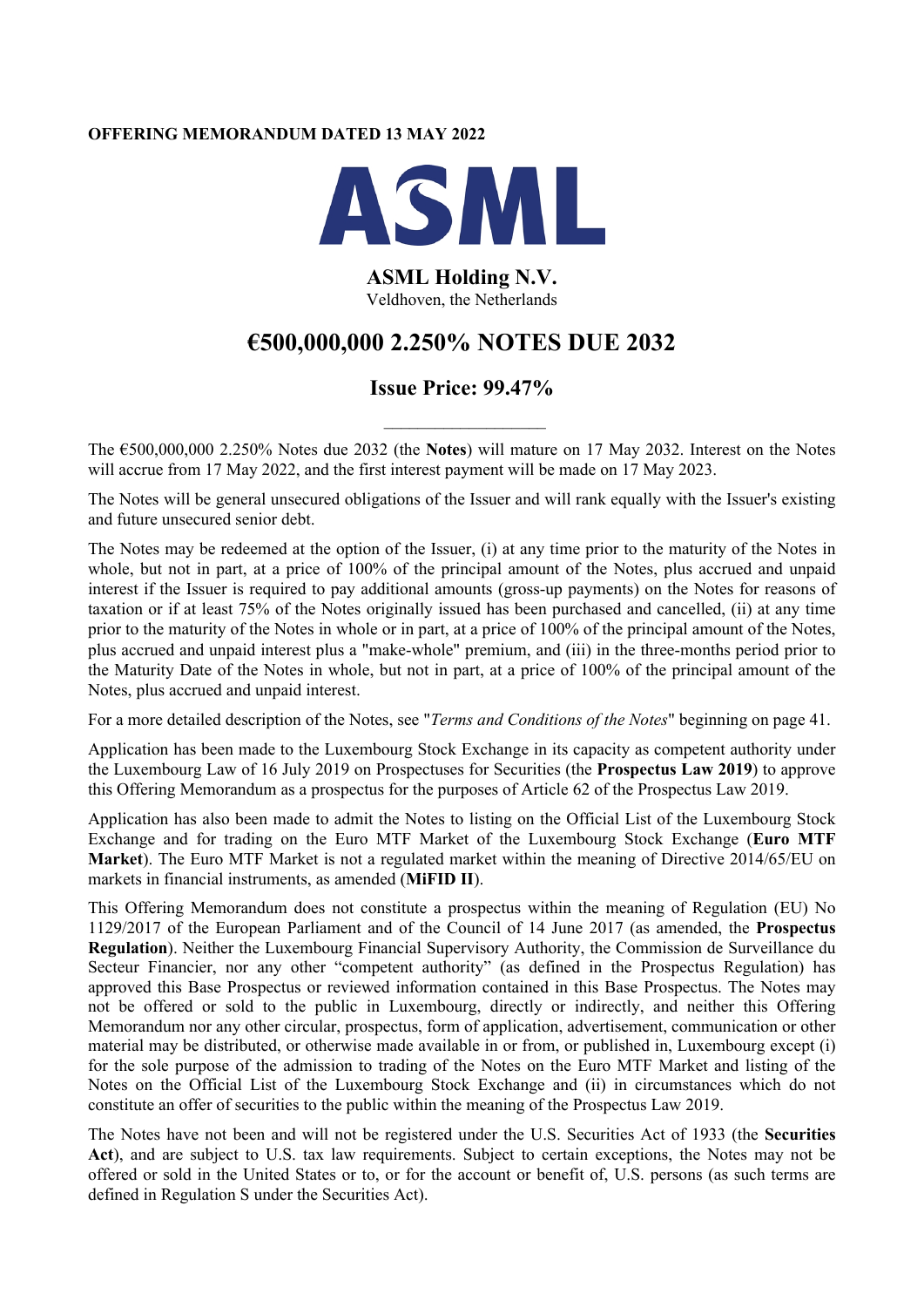The Notes will be in bearer form and in the denomination of  $\epsilon$ 100,000 and integral multiples of  $\epsilon$ 1,000 in excess thereof, up to and including  $E199,000$ . The Notes will initially be in the form of a temporary global note (the **Temporary Global Note**), without interest coupons, which will be deposited on 17 May 2022 (the **Closing Date**) with a common safekeeper for Euroclear Bank SA/NV and Clearstream Banking, S.A., Luxembourg. The Temporary Global Note will be exchangeable, in whole or in part, for interests in a permanent global note (the **Permanent Global Note**), without interest coupons, not earlier than 40 days after the Closing Date upon certification as to non-U.S. beneficial ownership. Interest payments in respect of the Notes cannot be collected without such certification of non-U.S. beneficial ownership. The Permanent Global Note will be exchangeable in certain limited circumstances in whole, but not in part, for Notes in definitive form with interest coupons attached. See "*Summary of Provisions Relating to the Notes in Global Form".*

For a further description of certain restrictions on the offering and sale of the Notes, see "*Subscription and Sale*" beginning on page 63.

Investing in the Notes involves risks. See "*Risk Factors*" beginning on page 20.

*Joint Lead Managers*

ING J.P. Morgan Rabobank

*Co-Lead Managers*

BofA Securities Citigroup Commerzbank SMBC Nikko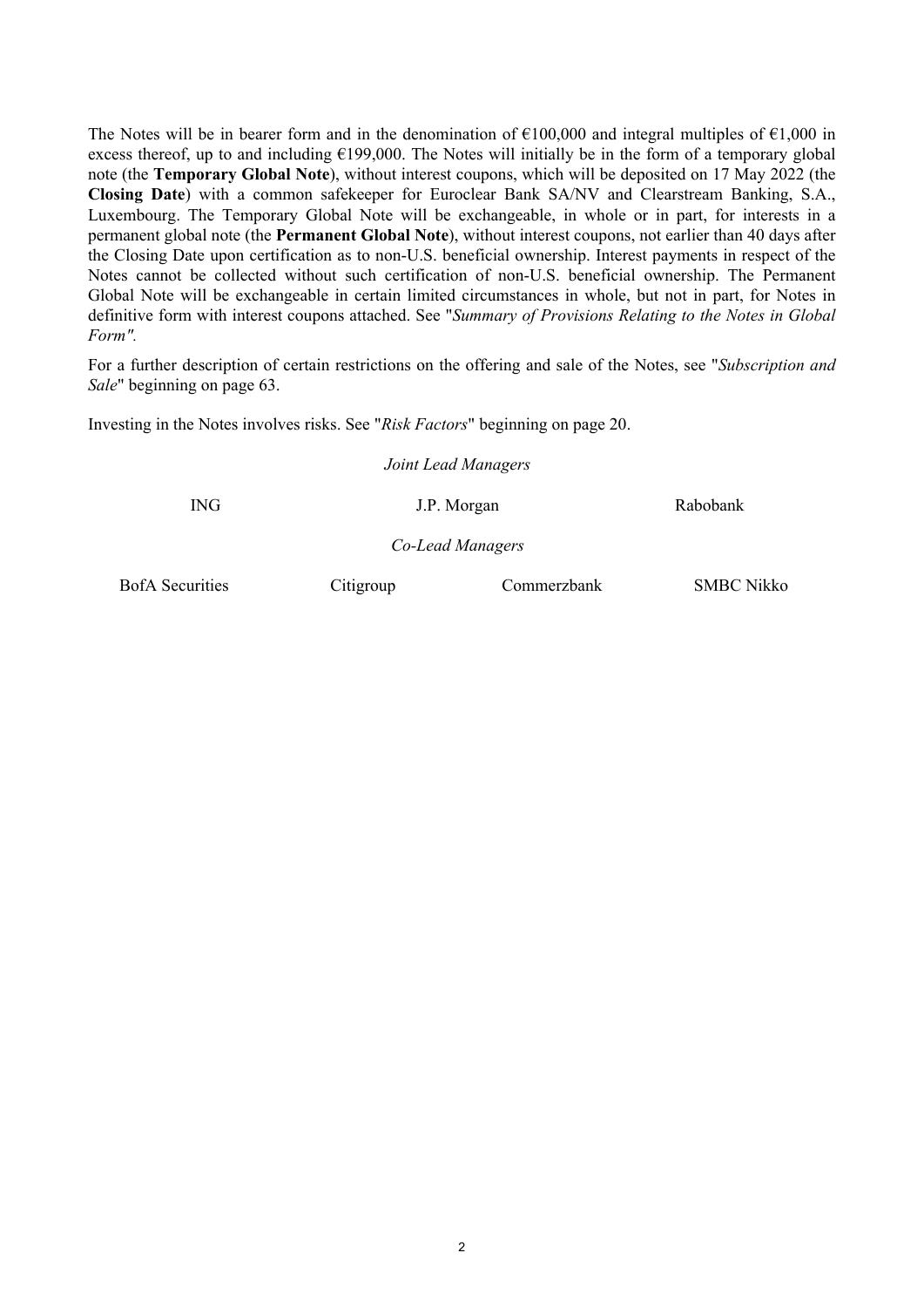The Issuer accepts responsibility for the information contained in this Offering Memorandum. To the best of its knowledge and belief (having taken all reasonable care to ensure that such is the case), the information contained in this Offering Memorandum is in accordance with the facts and does not omit anything likely to affect the importance of such information.

No person is authorized to give any information or to make any representation not contained or incorporated by reference in this Offering Memorandum and any information or representation not contained or incorporated herein must not be relied upon as having been authorized by or on behalf of Coöperatieve Rabobank U.A, ING Bank N.V. and J.P. Morgan SE (together, the **Joint Lead Managers**) and BofA Securities Europe SA, Citigroup Global Markets Europe AG, Commerzbank Aktiengesellschaft and SMBC Bank EU AG (together, the **Co-Lead Managers** and, together with the Joint Lead Managers, the **Managers**). Neither the delivery of this Offering Memorandum nor any sale made hereunder at any time shall, under any circumstances, create any implication that the information herein is correct as of any time subsequent to the date hereof.

The Managers have not independently verified the information contained herein. Accordingly, no representation, warranty or undertaking, express or implied, is made and no responsibility or liability is accepted by the Managers as to the accuracy or completeness of the information contained or incorporated in this Offering Memorandum or any other information provided by the Issuer in connection with the Issue. The Managers do not accept any liability in relation to the information contained or incorporated by reference in this Offering Memorandum or any other information provided by the Issuer the issue or offering of the Notes. Neither will the Managers verify or monitor the use of proceeds of any Notes. Application may be made for a Series of Notes to be displayed on the Luxembourg Green Exchange and no representation or assurance is given by the Issuer, the Managers', or any other person that such display satisfies, whether in whole or in part, any present or future investor expectations or requirements as regards any investment criteria or guidelines with which such investor or its investments are required to comply. Furthermore, it should be noted that the criteria for any such display may vary from one stock exchange or securities market to another and may be subject to change. In addition, no representation or assurance is given or made by the Issuer, the Managers', or any other person that such display will be maintained during the life of any such Notes.

Neither this Offering Memorandum nor any other information supplied in connection with the offering of the Notes (a) is intended to provide the basis of any credit or other evaluation or (b) should be considered as a recommendation by the Issuer or any of the Managers that any recipient of this Offering Memorandum or any other information supplied in connection with the offering of the Notes should purchase any Notes. Each investor contemplating purchasing any Notes should make its own independent investigation of the financial condition and affairs, and its own appraisal of the creditworthiness, of the Issuer. Neither this Offering Memorandum nor any other information supplied in connection with the offering of the Notes constitutes an offer or invitation by or on behalf of the Issuer or any of the Managers to any person to subscribe for or to purchase any Notes.

Neither the Managers nor the Issuer makes any representation to any investor in the Notes regarding the legality of its investment under any applicable laws. Any investor in the Notes should be able to bear the economic risk of an investment in the Notes for an indefinite period of time.

Neither the delivery of this Offering Memorandum nor the offering, sale or delivery of the Notes shall in any circumstances imply that the information contained herein concerning the Issuer is correct at any time subsequent to the date hereof or that any other information supplied in connection with the offering of the Notes is correct as of any time subsequent to the date indicated in the document containing the same. The Managers expressly do not undertake to review the financial condition or affairs of the Issuer during the life of the Notes or to advise any investor in the Notes of any information coming to their attention.

No action has been taken in any jurisdiction that would permit a public offering of the Notes or possession or distribution of this Offering Memorandum or any other offering material in any jurisdiction where action for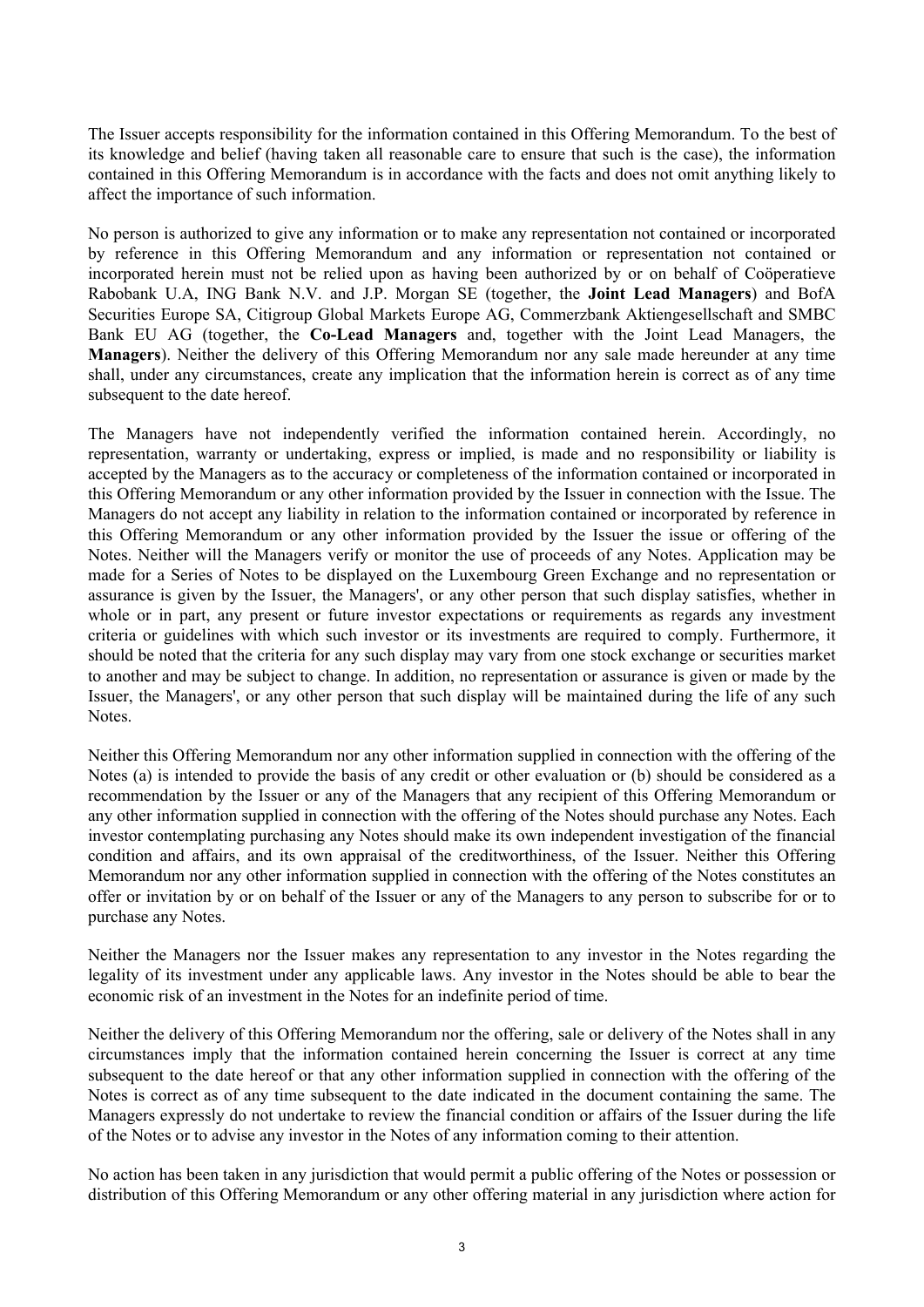that purpose is required to be taken. This Offering Memorandum does not constitute an offer of or an invitation by or on behalf of the Issuer or the Managers or any affiliate or representative thereof to subscribe for or to purchase, any securities or an offer to sell or the solicitation of an offer to buy any securities by any person in circumstances or in any jurisdiction in which such offer or solicitation is unlawful. The distribution of this Offering Memorandum and the offering of the Notes in certain jurisdictions may be restricted by law. Persons in whose possession this Offering Memorandum comes must inform themselves about and observe any such restrictions.

This Offering Memorandum has been prepared on the basis that any offer of Notes in any Member State of the European Economic Area (the **EEA**) in which Regulation (EU) 2017/1129 of the European Parliament and of the Council on the prospectus to be published when securities are offered to the public or admitted to trading on a regulated market, and repealing Directive 2003/71/EC (the **Prospectus Regulation**) applies (each, a **Member State**) and in the United Kingdom (the **UK**) in which Regulation (EU) 2017/1129 as it forms part of domestic law by virtue of the European Union (Withdrawal) Act 2018 (**EUWA**) (the **UK Prospectus Regulation**) applies will be made pursuant to an exemption under the Prospectus Regulation or UK Prospectus Regulation, respectively, from the requirement to publish a prospectus for offers of Notes. Accordingly any person making or intending to make an offer of Notes in that Member State or in the UK which are the subject of an offering contemplated in this Offering Memorandum may only do so in circumstances in which no obligation arises for the Issuer or any Manager to publish a prospectus pursuant to the Prospectus Regulation or UK Prospectus Regulation, respectively, in each case, in relation to such offer. Neither the Issuer nor any Manager has authorised, nor do they authorise, the making of any offer of Notes in circumstances in which an obligation arises for the Issuer or any Manager to publish or supplement a prospectus for such offer.

This communication is directed only at persons who (i) are outside the UK or (ii) have professional experience in matters relating to investments or (iii) are persons falling within Article 49(2)(a) to (d) ("high net worth companies, unincorporated associations, etc") of the Financial Services and Markets Act 2000 (Financial Promotion) Order 2005 (all such persons together being referred to as **relevant persons**). This Offering Memorandum must not be acted on or relied on by persons who are not relevant persons. Any investment or investment activity to which this Offering Memorandum relates is available only to relevant persons and will be engaged in only with relevant persons.

The Notes have not been and will not be registered under the Securities Act, and may not be sold or offered within the United States or to U.S. persons except pursuant to an exemption from the registration requirements under, or in a transaction not subject to, the Securities Act. Accordingly, the Notes are being offered and sold only outside the United States to non-U.S. persons in offshore transactions as defined in and in reliance on Regulation S under the Securities Act. Neither the United States Securities and Exchange Commission (the **Commission** or **SEC**) nor any state securities commission has approved or disapproved of these securities or passed upon the adequacy of this Offering Memorandum. Any representation to the contrary is a criminal offence in the United States. For a further description of certain restrictions on the offering and sale of the Notes and on distribution of this document, see "*Subscription and Sale*" below.

**PROHIBITION OF SALES TO EEA RETAIL INVESTORS –** The Notes are not intended to be offered, sold or otherwise made available to and should not be offered, sold or otherwise made available to any retail investor in the EEA. For these purposes, a retail investor means a person who is one (or more) of: (i) a retail client as defined in point (11) of Article 4(1) of Directive 2014/65/EU (**MiFID II**); or (ii) a customer within the meaning of Directive 2016/97/EU (the **Insurance Distribution Directive**), where that customer would not qualify as a professional client as defined in point (10) of Article 4(1) of MiFID II; or (iii) not a qualified investor as defined the Prospectus Regulation. Consequently no key information document required by Regulation (EU) No 1286/2014 (the **PRIIPs Regulation**) for offering or selling the Notes or otherwise making them available to retail investors in the EEA has been prepared and therefore offering or selling the Notes or otherwise making them available to any retail investor in the EEA may be unlawful under the PRIIPs Regulation.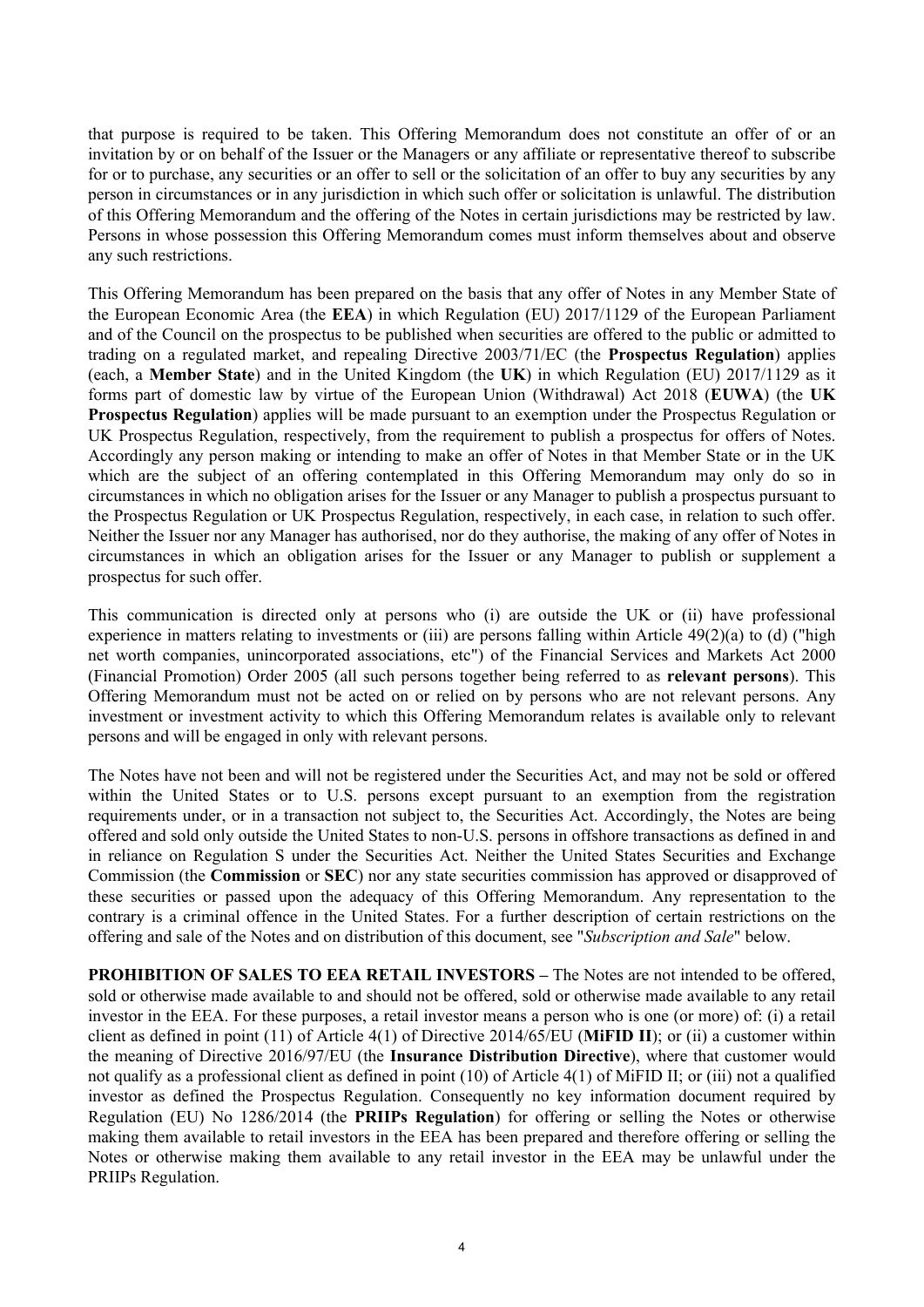**PROHIBITION OF SALES TO UK RETAIL INVESTORS** – The Notes are not intended to be offered, sold or otherwise made available to and should not be offered, sold or otherwise made available to any retail investor in the United Kingdom (**UK**). For these purposes, a retail investor means a person who is one (or more) of: (i) a retail client as defined in point (8) of Article 2 of Regulation (EU) No 2017/565 as it forms part of domestic law of the UK by virtue of the European Union (Withdrawal) Act 2018 (**EUWA**); or (ii) a customer within the meaning of the provisions of the financial services and markets act 2000 (**FSMA**) and any rules or regulations made under the FSMA to implement Directive (EU) 2016/97, where that customer would not qualify as a professional client, as defined in point (8) of Article 2(1) of Regulation (EU) no 600/2014 as it forms part of domestic law of the UK by virtue of the EUWA; or (iii) not a qualified investor as defined in Article 2 of the UK Prospectus Regulation. Consequently no key information document required by Regulation (EU) No 1286/2014 as it forms part of domestic law by virtue of the EUWA (the **UK PRIIPs Regulation**) for offering or selling the Notes or otherwise making them available to retail investors in the UK has been prepared and therefore offering or selling the Notes or otherwise making them available to any retail investor in the UK may be unlawful under the UK PRIIPs Regulation.

**MIFID II product governance / Professional investors and ECPs only target market** – Solely for the purposes of each manufacturer's product approval process, the target market assessment in respect of the Notes has led to the conclusion that: (i) the target market for the Notes is eligible counterparties and professional clients only, each as defined in Directive 2014/65/EU (as amended, **MiFID II**); and (ii) all channels for distribution of the Notes to eligible counterparties and professional clients are appropriate. Any person subsequently offering, selling or recommending the Notes (a **distributor**) should take into consideration the manufacturers' target market assessment; however, a distributor subject to MiFID II is responsible for undertaking its own target market assessment in respect of the Notes (by either adopting or refining the manufacturers' target market assessment) and determining appropriate distribution channels.

This Offering Memorandum may only be used in connection with the offer and sale of the Notes.

The Managers do not accept any responsibility for any third party social, environmental and sustainability assessment of any Notes or makes any representation or warranty or assurance whether the Notes will meet any investor expectations or requirements regarding such "green" or similar labels. The Managers are not responsible for the monitoring of the use of proceeds for any Notes. No representation or assurance is given by the Managers as to the suitability or reliability of the Issuer's Green Bond Framework (as defined herein) or any opinion or certification of any third party made available in connection with an issue of Notes and any such opinion or certification is not a recommendation by any Manager to buy, sell or hold any such Notes. In the event any such Notes are listed or admitted to trading on a dedicated "green" or other equivalentlylabelled segment of a stock exchange or securities market, no representation or assurance is given by the Managers that such listing or admission will be obtained or maintained for the lifetime of the Notes.

The Notes may not be a suitable investment for all investors. Each potential investor in the Notes must determine the suitability of that investment in light of its own circumstances. In particular, each potential investor should:

- (i) have sufficient knowledge and experience to make a meaningful evaluation of the Notes, the merits and risks of investing in the Notes and the information contained or incorporated by reference in this Offering Memorandum or any applicable supplement;
- (ii) have access to, and knowledge of, appropriate analytical tools to evaluate, in the context of its particular financial situation, an investment in the Notes and the impact the Notes will have on its overall investment portfolio;
- (iii) have sufficient financial resources and liquidity to bear all of the risks of an investment in the Notes, including where principal or interest is payable in one or more currencies, or where the currency for principal or interest payments is different from the potential investor's currency;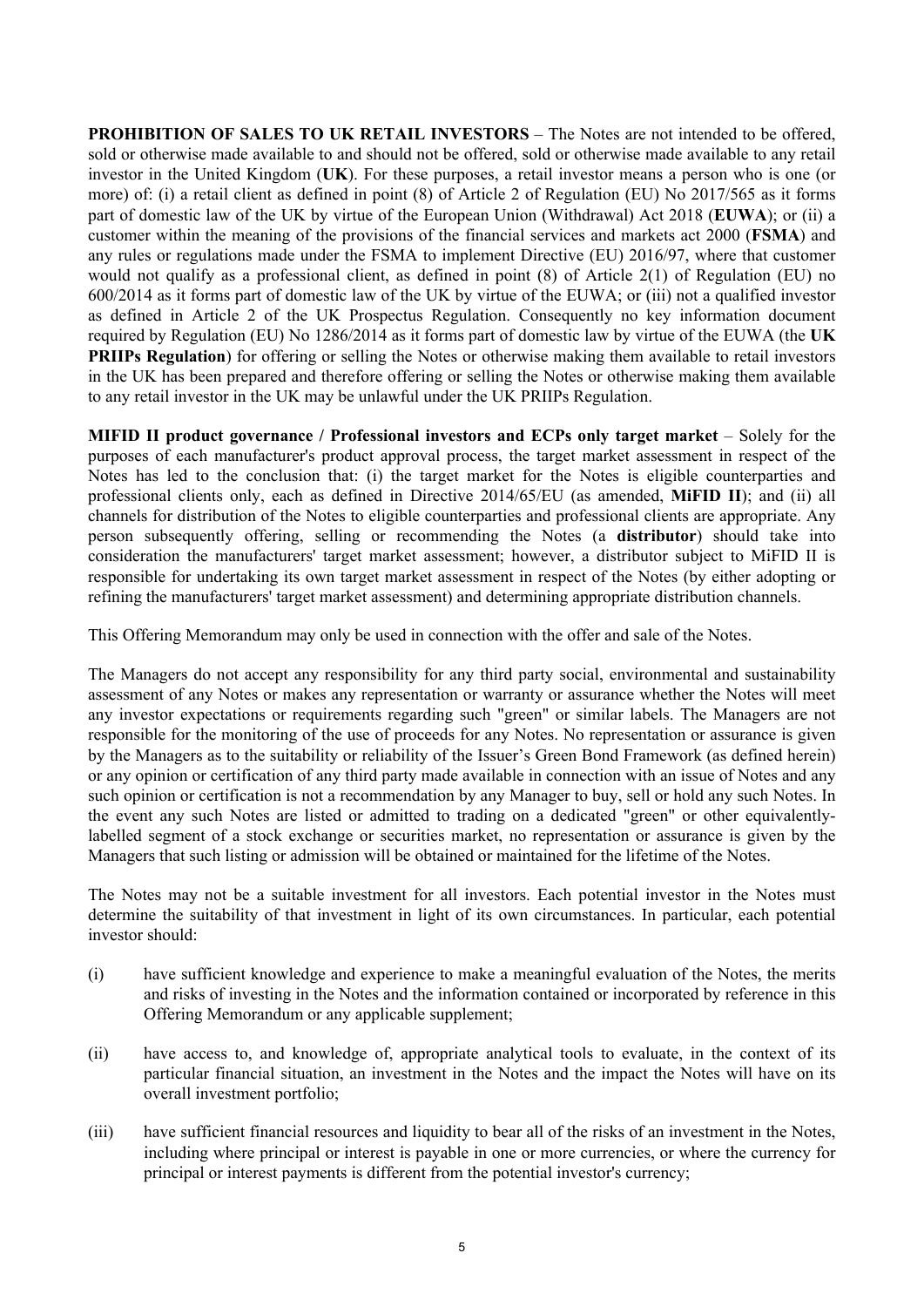- (iv) understand thoroughly the terms of the Notes and be familiar with the behaviour of any relevant financial markets and of any financial variable which might have an impact on the return on the Notes; and
- (v) be able to evaluate (either alone or with the help of a financial adviser) possible scenarios for economic, interest rate and other factors that may affect its investment and its ability to bear the applicable risks.

The Notes are complex financial instruments and such instruments may be purchased by potential investors as a way to reduce risk or enhance yield with an understood, measured, appropriate addition of risk to their overall portfolios. A potential investor should not invest in the Notes unless it has the expertise (either alone or with a financial adviser) to evaluate how the Notes will perform under changing conditions, the resulting effects on the value of the Notes and the impact this investment will have on the potential investor's overall investment portfolio.

Prospective investors should also consult their own tax advisers as to the tax consequences of the purchase, ownership and disposition of the Notes.

The investment activities of certain investors are subject to legal investment laws and regulations, or review or regulation by certain authorities. Each potential investor should consult its legal advisers to determine whether and to what extent (1) the Notes are legal investments for it, (2) the Notes can be used as collateral for various types of borrowing and (3) other restrictions apply to its purchase or pledge of any of the Notes. Financial institutions should consult their legal advisors or the appropriate regulators to determine the appropriate treatment of the Notes under any applicable risk-based capital or similar rules.

The Notes are intended to be held in a manner which will allow Eurosystem eligibility. This simply means that the Notes are intended upon issue to be deposited with one of the ICSDs (International Central Securities Depositaries) as common safekeeper and does not necessarily mean that the Notes will be recognised as eligible collateral for Eurosystem monetary policy and intra-day credit operations by the Eurosystem either upon issue or at any or all times during their life. Such recognition will depend upon satisfaction of the Eurosystem eligibility criteria.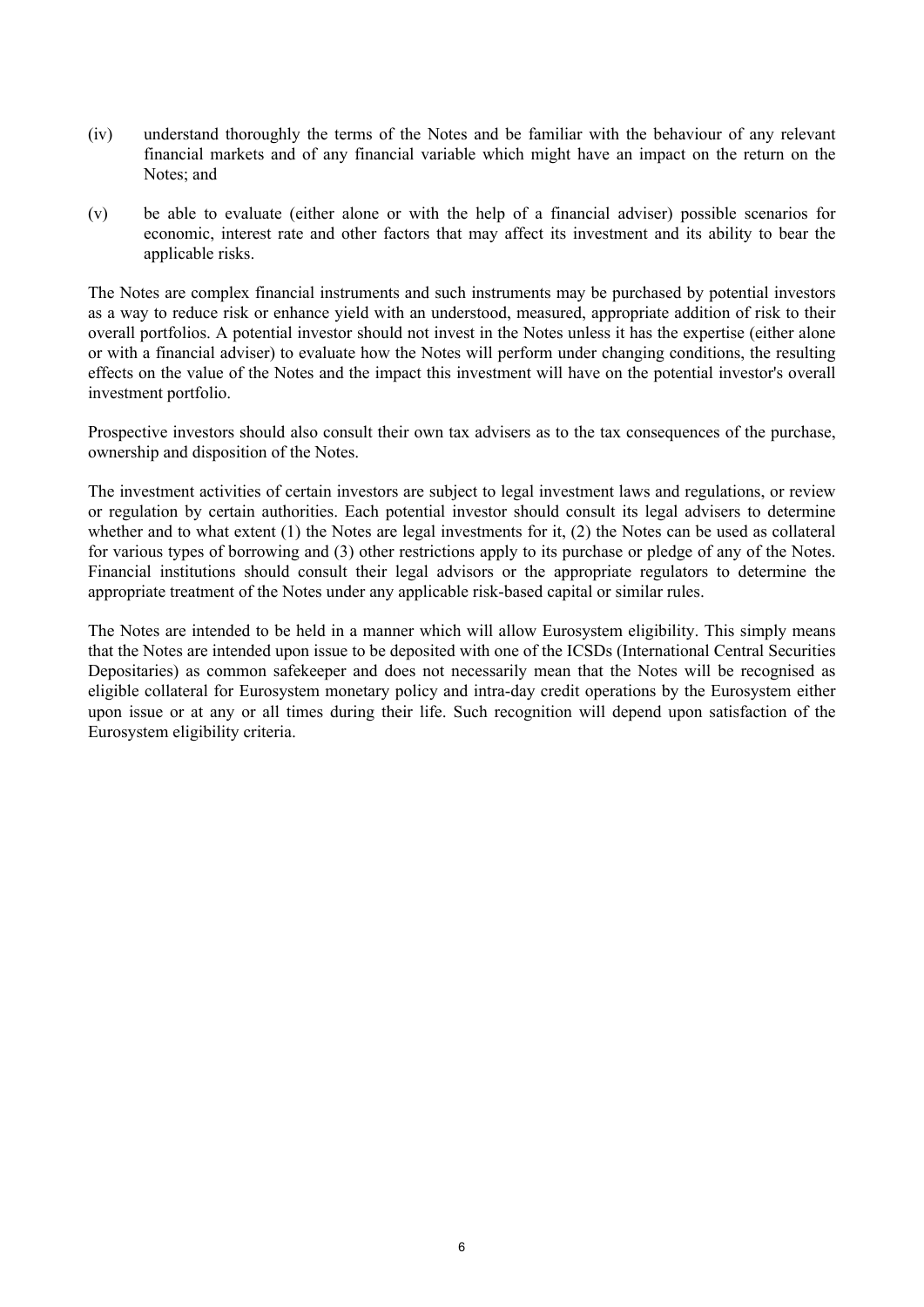#### **PRESENTATION OF INFORMATION**

In this Offering Memorandum, unless the context otherwise requires, the terms **ASML**, the **Company**, "we", "us" and "our" mean ASML Holding N.V., a Netherlands corporation, and its consolidated subsidiaries, and the term **Issuer** refers to ASML Holding N.V. without its subsidiaries.

In this Offering Memorandum, references to **€** or **euro** are to the currency introduced at the start of the third stage of European economic and monetary union pursuant to the Treaty on the Functioning of the European Union, as amended and references to **U.S. dollars** are to United States dollars and references to the U.S. are to the United States of America.

#### **FORWARD-LOOKING STATEMENTS**

This Offering Memorandum contains and incorporates by reference forward looking statements, including (i) with respect to the Notes offered hereby, the expected use of proceeds of the Notes including how we expect to manage and allocate proceeds for Eligible Green Projects, our Green Bond Framework, our intentions with respect to reporting on allocation and impact of Eligible Green Projects and other non-historical statements relating to the Notes and use of proceeds, and (ii) with respect to ASML, statements with respect to our expected trends and outlook, strategies, corporate priorities, expected semiconductor industry trends, R&D and capital expenditures and 2030 market opportunities and roadmap and revenue potential and other statements under the section titled "Semiconductor industry trends and opportunities" in the 2021 Form 20-F (as defined below), expected trends in markets served by our customers, expected market growth and drivers of such trends and growth, rising business costs, expected financial results, including expected sales, service revenue, expected trends in working capital, gross margin, expected capital expenditures, R&D and SG&A expenses, cash conversion cycle, target and expected effective annualized tax rate, bookings, sales targets and outlook for 2022 such as full year 2022 expectations including revenue, shipments and expectations for EUV, DUV, IBM and expectations by market segment, statements made at our 2021 Investor Day, and other statements under "-Trend Information" in the 2021 Form 20-F, annual revenue and gross margin opportunity and potential and growth outlook for 2025, expected growth in 2022, outlook for 2025 and 2030 and other statements under the section titled "Long-term growth opportunities" in the 2021 Form 20-F, expected continued growth in free cash flow generation, expected revenue recognition, including estimates of revenue to be recognized in periods after shipment, expected shipments, plans and strategies, including plans to increase capacity and plans to build additional clean rooms, investments in the future and cash returned to shareholders, our Strengths, Weaknesses, Opportunities and Threats (SWOT), expected demand for upgrades, semiconductor industry dynamics and industry opportunities, expected trends in customer demand and demand for particular systems and upgrades and expected trends in end markets, including Memory, Logic and Foundry, including the continuation of investment by Logic customers in ramping new nodes and stronger lithography demand from memory customers, expected benefits of High-NA and planned target to start shipment of High-NA systems and high-volume production of systems using High-NA by 2025-2026, market opportunities for semiconductor industry end markets, expected innovation drivers, expected drivers of long-term stakeholder value, expected trends in DUV systems revenue, expected DUV sales and the expectation that DUV will continue to drive value for our customers and be used in production in most layers of their chips, expected benefits of Holistic Lithography and expected installed based management revenues, our supply chain strategies and goals, customer, partner and industry roadmaps, ASML's applications business, expected development of High-NA and its benefits, including the expected timing for development of future generation EUV systems, expected growth in EUV sales compared to sales of DUV, expected benefits of the indirect interest in Carl Zeiss SMT GmbH and the acquisition of Berliner Glas, expected EUV adoption, expected EUV margins and margin improvement in our systems and service via cost reduction and value delivery, expected productivity and benefits of our tools, systems, and projects, EUV productivity targets and goals, potential future innovations and system performance, expected shipments of our tools and systems, including demand for and timing of shipments, statements with respect to DUV and EUV competitiveness, the development of EUV technology and EUV industrialization, expected productivity upgrade releases, enabling high-volume production of next generation chips and expected designs of such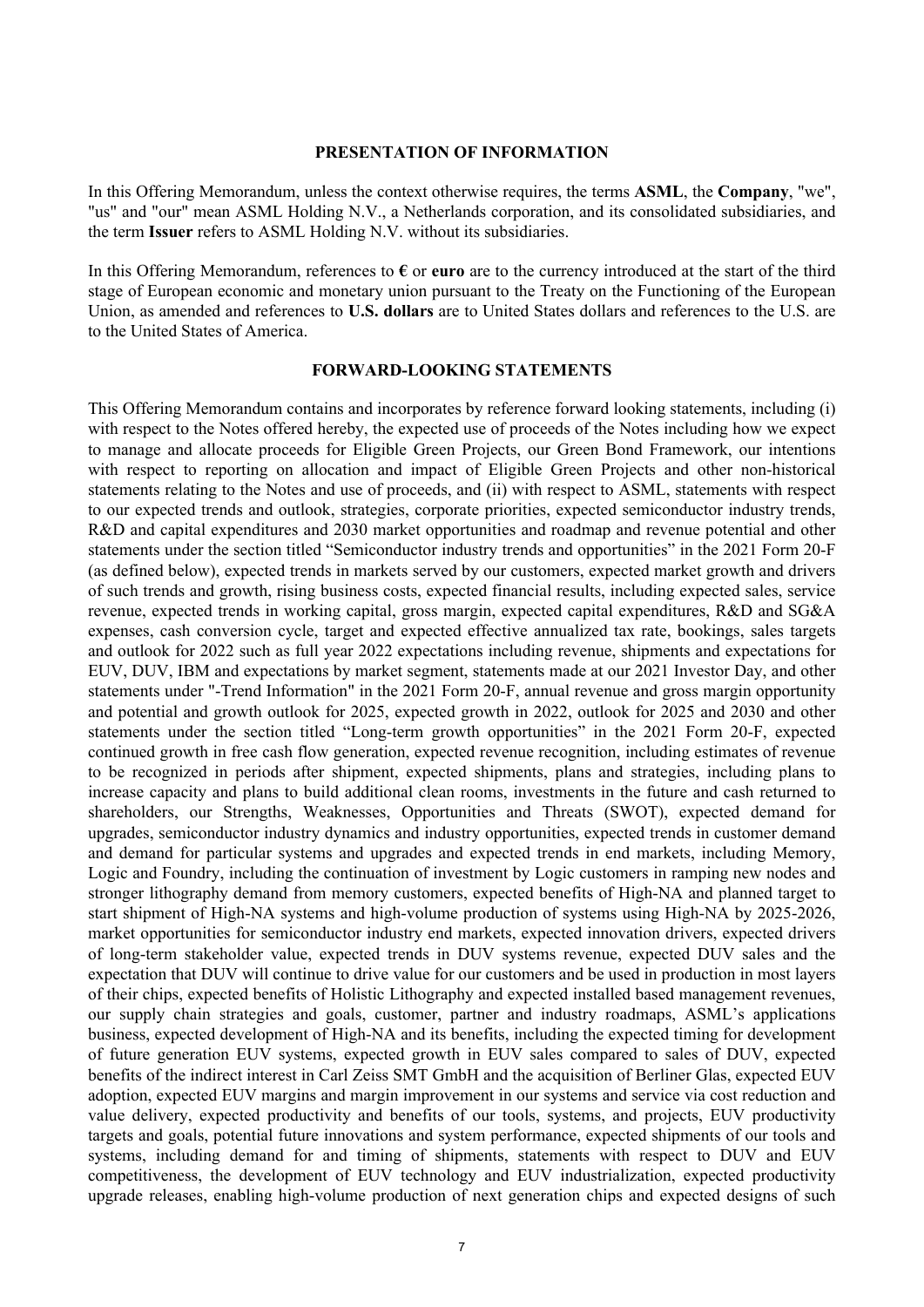chips and their benefits, predicted growth in wafer production, sustainability targets, goals and strategies, shrink being a key driver supporting innovation and providing long-term industry growth, lithography enabling affordable shrink and delivering value to customers, environmental, diversity and sustainability strategy, ambitions, goals and targets, including circular procurement goals, targeted greenhouse gas emission and waste reduction, recycling and refurbishment initiatives, investments and goals and energysaving strategies and targets, including statements on targeting zero carbon emissions and indirect emissions from energy use across operations and reducing intensity of all other emissions in the value chain from the making and use of ASML's products by 2025, charity goals, the impact of the fire at our facility in Berlin on our production, repair center expansion and targets, our expectation of the continuation of Moore's Law and that EUV will continue to enable Moore's Law and drive long-term value for ASML well beyond the current decade, tax strategy, capital allocation policy, dividend policy, financial policy and our expectation to continue to return cash to our shareholders through share buybacks and dividends including our proposed dividend for 2021 and statements relating to our share buyback program for 2021-2023, and statements with respect to the expected impact of accounting standards and other non-historical statements.

You can generally identify these statements by the use of words like "may", "will", "could", "should", "project", "believe", "anticipate", "expect", "plan", "estimate", "forecast", "potential", "intend", "continue" and variations of these words or comparable words.

These forward-looking statements are not historical facts, but rather are based on current expectations, estimates, assumptions and projections about the business and our future financial results and readers should not place undue reliance on them. Forward-looking statements do not guarantee future performance, and actual results may differ materially from projected results as a result of certain risks, and uncertainties. These risks and uncertainties include, without limitation, economic conditions, product demand and semiconductor equipment industry capacity, worldwide demand and manufacturing capacity utilization for semiconductors, the impact of general economic conditions on consumer confidence and demand for our customers' products, performance of our systems, the impact of the COVID-19 outbreak and measures taken to contain it on us, our suppliers, the global economy and financial markets, the impact of the Russian military actions in the Ukraine and measures taken in response on the global economy and global financial markets and other factors that may impact ASML's financial results, including customer demand and ASML's ability to obtain parts and components for its products and otherwise meet demand, the success of technology advances and the pace of new product development and customer acceptance of and demand for new products, production capacity and our ability to increase capacity to meet demand, the impact of inflation, the number and timing of systems ordered, shipped and recognized in revenue, and the risk of order cancellation or push out, supply chain capacity and logistics and constraints on our ability to produce systems to meet demand, trends in the semi-conductor industry, our ability to enforce patents and protect intellectual property rights and the outcome of intellectual property disputes and litigation, availability of raw materials, critical manufacturing equipment and qualified employees, trade environment, import/export and national security regulations and orders and their impact on us, changes in exchange and tax rates, available liquidity and liquidity requirements, our ability to refinance our indebtedness, available cash and distributable reserves for, and other factors impacting, dividend payments and share repurchases, results of the share repurchase programs as well as the risks described below under "*Risk Factors*" in this Offering Memorandum and ASML's Annual Report on Form 20-F for the year ended 31 December 2021 which is incorporated by reference herein. These forward-looking statements are made only as of the date of this Offering Memorandum. We do not undertake to update or revise the forward-looking statements, whether as a result of new information, future events or otherwise.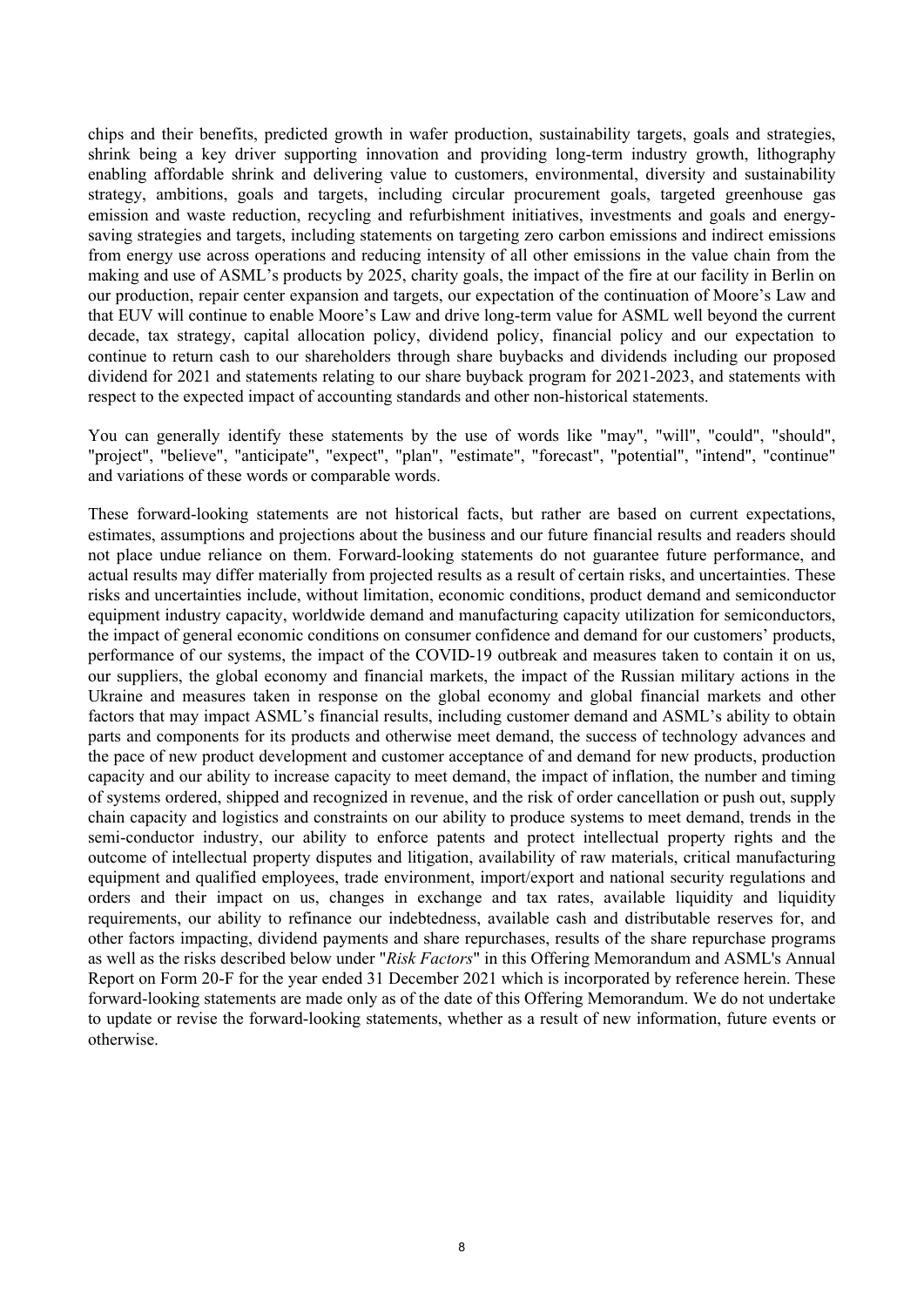# **TABLE OF CONTENTS**

| Summary Consolidated Condensed Annual Financial Statements and other Data (US GAAP)18 |  |
|---------------------------------------------------------------------------------------|--|
|                                                                                       |  |
|                                                                                       |  |
|                                                                                       |  |
|                                                                                       |  |
|                                                                                       |  |
|                                                                                       |  |
|                                                                                       |  |
|                                                                                       |  |
|                                                                                       |  |

In connection with the issue of any Notes, J.P. Morgan SE (**Stabilization Manager**) or persons acting on behalf of the Stabilization Manager may over-allot Notes or effect transactions with a view to supporting the market price of the Notes at a level higher than that which might otherwise prevail. However, stabilization may not necessarily occur. Any stabilization action may begin on or after the date on which adequate public disclosure of the terms of the offer of the Notes is made and, if begun, may cease at any time, but it must end no later than the earlier of 30 calendar days after the issue date of the Notes and 60 calendar days after the date of the allotment of the Notes. Any stabilization action or over-allotment must be conducted by the Stabilization Manager (or persons acting on behalf of the Stabilization Manager) in accordance with all applicable laws and rules.

# **AVAILABLE INFORMATION**

ASML is subject to the informational reporting requirements of the U.S. Securities Exchange Act of 1934 (the **Exchange Act**) and in accordance therewith files reports and other information with the Commission. The Commission maintains a website that contains reports and other information regarding registrants that file electronically with the Commission, including ASML. The address of this website is *[http://www.sec.gov](http://www.sec.gov/)*.

ASML makes available annual reports in English containing consolidated annual financial statements of the Company prepared in conformity with accounting principles generally accepted in the United States (**US GAAP**), as well as consolidated statutory financial statements of ASML prepared in accordance with International Financial Reporting Standards as adopted by the European Union (**IFRS**), in each case accompanied by an auditor's report thereon by its independent auditor. ASML also makes available unaudited summary consolidated interim financial statements prepared in conformity with US GAAP after the end of each quarter. ASML also makes available unaudited consolidated condensed interim financial statements prepared in accordance with IAS 34, "Interim Financial Reporting", as adopted by the European Union at the end of each first half year.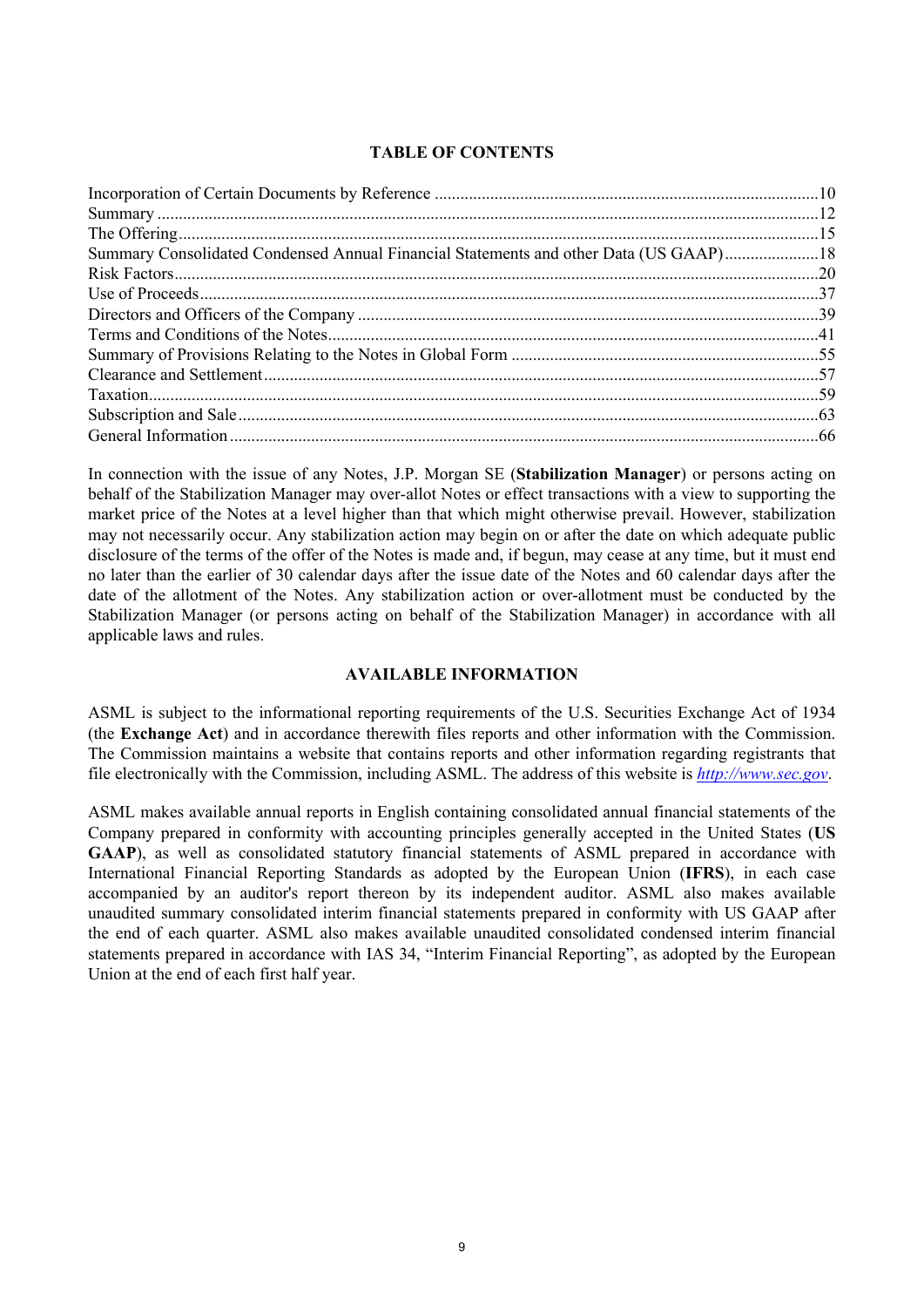# <span id="page-9-0"></span>**INCORPORATION OF CERTAIN DOCUMENTS BY REFERENCE**

We incorporate by reference into this Offering Memorandum the document listed below, which has also been filed with or furnished with the Commission:

- 1. ASML's Annual Report on Form 20-F for the fiscal year ended 31 December 2021 (the **2021 Form 20-F**) filed with the Commission on 9 February 2022; and
- 2. Exhibits 99.1 and 99.3 to ASML's Report of Foreign Private Issuer on Form 6-K submitted to the Commission on 20 April 2022, including ASML's most recent unaudited summary consolidated interim quarterly financial statements prepared in conformity with US GAAP, included in that Form 6-K (the **Q1 2022 Form 6-K**).

This Offering Memorandum is deemed to include and is qualified in its entirety by the more detailed information contained in these reports.

In addition, all documents or reports filed or furnished by ASML pursuant to Section 13(a), 13(c) or 13(d) of the Exchange Act after the date of this Offering Memorandum and prior to termination of the offering and delivered to investors in the Notes contemplated hereby shall be deemed to be incorporated by reference in this Offering Memorandum and to be a part hereof from the date of filing or submitting of such documents or reports, to the extent not superseded by documents or reports subsequently filed or submitted.

Any statement contained herein or in a document incorporated by reference herein shall be deemed to be modified or superseded for purposes of this Offering Memorandum to the extent that a statement contained herein or therein or in any other subsequently filed or furnished document which also is incorporated by reference herein modifies or replaces such statement. Any statement so modified or superseded shall not be deemed, except as so modified or superseded, to constitute a part of this Offering Memorandum.

The table below sets out the relevant page references for the information incorporated into this Offering Memorandum by reference.

| <b>Information Incorporated by Reference</b>  | <b>Page Reference</b>                             |
|-----------------------------------------------|---------------------------------------------------|
| Who we are and what we do                     | 9 up to and including 27 of the 2021 Form 20-F    |
| Our position in the semiconductor value chain | 28 up to and including 37 of the 2021 Form 20-F   |
| Our performance in 2021                       | 38 up to and including 170 of the 2021 Form 20-F  |
| How we create value                           | 40 up to and including 41 of the 2021 Form 20-F   |
| Financial                                     | 42 up to and including 51 of the 2021 Form 20-F   |
| Environmental                                 | 52 up to and including 66 of the 2021 Form 20-F   |
| Social                                        | 67 up to and including 91 of the 2021 Form 20-F   |
| Governance                                    | 92 up to and including 138 of the 2021 Form 20-F  |
| Supervisory Board                             | 139 up to and including 170 of the 2021 Form 20-F |

*Audited annual consolidated financial statements of ASML prepared in accordance with US GAAP for the financial year ended 31 December 2021*

| Report of Independent Registered Public Accounting 172 and 173 of the 2021 Form 20-F |                                                   |
|--------------------------------------------------------------------------------------|---------------------------------------------------|
| Firm                                                                                 |                                                   |
| <b>Consolidated Statements of Operations</b>                                         | 174 of the 2021 Form 20-F                         |
| Consolidated Statements of Comprehensive Income                                      | 175 of the 2021 Form 20-F                         |
| <b>Consolidated Balance Sheets</b>                                                   | 176 of the 2021 Form 20-F                         |
| Consolidated Statements of Shareholders' Equity                                      | 177 of the 2021 Form 20-F                         |
| <b>Consolidated Statements of Cash Flows</b>                                         | 178 of the 2021 Form 20-F                         |
| Notes to the Consolidated Financial Statements                                       | 179 up to and including 220 of the 2021 Form 20-F |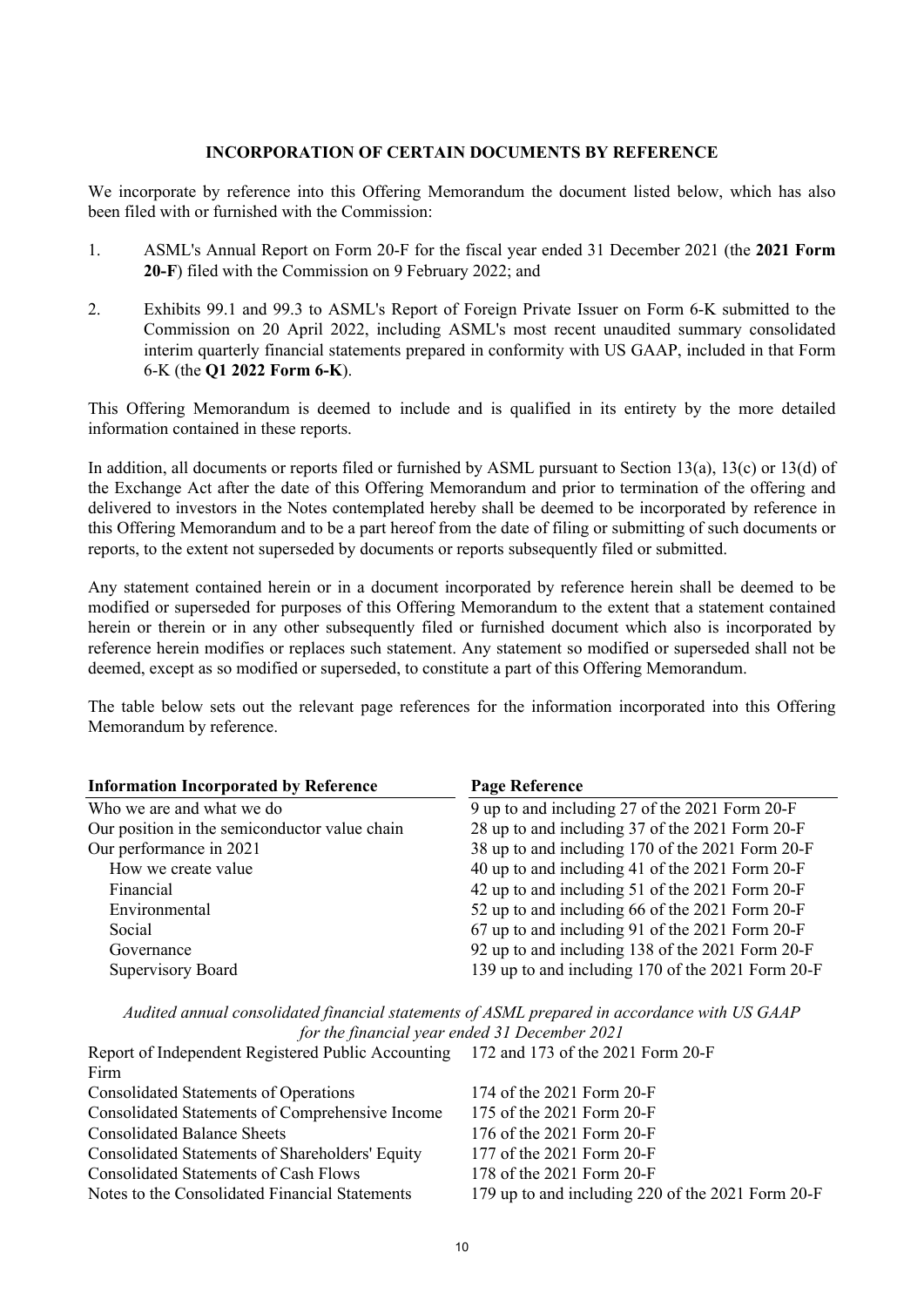*Unaudited summary consolidated interim financial statements of ASML prepared in conformity with US GAAP for the period between 1 January 2022 up to and including 3 April 2022* 

Summary Consolidated Statements of Operations Exhibit 99.3 of the Q1 2022 Form 6-K<br>
Exhibit 99.3 of the Q1 2022 Form 6-K Summary Consolidated Balance Sheets<br>
Summary Consolidated Statements of Cash Flows Exhibit 99.3 of the Q1 2022 Form 6-K Summary Consolidated Statements of Cash Flows Notes to the Summary Consolidated Financial **Statements** 

Exhibit 99.3 of the Q1 2022 Form 6-K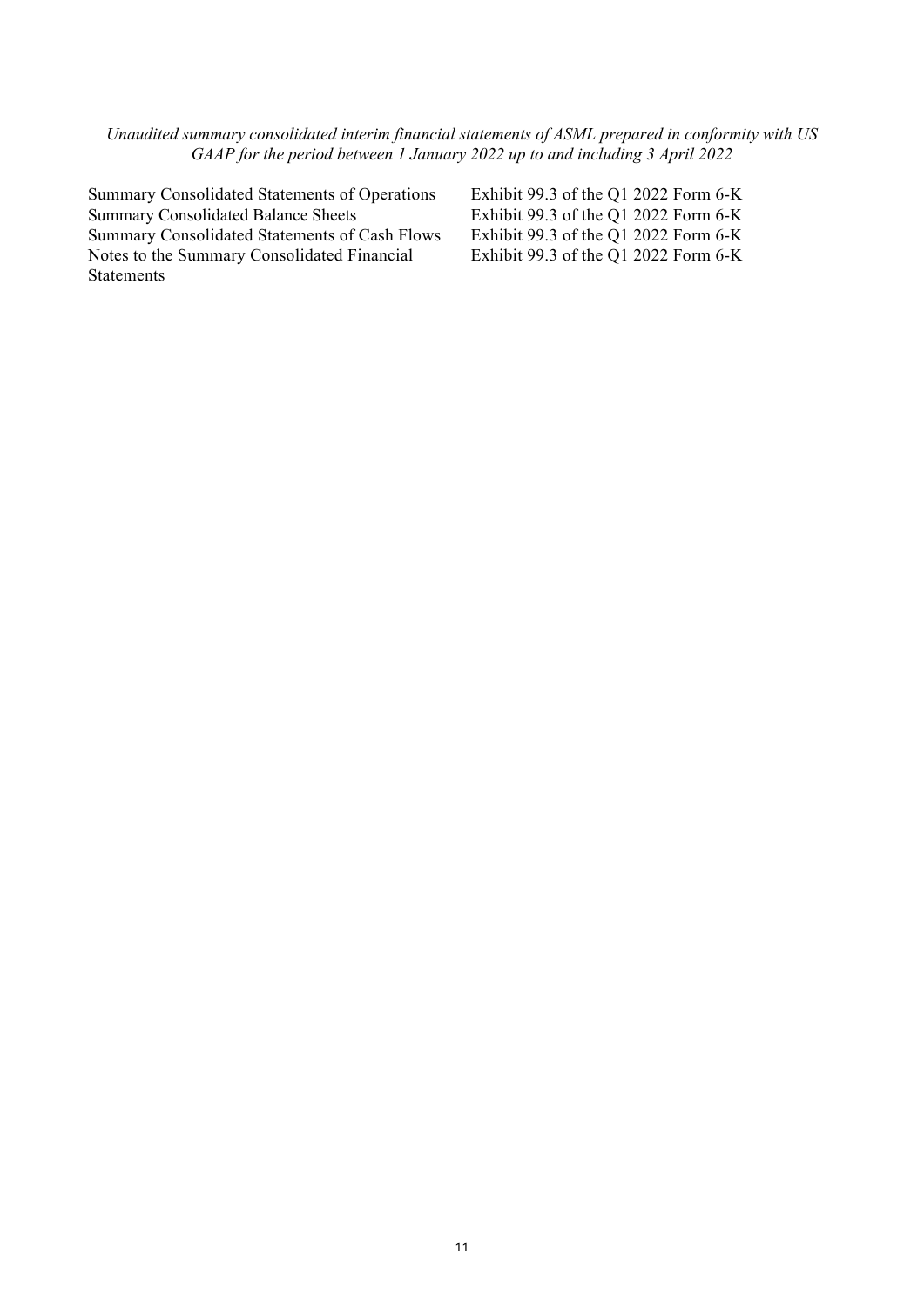# <span id="page-11-0"></span>**SUMMARY**

*The following summary is qualified in its entirety by the more detailed information and consolidated financial statements, including the notes thereto, incorporated by reference in this Offering Memorandum. The information disclosed in this section should therefore be read in conjunction with our financial statements and the accompanying notes to the consolidated financial statements included in our 2021 Form 20-F and the Q1 2022 Form 6-K. In addition, prospective purchasers should carefully consider the factors set forth herein under "Risk Factors".*

# **Introduction**

We are a global innovation leader in the chip industry. We provide chipmakers with hardware, software and services to mass produce patterns on silicon through lithography. What we do increases the value and lowers the cost of a chip, which advances us all towards a smarter, more connected world.

Our principal executive and registered office is located at De Run 6501, 5504 DR Veldhoven, the Netherlands, and our telephone number is +31-40-268-3000.

# **Business Strategy**

# *Our Purpose*

For all the ways we have moved forward as a society, the world faces crucial challenges for the future. We must change how we think and act on themes that impact everyone, like energy use, climate change, mobility and access to healthcare and nutrition.

At ASML, we believe that the chip industry is in a unique position to help tackle these challenges. From artificial intelligence (AI) to a vast internet of things (IoT), microchips are at the heart of modern technology. So whether it's transitioning to sustainable energy, improving global health, increasing the safety and efficiency of transport, tackling pollution, bridging the digital divide, or feeding eight billion people without exhausting the earth's resources, our vision is that we will enable the ground-breaking technology that will help solve some of humanity's toughest challenges.

As the innovation leader that makes vital systems for chip manufacturing, we are proud to not only be a part of these solutions, but also the ones who are making them possible. We can only play this role if we continue to challenge the status quo, tap into the collective knowledge of our global ecosystem and create an environment where people can contribute, learn and grow. At ASML, we believe our purpose is to unlock the potential of people and society by pushing technology to new limits.

We are a focused supplier of holistic lithography solutions to all of the world's major chipmakers. Our mission is together with our partners, to provide leading patterning solutions that drive the advancement of microchips. Through our sustained investment in, and our dedication to, research and development, we innovate at least at the same pace as our customers. We put our innovations in the hands of chipmakers as quickly as possible by engineering in parallel, not sequentially, while ensuring their quality, reliability, manufacturability, and serviceability.

# *Our Strategy*

The long-term growth of the semiconductor industry is based on the principle that the power, cost and time required for every computation on a digital electronic device are continuously reduced by a combination of shrinking – increasing the density of transistors on microchips – and system scaling – improving microchip design, materials and architecture.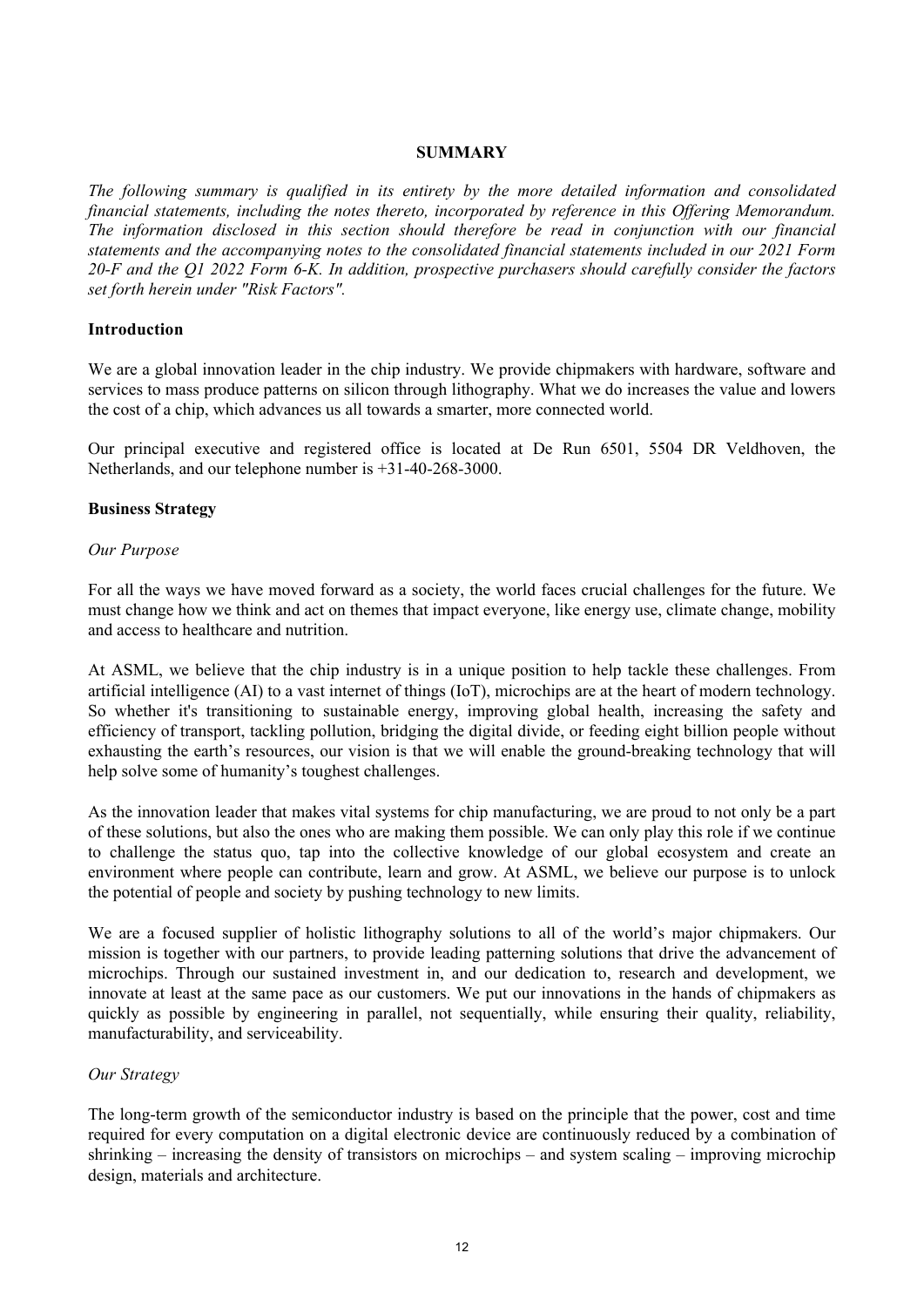For the next decade, we believe that Moore's Law will continue to evolve from cost of power and time, through system scaling, to measuring energy and time efficiency combined. This means that the semiconductor roadmap will continue to drive scaling in four areas:

- Device-level scaling through new transistor structures and associated materials
- Circuit scaling through optimizing microchip circuit designs
- Dimensional scaling through shrink
- Architectural scaling through 3D-integrated circuits

Scaling fuels the need for advanced semiconductor solutions, where dimensional scaling (shrink) is key to improving circuit density and cost. To drive affordable scaling into the next decade, chip manufacturers' roadmaps require continued shrink. Lithography is the key enabler for shrink, since it is the process used to pattern the structures on a microchip.

We invest in a technology-based innovation roadmap that enables the continued shrink of microchips by enhancing resolution with EUV, together with the holistic scaling of overlay and pattern fidelity control. Furthermore, we also invest in continued innovations in DUV and metrology and inspection technology, which supplement the power of EUV-led shrink. This is how we pursue our long-term strategic vision.

We innovate across our entire product portfolio at the same pace as our customers through large and sustained investment in research and development. To accelerate our product development, we engineer in parallel, not sequentially, all the while guarding the product's quality, reliability, manufacturability and serviceability. This enables us to get our innovations into the hands of chipmakers faster. We collaborate with chipmakers to understand how our technology best fits their needs, including their challenges and visions of the future. It is through this collaboration and trust that we can build for today and develop for tomorrow.

To realize our long-term strategic vision within the semiconductor industry, we continue to drive our core strategy, which we define around five major pillars:

- **Strengthen customer trust:** Enhance operational excellence capabilities, commonality of parts and sustainability by focusing on the needs of our customers. Drive improvements in product performance and energy efficiency, re-use and reductions in costs and waste.
- **Holistic lithography and applications:** Build a winning position in edge placement metrology and control to support customer needs by delivering leading solutions for in-device metrology. Integrate complete product portfolio into a holistic lithography solution to optimize and control lithography performance.
- **DUV competitiveness:** Continue our innovation leadership, enabling execution of customer roadmaps by driving DUV to the highest level of performance. Expand our installed base and support customer needs through continuous improvement and operational excellence.
- **EUV 0.33 NA for manufacturing:** Secure high-volume manufacturing performance and enhance the value of EUV technology by extending the product portfolio for future nodes. Improve cost effectiveness for our customers through system performance improvement and extend the lifetime of the installed base through upgradability and service.
- **EUV 0.55 NA insertion:** Insert EUV 0.55 NA (High-NA) in Logic and DRAM for high-volume manufacturing from 2025 onwards to support customer roadmaps by simplifying patterning schemes and decreasing defect density for Logic and DRAM.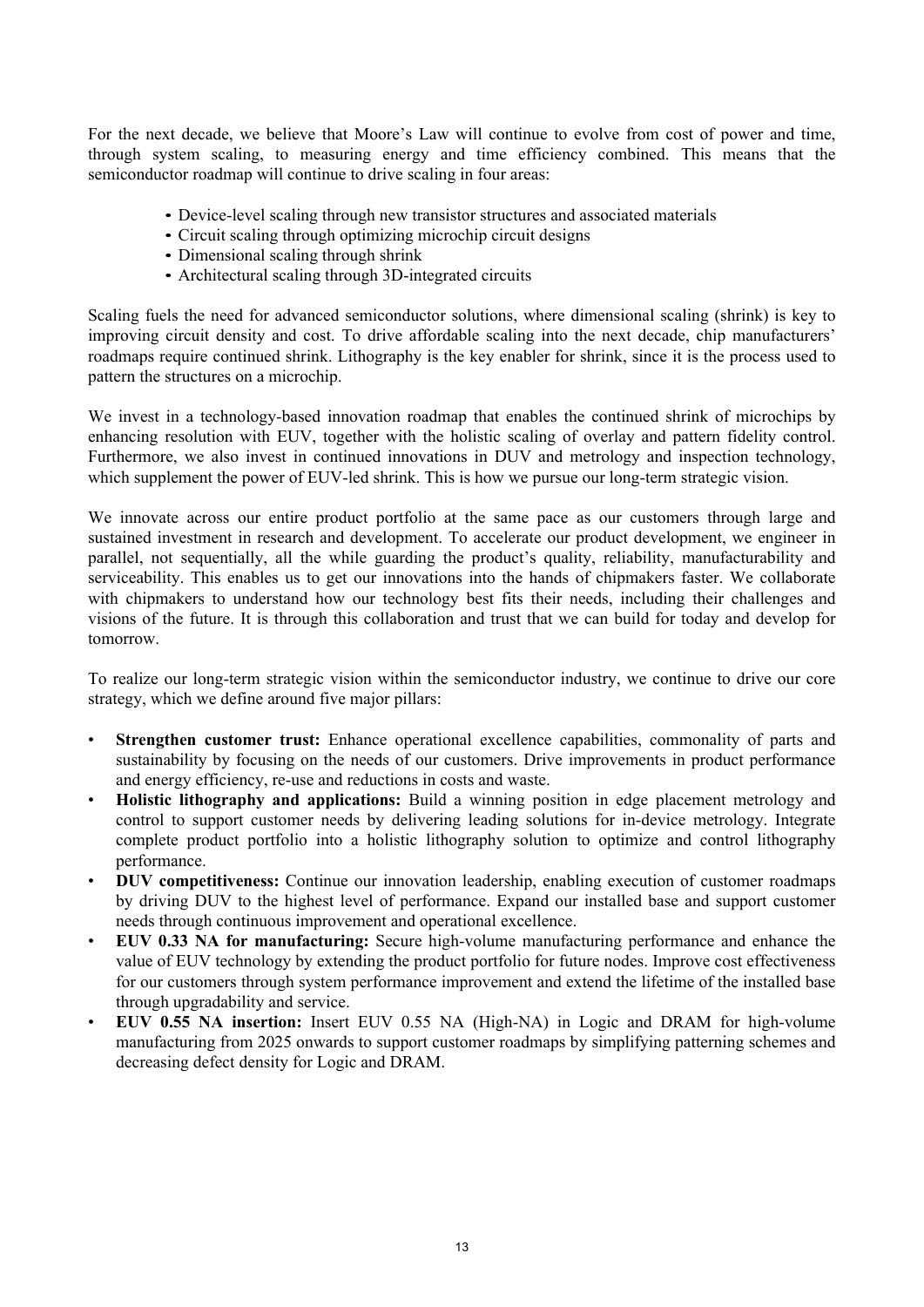Through our sustainability strategy that comprises five strategic areas – Climate & energy, Circular economy, People, Innovation ecosystem and Responsible supply chain – we continue to advance our corporate responsibility to create long-term value for our stakeholders as well as contribute to the United Nations' Sustainable Development Goals (SDGs).

We want to ensure sustainable impact while providing the best value for our stakeholders today and in the future. Staying focused on what matters for our business and stakeholders, is the cornerstone of our strategy. Through a materiality assessment, we identify and assess the topics that are most relevant to our stakeholders and sustain ASML's long-term business growth.

For more than a decade, we have been committed to sustainability through multifaceted sustainability programs. We aim to address the issues that are most relevant to us and our stakeholders as part of our corporate responsibility.

Building on our current sustainability strategy and the progress we have made, we have re-assessed and are currently enriching our roadmaps toward 2025. We look at our impact at various levels, from society at large to our own operations. As a result of this extensive re-assessment, we have consolidated the material issues and our impact areas to nine sustainability themes categorized by the environmental (Energy efficiency & climate action, Circular economy), social (Attractive workplace for all, Innovation ecosystem, Responsible supply chain, Valued partner for our communities) and governance (Integrated governance, Stakeholder engagement, Transparent reporting) aspects of ASML, our business and our operations.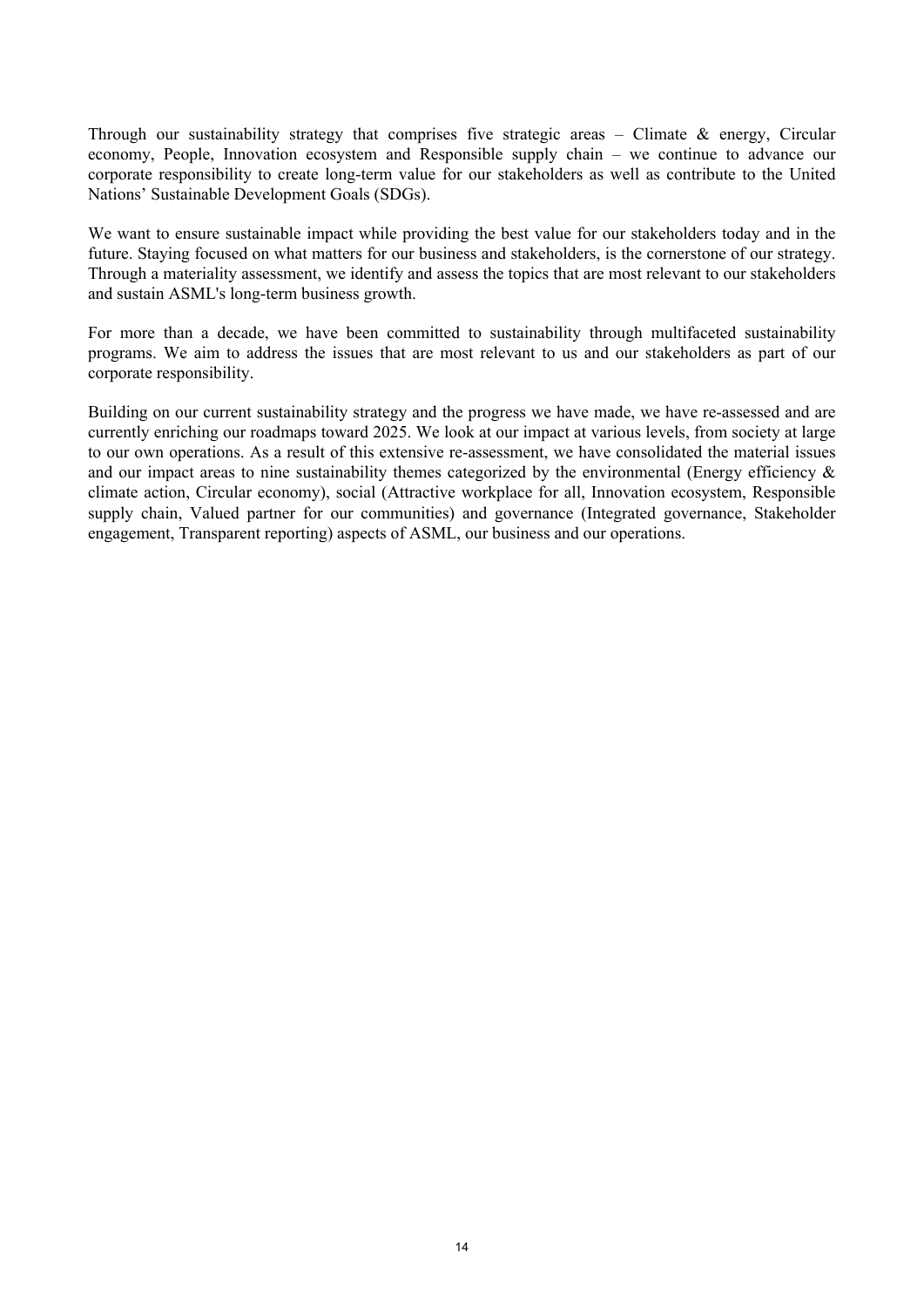# <span id="page-14-0"></span>**THE OFFERING**

| Securities Offered:            | $\epsilon$ 500,000,000 principal amount of 2.250% Notes due 2032.                                                                                                                                                                                                                                                                                                                                                                                                                                                                                                                                                                                                                                                                                                                                                                                                                                                                                                 |
|--------------------------------|-------------------------------------------------------------------------------------------------------------------------------------------------------------------------------------------------------------------------------------------------------------------------------------------------------------------------------------------------------------------------------------------------------------------------------------------------------------------------------------------------------------------------------------------------------------------------------------------------------------------------------------------------------------------------------------------------------------------------------------------------------------------------------------------------------------------------------------------------------------------------------------------------------------------------------------------------------------------|
| Maturity:                      | 17 May 2032.                                                                                                                                                                                                                                                                                                                                                                                                                                                                                                                                                                                                                                                                                                                                                                                                                                                                                                                                                      |
| <b>Issue Price:</b>            | 99.47%.                                                                                                                                                                                                                                                                                                                                                                                                                                                                                                                                                                                                                                                                                                                                                                                                                                                                                                                                                           |
| Issue Date:                    | 17 May 2022.                                                                                                                                                                                                                                                                                                                                                                                                                                                                                                                                                                                                                                                                                                                                                                                                                                                                                                                                                      |
| <b>Interest Rate:</b>          | $2.250\%$ per annum.                                                                                                                                                                                                                                                                                                                                                                                                                                                                                                                                                                                                                                                                                                                                                                                                                                                                                                                                              |
| <b>Interest Payment Dates:</b> | 17 May of each year, commencing on 17 May 2023.                                                                                                                                                                                                                                                                                                                                                                                                                                                                                                                                                                                                                                                                                                                                                                                                                                                                                                                   |
| Tax Redemption:                | The Notes may be redeemed at the option of the Issuer, at any time, in<br>whole, but not in part, at their principal amount, together with interest<br>accrued to the date fixed for redemption, if (i) it has or will become obliged<br>to pay additional amounts as provided or referred to in Condition 7<br>(Taxation) as a result of any change in, or amendment to, the laws or<br>regulations of the Netherlands or any political subdivision or any authority<br>thereof or therein having power to tax, or any change in the application or<br>official interpretation of such laws or regulations (including a holding by a<br>court of competent jurisdiction), which change or amendment becomes<br>effective on or after 13 May 2022 and (ii) such obligation cannot be avoided<br>by it taking reasonable measures available to it. See "Terms and Conditions<br>of the Notes $-5$ . Redemption and Purchase $-5.2$ Redemption for tax<br>reasons". |
| Make-whole Redemption:         | The Notes may be redeemed at the option of the Issuer, at any time prior to<br>the maturity of the Notes in whole or in part, at a price equal to 100% of the<br>principal amount of the Notes, plus accrued and unpaid interest plus a<br>"make-whole" premium. See "Terms and Conditions of the Notes $-5$ .<br>Redemption and Purchase $-$ 5.4 Make-whole redemption at the option of<br>the Issuer".                                                                                                                                                                                                                                                                                                                                                                                                                                                                                                                                                          |
| Clean-up Redemption:           | The Notes may be redeemed at the option of the Issuer, at any time prior to<br>the maturity of the Notes, in whole, but not in part, at a price equal to 100%<br>of the principal amount of the Notes plus accrued and unpaid interest if at<br>least 75% of the Notes originally issued has been purchased and cancelled.<br>See "Terms and Conditions of the Notes $-5$ . Redemption and Purchase $-$<br>5.5 Clean-up redemption".                                                                                                                                                                                                                                                                                                                                                                                                                                                                                                                              |
| Refinancing Redemption:        | The Notes may be redeemed at the option of the Issuer in whole, but not in<br>part, from and including 17 February 2032 to but excluding the Maturity<br>Date at a price equal to 100% of the principal amount of the Notes plus<br>accrued and unpaid interest. See "Terms and Conditions of the Notes $-5$ .<br>Redemption and Purchase $-$ 5.6 Refinancing redemption at the option of<br>the Issuer".                                                                                                                                                                                                                                                                                                                                                                                                                                                                                                                                                         |
| Change of Control:             | In the event of a change of control relating to the Issuer and a subsequent<br>downgrade of the rating of the Notes in respect of such change of control, or<br>if the Notes do not have a credit rating, no investment grade credit rating in<br>respect of the Notes is obtained, within a certain period after announcement<br>of that change of control, each holder of the Notes will have the right to                                                                                                                                                                                                                                                                                                                                                                                                                                                                                                                                                      |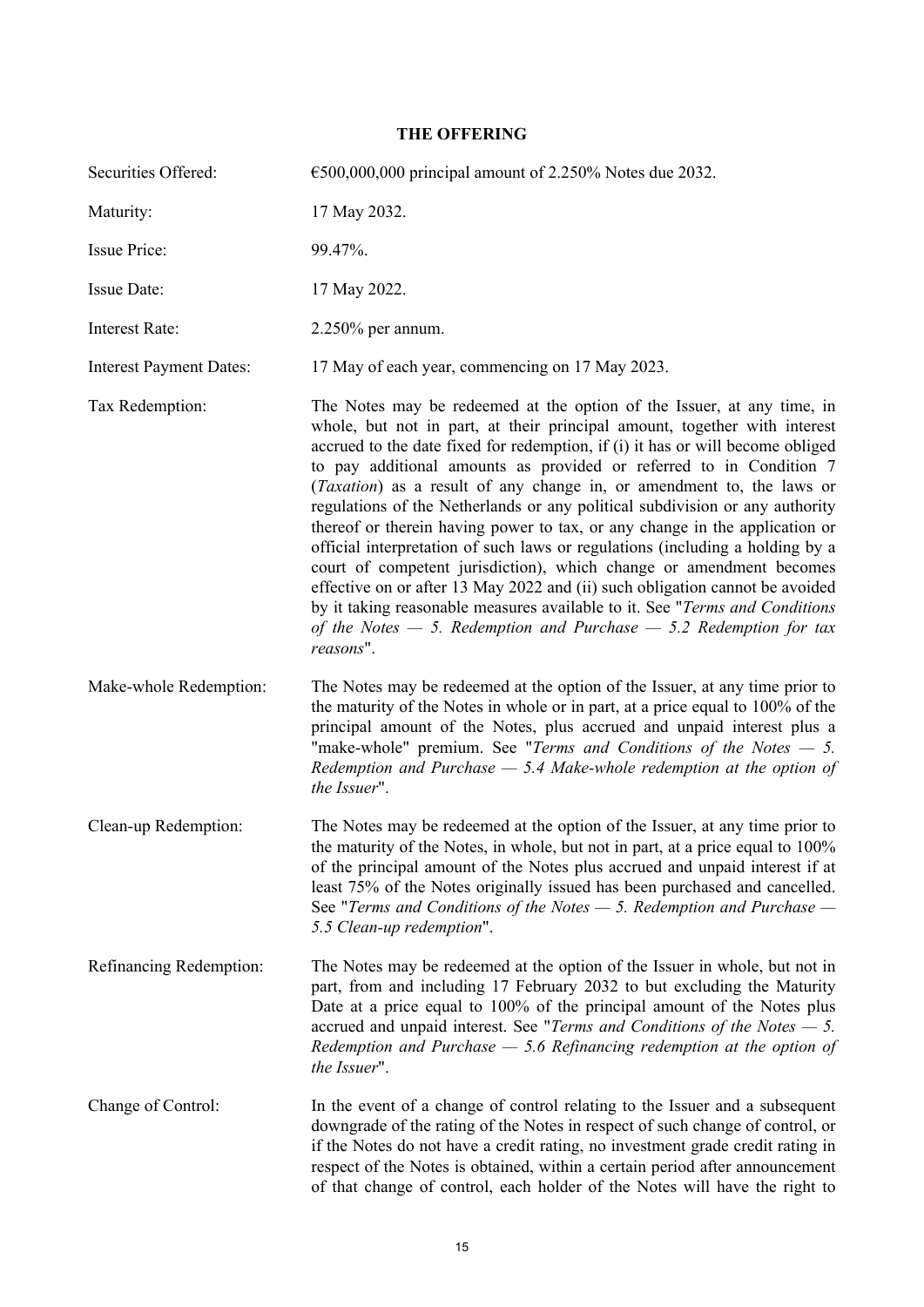require the Issuer to redeem all of such holder's Notes at 101% of their principal amount, plus accrued and unpaid interest. See "*Terms and Conditions of the Notes — 5. Redemption and Purchase — 5.3 Redemption at the option of Noteholders upon a Change of Control*".

Ranking: The Notes will be unsecured obligations of the Issuer, subordinated in right of payment to the Issuer's secured debt to the extent of the value of the assets securing such debt. In addition, because the Issuer is a holding company, the Notes will be structurally subordinated to all existing and future liabilities of the Issuer's subsidiaries. The Notes will rank equally in right of payment with all the Issuer's existing and future unsecured unsubordinated debt and will be senior to any future senior subordinated or subordinated debt. The Terms and Conditions of the Notes do not limit the amount of liabilities ranking senior to the Notes that may hereafter be incurred or assumed by the Company. See "*Terms and Conditions of the Notes — 2. Status*".

Dutch Taxation: In the event that any withholding or deduction for, or on account of, any present or future taxes, duties, assessments or governmental charges of whatever nature is required by law in the Netherlands or any political subdivision thereof or any authority therein or thereof having power to tax, the Issuer shall pay such additional amounts such that Noteholders will receive after such withholding or deduction such amounts as would have been received by them had no such withholding or deduction been required, subject to certain exceptions. See "*Taxation – The Netherlands*" and "*Terms and Conditions of the Notes — 7. Taxation*".

Fiscal Agent: Deutsche Bank AG, London Branch.

Paying Agent: Deutsche Bank AG, London Branch.

Credit Ratings: The Notes are expected to be assigned a rating of A by Fitch Ratings Ireland Limited (**Fitch**) and A2 by Moody's Investors Service Limited (**Moody's**). A credit rating is not a recommendation to buy, sell or hold securities and is subject to suspension, reduction or withdrawal at any time by the assigning rating agency. A suspension, reduction or withdrawal of a credit rating assigned to the Issuer may adversely affect the market price of the Notes.

Settlement, Book-Entry and Form: The Notes will initially be represented by a temporary bearer Global Note which will be exchanged for a permanent bearer Global Note, each in New Global Note form, with interest coupons attached, deposited with a common safekeeper for Euroclear and Clearstream. Except in certain limited circumstances, definitive bearer Notes will not be issued in exchange for beneficial interests in global notes. See "*Summary of Provisions Relating to the Notes in Global Form*". It is expected that delivery of the Notes will be made against payment on or about 17 May 2022.

Absence of a Public Market in the Notes: The Notes are new securities, and there is currently no established trading market for them. Accordingly, there can be no assurance as to the development or liquidity of any market for any of the Notes. J.P. Morgan S.E. has advised the Issuer that it intends to make a market in the Notes. However, it is not obliged to do so, and may discontinue any market making with respect to the Notes at any time in its sole discretion.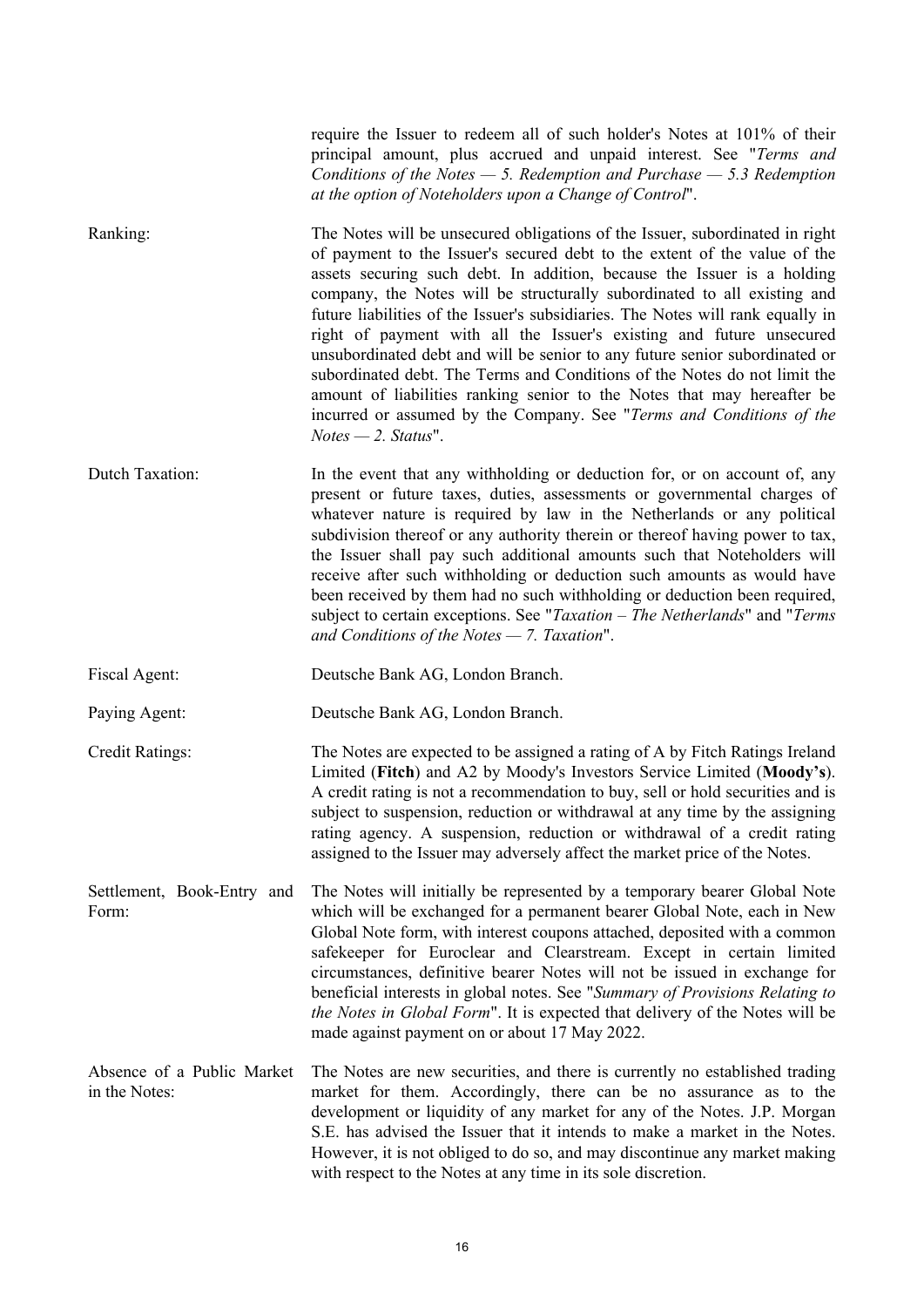| Listing:                     | Application has been made to admit the Notes to listing on the Official List<br>of the Luxembourg Stock Exchange and for trading on the Euro MTF<br>Market of that exchange.                                                                                                                                                                                                                                                  |
|------------------------------|-------------------------------------------------------------------------------------------------------------------------------------------------------------------------------------------------------------------------------------------------------------------------------------------------------------------------------------------------------------------------------------------------------------------------------|
| Governing Law:               | The Notes and the Agency Agreement (as defined herein) and any non-<br>contractual obligations arising out of or in connection with them will be<br>governed by the laws of the Netherlands.                                                                                                                                                                                                                                  |
| <b>Selling Restrictions:</b> | There are selling restrictions in relation to the United States, the EEA, the<br>UK, Luxembourg and Japan. See "Subscription and Sale".                                                                                                                                                                                                                                                                                       |
| Covenants:                   | The Issuer will issue the Notes pursuant to the Agency Agreement with<br>Deutsche Bank AG, London Branch. The Agency Agreement will, among<br>other things, limit our ability to incur liens on "Public Debt", subject to a<br>number of important exceptions. See "Terms and Conditions of the Notes -<br>3. Negative Pledge".                                                                                               |
| Use of Proceeds:             | The net proceeds from the sale of the Notes offered will be approximately<br>$€496,100,000$ . An amount equal to the net proceeds from this offering will<br>be used to finance and/or refinance, in whole or in part, new or existing<br>commercial real estate projects (the Eligible Green Projects) that meet the<br>requirements of the Issuer's Green Bond Framework (as defined in the "Use"<br>of Proceeds section"). |
| Clearing and Settlement:     | Delivery of the Notes will be made through the book-entry facilities of<br>Euroclear Bank SA/NV (Euroclear), and Clearstream Banking SA<br>(Clearstream).                                                                                                                                                                                                                                                                     |
| ISIN:                        | XS2473687106.                                                                                                                                                                                                                                                                                                                                                                                                                 |
| Common Code:                 | 247368710                                                                                                                                                                                                                                                                                                                                                                                                                     |
| CFI:                         | <b>DAFXFB</b>                                                                                                                                                                                                                                                                                                                                                                                                                 |
| FISN:                        | ASML HOLDING N./ASST BKD 22001231                                                                                                                                                                                                                                                                                                                                                                                             |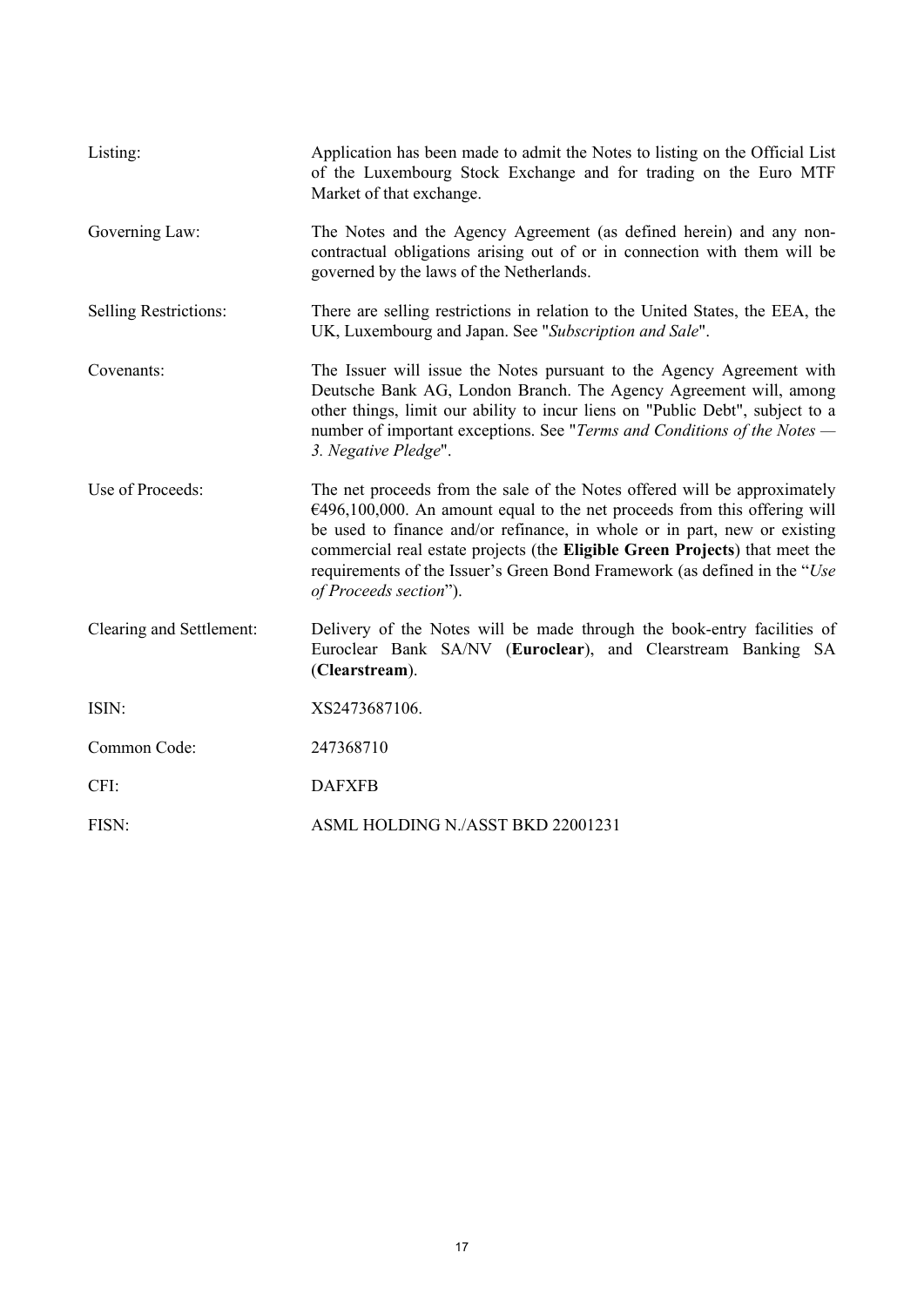# <span id="page-17-0"></span>**SUMMARY CONSOLIDATED CONDENSED ANNUAL FINANCIAL STATEMENTS AND OTHER DATA (US GAAP)**

# *Year ended 31 December (in millions, except per share data)*

| <b>2020</b> | 2021 |
|-------------|------|
|             |      |

#### **Consolidated Statements of Operations data**

| Net system sales                          | 10,316.6  | 13,652.8  |
|-------------------------------------------|-----------|-----------|
| Net service and field option sales        | 3,661.9   | 4,958.2   |
| Cost of system sales                      | (5,169.3) | (6,482.9) |
| Cost of service and field option sales    | (2,012.0) | (2,319.1) |
| <b>Gross profit</b>                       | 6,797.2   | 9,809.0   |
| Research and development costs            | (2,200.8) | (2,547.0) |
| Selling, general and administrative costs | (544.9)   | (725.6)   |
| Other income                              |           | 213.7     |
| <b>Income from operations</b>             | 4,051.5   | 6,750.1   |
| Interest and other, net                   | (34.9)    | (44.6)    |
| Income before income taxes                | 4,016.6   | 6,705.5   |
| Income tax expense                        | (551.5)   | (1,021.4) |
| Profit from to equity method investments  | 88.6      | 199.1     |
| <b>Net income</b>                         | 3,553.7   | 5,883.2   |
| Earnings per share data                   |           |           |
| Basic net income per ordinary share       | 8.49      | 14.36     |
| Diluted net income per ordinary share     | 8.48      | 14.34     |

*Number of ordinary shares used in computing per share amounts (in millions)*

| Basic   | 418.3 | 409.8 |
|---------|-------|-------|
| Diluted | 419.1 | 410.4 |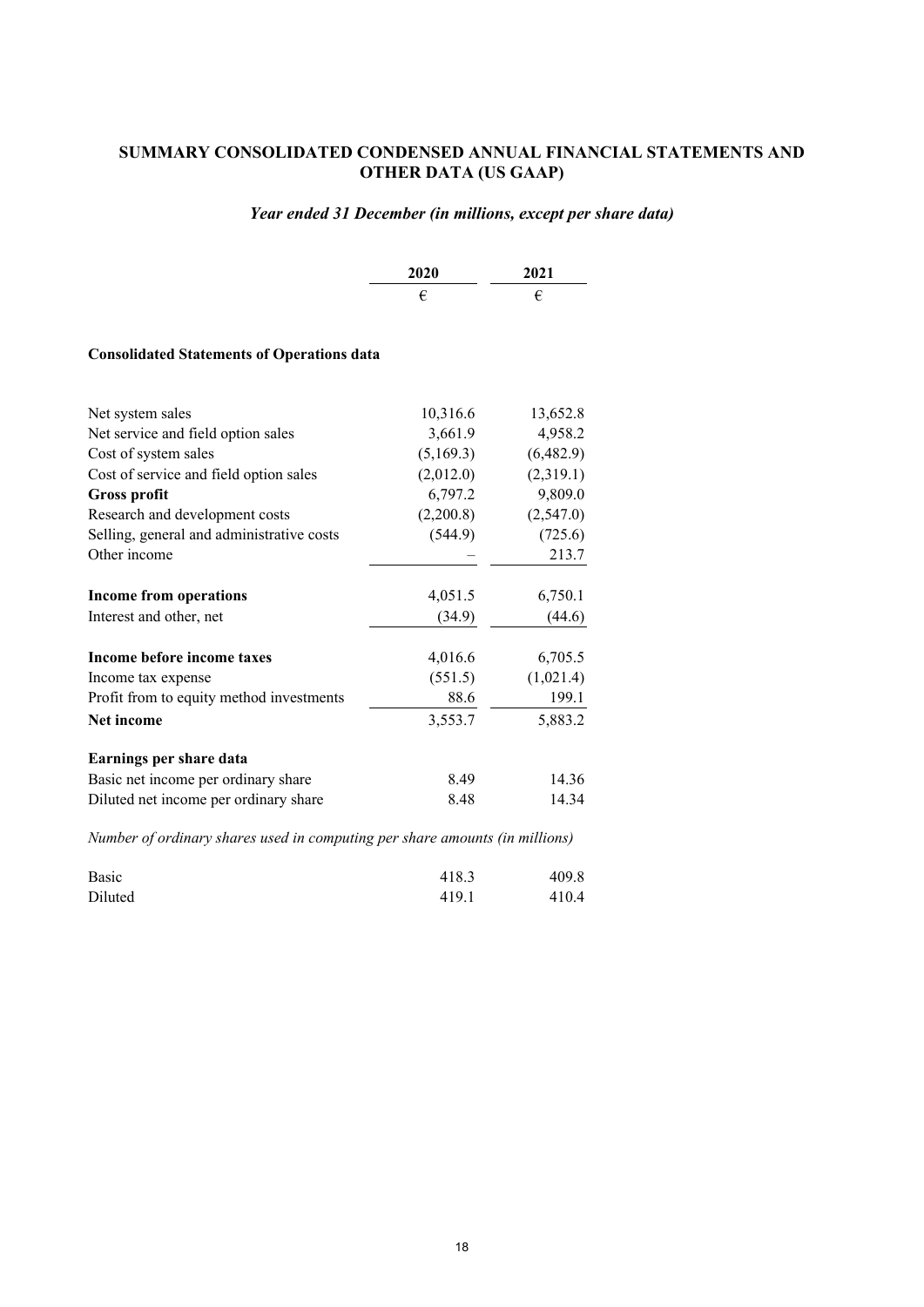# **As of year ended (in millions, unless indicated otherwise)**

|                                         | 2020     | 2021     |  |
|-----------------------------------------|----------|----------|--|
|                                         | €        | €        |  |
| <b>Consolidated Balance Sheets data</b> |          |          |  |
| Cash and cash equivalents               | 6,049.4  | 6,951.8  |  |
| Short-term investments                  | 1,302.2  | 638.5    |  |
| Working capital <sup>(1)</sup>          | 9,326.5  | 5,892.2  |  |
| Total assets                            | 27,267.4 | 30,231.0 |  |
| Long-term debt                          | 4,662.8  | 4,075.0  |  |
| Shareholders' equity                    | 13,865.4 | 10,140.6 |  |

| Ratios and other data                                     | For the year ended 2020 | For the year ended 2021 |
|-----------------------------------------------------------|-------------------------|-------------------------|
| Gross profit as a percentage of total net sales           | 48.6                    | 52.7                    |
| Income from operations as a percentage of total net sales | 29.0                    | 36.3                    |
| Net income as a percentage of total net sales             | 25.4                    | 31.6                    |
| Sales of lithography systems (in units) $(2)$             | 258                     | 309                     |
| Number of payroll employees (in FTEs) <sup>(3)</sup>      | 26,614                  | 29,861                  |
| Depreciation, amortization                                | 490.8                   | 471.0                   |
| Impairment and loss (gain) on disposal                    | 5.5                     | (15.9)                  |
| Net cash provided by operating activities                 | 4,627.6                 | 10,845.8                |
| Net cash used in investing activities                     | (1,352.2)               | (72.0)                  |
| Net cash used in financing activities                     | (753.0)                 | (9.891.7)               |
| Net increase (decrease) in cash and cash equivalents      | 2,517.1                 | 902.4                   |

<sup>(1)</sup> Working capital is calculated as the difference between total current assets and total current liabilities.

 $\mathcal{L}_\text{max}$ 

<sup>(2)</sup> Lithography systems do not include metrology and inspection systems.

<sup>(3)</sup> As at 31 December 2021 and 2021 respectively.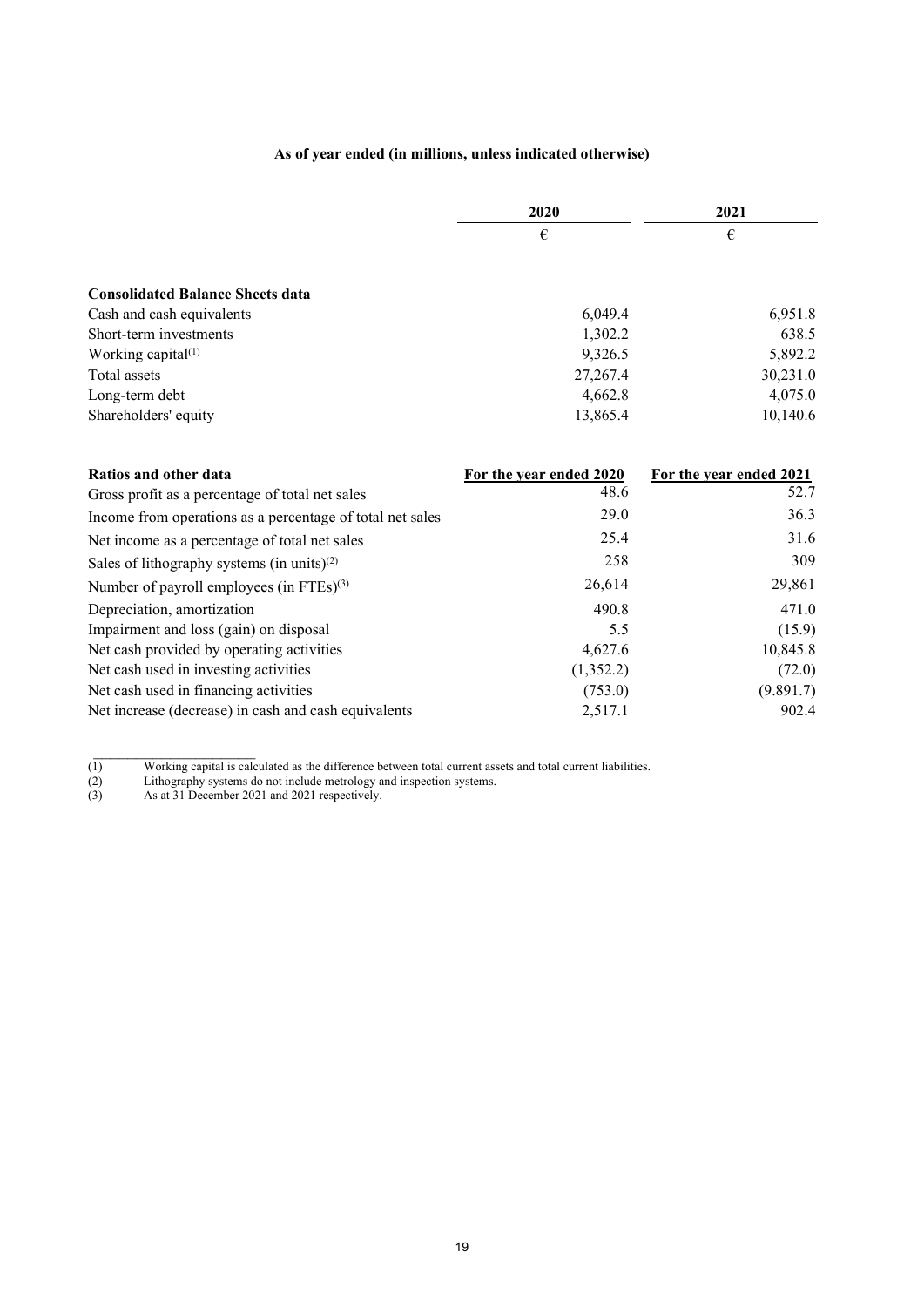#### <span id="page-19-0"></span>**RISK FACTORS**

*In conducting our business, we face many risks that may interfere with our business objectives. It is important to understand the nature of these risks and the impact they may have on our business, financial condition, results of operations and reputation. Some of the more relevant risks are described below. These risks are not the only ones that we face. Some risks may not yet be known to us and certain risks that we do not currently believe to be material could become material in the future. Investors should consider these risks carefully before making any investment decision with respect to the Notes.*

# **Risks related to our strategy and products**

# *Our future success depends on our ability to respond timely to commercial and technological developments in the semiconductor industry*

Our success in developing new technologies and products, and in enhancing our existing products, depends on a variety of factors. These include the success of our and our suppliers' R&D programs and the timely and successful completion of product development and design relative to competitors. Our business will suffer if the technologies we pursue to assist our customers in producing smaller and more energy-efficient chips are not as effective as those developed by competitors, or if our customers do not adopt technologies that we develop or adopt new technological architectures that are less focused on lithography products. The success of our EUV 0.55 NA (High-NA) technology, which we believe is critical for keeping pace with Moore's Law, remains dependent on continuing technical advances by us and our suppliers. We invest considerable financial and other resources to develop and introduce new technologies, products and product enhancements. If we are unsuccessful in developing (or if our customers do not adopt) new technologies, products and product enhancements such as EUV 0.55 NA and multibeam inspection, or if competitors successfully introduce alternative technologies or processes, our competitive position and business may suffer.

In addition, we make significant investments into development of new products and product enhancements, and we may be unable to recoup some or all the investments that we have made. We may also incur costs related to inventory obsolescence, as a result of technological changes. Such costs may increase as the complexity of technology increases.

Due to the highly complex nature and costs of our systems, including newer technologies, our customers may purchase existing technology systems rather than new leading-edge systems, or may delay their investment in new technology systems to the extent that such investment is not economical or required given their product cycles. Global economic conditions affect our customers' investment decisions, leading to uncertainties on the timing around the introduction of and demand for new leading-edge systems. Some of our customers have experienced and may continue to experience delays in implementing their product roadmaps. This increases the risk of slowing down the overall transition period (or cadence) for the introduction of new nodes, and therefore new systems.

We are also dependent on our suppliers to maintain their development roadmaps to enable us to introduce new technologies on a timely basis. If they are unable to keep pace, whether due to technological factors, lack of financial resources, or otherwise, this could prevent us from meeting our development roadmaps.

# *The success of new product introductions is uncertain and depends on our ability to successfully execute our R&D programs*

Our lithography systems and applications have become increasingly complex, and accordingly, the costs and time period to develop new products and technologies have increased. We expect such costs and time periods to continue to increase. In particular, developing new technology, such as EUV 0.55 NA (High-NA) and multibeam, requires significant R&D investments from us and our suppliers to meet our and our customers' technology demands. Our suppliers may not have, or may not be willing to invest the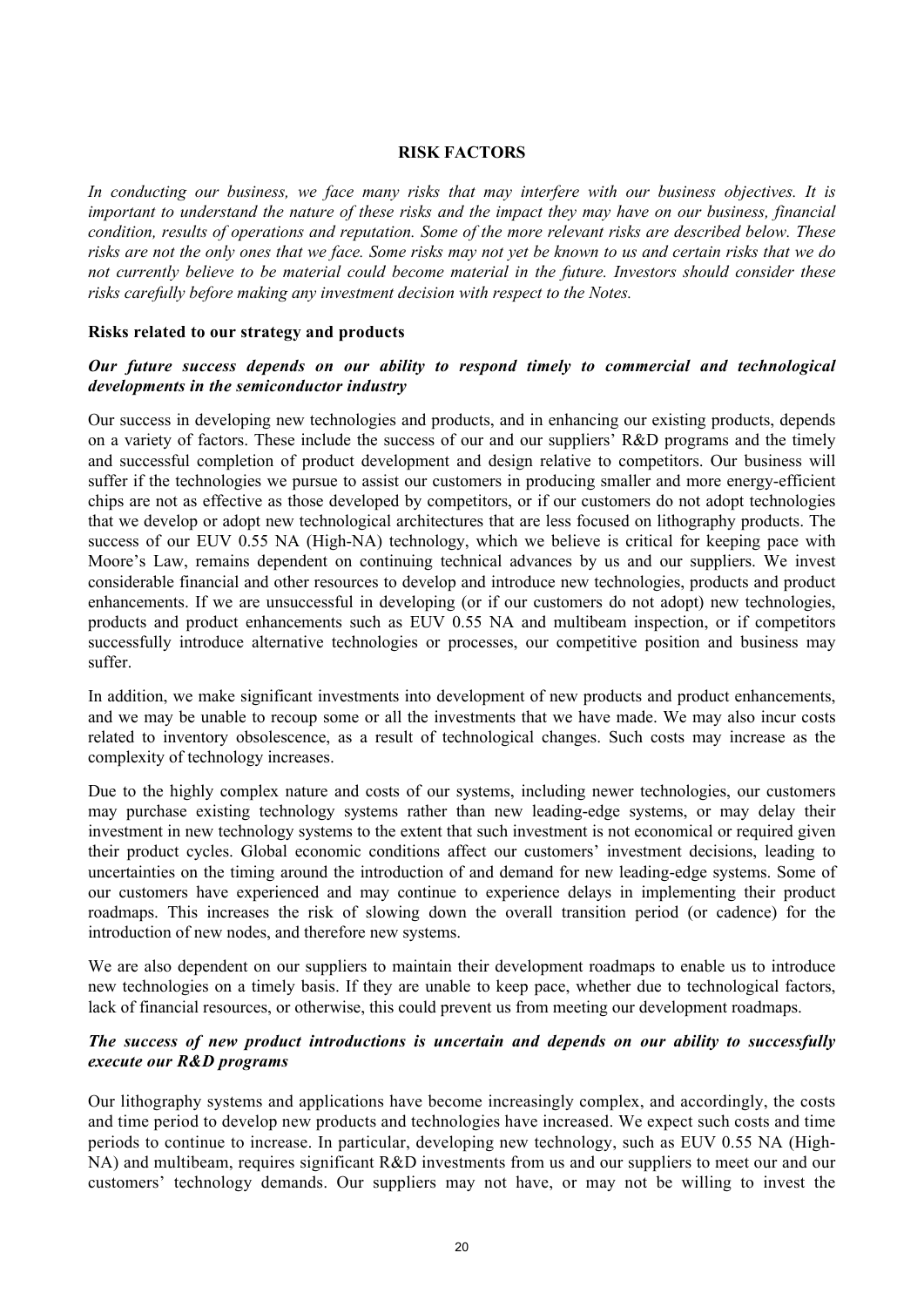resources necessary to continue the (co-)development of the new technologies to the extent that such investments are necessary. This may result in ASML contributing funds to such R&D programs or limiting the R&D investments that we can undertake. Furthermore, if our R&D programs are not successful in developing the desired new technology on time or at all, we may be unsuccessful in introducing new products and unable to recoup our R&D investments.

# *We face intense competition*

The lithography equipment industry is highly competitive. Our competitiveness depends upon our ability to develop new and enhanced lithography equipment, related applications and services that are competitively priced and introduced on a timely basis, as well as our ability to protect and defend our intellectual property rights. We compete primarily with Canon and Nikon in respect of DUV systems. Both Canon and Nikon have substantial financial resources and broad patent portfolios. Each continues to offer products that compete directly with our DUV systems, which may impact our sales or business. In addition, adverse market conditions, industry overcapacity or a decrease in the value of the Japanese yen in relation to the euro, could further intensify price-based competition, resulting in lower prices, and lower sales and margins.

We may also face competition from new competitors with substantial financial resources, as well as from competitors driven by the ambition of self-sufficiency in the geopolitical context. Furthermore, we face competition from alternative technological solutions or semiconductor manufacturing processes, particularly if we are unsuccessful in developing new EUV technology, products and product enhancements in a timely and cost- competitive manner.

We also compete with providers of applications that support or enhance complex patterning solutions, such as Applied Materials Inc. and KLA-Tencor Corporation. These applications effectively compete with our Applications offering, which is a significant part of our business. The competition we face in our applications business may be higher than for our systems, as there are more competitors and potential competitors in this market.

# *The semiconductor industry can be cyclical and we may be adversely affected by any downturn*

As a supplier to the global semiconductor industry, we are subject to the industry's business cycles, of which the timing, duration and volatility are difficult to predict. The semiconductor industry has historically been cyclical. Newer entrants in the industry, including Chinese semiconductor manufacturers, could increase the risk of cyclicality in the future. Certain key end-market customers – Memory and Logic – exhibit different levels of cyclicality and different business cycles. Sales of our lithography systems, services and other holistic lithography products depend in large part upon the level of capital expenditures by semiconductor manufacturers. These in turn are influenced by industry cycles, the drive for technological sovereignty and a range of competitive and market factors, including semiconductor industry conditions and prospects. The timing and magnitude of capital expenditures of our customers also impact the available production capacity of the industry to produce chips, which can lead to imbalances in the supply and demand of chips. Reductions or delays in capital expenditures by our customers, or incorrect assumptions by us about our customers' capital expenditures, could adversely impact our business. In addition, industry trends that are currently positively impacting our business such as increasing capital expenditures by our customers may not continue.

Our ability to maintain profitability in an industry downturn will depend substantially on whether we are able to lower our costs and break-even level, which is the level of sales that we must reach in a year to have positive net income. If sales decrease significantly as a result of an industry downturn and we are unable to adjust our costs over the same period, our net income may decline significantly, or we may suffer losses. Furthermore, as the value per system increases and we have grown, and continue to grow, in terms of employees, facilities and inventories, it may be more difficult for us to reduce our costs to respond to an industry downturn.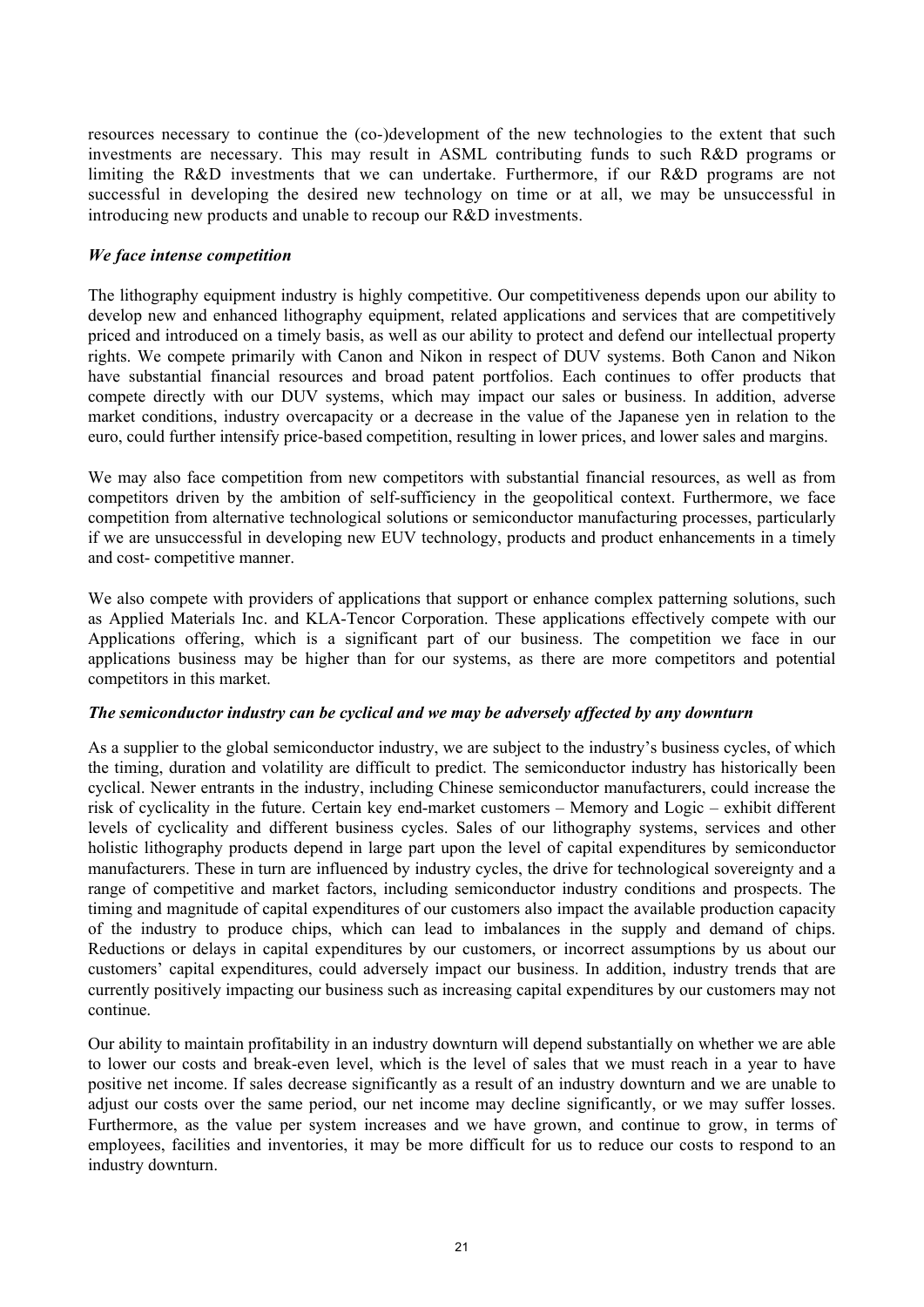# *We derive most of our revenues from the sale of a relatively small number of products*

We derive most of our revenues from the sale of a relatively small number of lithography systems (309 units in 2021 and 258 units in 2020). As a result, the timing of shipments, including any delays, and recognition of system sales for a particular reporting period from a small number of systems may have a material adverse effect on our business, financial condition and results of operations in that period. This risk is increasing due to the higher average sales price of EUV systems as compared to DUV systems.

In addition, we derive significant revenue from servicing and upgrading our installed base. However, we may not be able to increase revenues to the extent we planned as, for example, customers may perform more of these services themselves or find other third-party suppliers for that service.

# *Failure to adequately protect the intellectual property rights, trade secrets or other confidential information could harm our business*

We rely on intellectual property rights such as patents and copyrights to protect our proprietary technology and applications. However, we face the risk that such measures could prove to be inadequate, and we could suffer material harm because, among other things:

- Intellectual property laws may not sufficiently support our proprietary rights or may change in the future in a manner adverse to us;
- Our confidentiality and licensing agreements with our customers, employees and technology development partners and others to protect our IP rights may not be sufficient or may be breached or terminated;
- Patent rights may not be granted or interpreted as we expect;
- Patents rights will expire which may result in key technology becoming widely available that may harm our competitive position;
- The steps we take to prevent misappropriation or infringement of our proprietary rights may not be successful;
- Intellectual property rights are difficult to enforce in countries where the application and enforcement of the laws governing such rights may not have reached the same level as compared to other jurisdictions where we operate; and
- Third parties may be able to develop or obtain patents for similar competing technology.

In addition, legal proceedings may be necessary to enforce our intellectual property rights and the validity and scope may be challenged by others. Any such proceedings may result in substantial costs and diversion of management resources, and, if decided unfavorably to us, could result in significant costs or have a significant impact on our business.

We are subject to attempted misappropriation attacks, including theft of our trade secrets, proprietary customer data, intellectual property or other confidential information by third parties or our own employees. It is also possible that unauthorized third parties may obtain, copy, use or disclose our proprietary technologies, our products, designs, processes and other intellectual property despite our efforts to protect our intellectual property.

In 2021, we became aware of reports that a company associated with XTAL Inc., DongFang JingYuan Electron (DFJY) was actively marketing products in China that could potentially infringe on ASML's IP rights.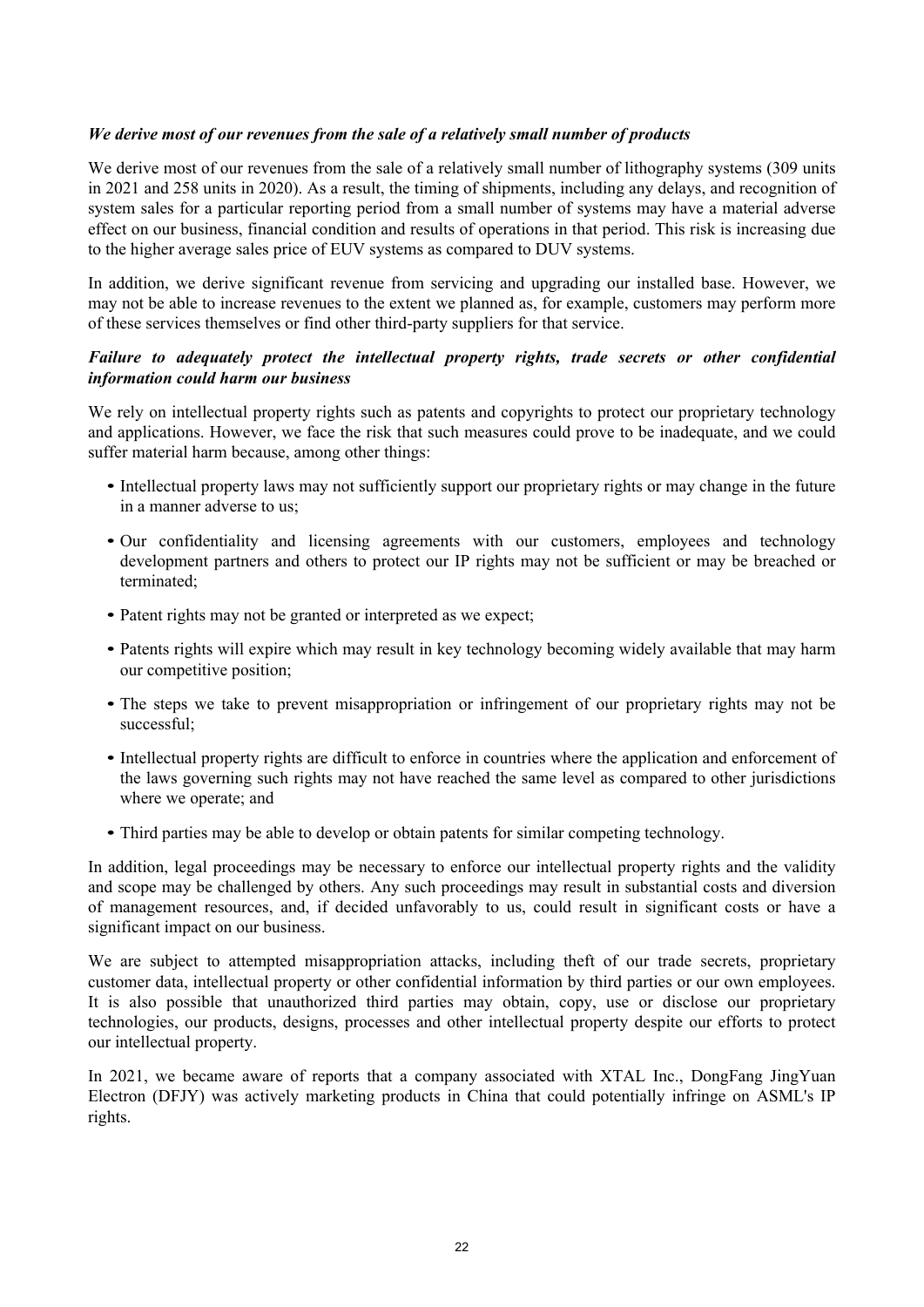# *Defending against intellectual property claims brought by others could harm our business*

In the course of our business, we are subject to claims by third parties alleging that our products or processes infringe upon their intellectual property rights. If successful, such claims could limit or prohibit us from developing our technology, manufacturing and selling our products.

In addition, our customers or suppliers may be subject to claims of infringement from third parties, alleging that our products used by such customers in the manufacturing of semiconductor products and / or the processes relating to the use of our products infringe on one or more patents issued to such third parties. If such claims are successful, we could be required to indemnify our customers or suppliers for some or all of any losses incurred or damages assessed against them as a result of such infringement.

We also may incur substantial licensing or settlement costs to settle claims or to potentially strengthen or expand our intellectual property rights or limit our exposure to intellectual property claims of third parties.

Patent litigation is complex and may extend for a protracted period of time, giving rise to the potential for both substantial costs and diverting the attention of key management and technical personnel. Potential adverse outcomes from patent litigation may include payment of significant monetary damages, injunctive relief prohibiting our manufacturing, exporting or selling of products, and / or settlement involving significant costs to be paid by us.

# *We are exposed to economic and political developments in our international operations*

Global trade issues and changes in and uncertainties with respect to multilateral and bilateral treaties and trade policies, and international trade disputes, trade sanctions, export controls, tariffs and similar regulations, impact our ability to deliver our systems and services internationally. In particular, our ability to deliver systems in certain countries such as China has been and continues to be impacted by our ability to obtain required licenses and approvals.

The US government has enacted trade measures, including import tariffs, national security regulations and restrictions on conducting business with certain Chinese entities, restricting our ability to provide certain products and services to such entities without a license. The list of Chinese entities impacted by trade restrictions, as well as the export regulation requirements and the implementation and enforcement of such regulations are subject to change. Our business involves the sale of systems and services to customers in a number of countries, including China, where our business has grown in recent years, and includes sensitive technologies that may be the subject of increased export regulations, policies or practices. These and further developments in multilateral and bilateral treaties, national regulation, and trade, national security and investment policies and practices have affected and may further affect our business, and the businesses of our suppliers and customers. Such developments have impacted and continue to impact our ability to obtain necessary licenses, including permits for use of US technology and for employees producing and developing such technology. Such developments including the drive for technological sovereignty could also lead to long-term changes in global trade, competition and technology supply chains, which could adversely affect our business and growth prospects.

Certain of our manufacturing facilities as well as customers are located in Taiwan. Customers in Taiwan represented 39.4% of our 2021 total net sales and 33.8% of our 2020 total net sales. Taiwan has a unique international political status. The People's Republic of China asserts sovereignty over Taiwan and does not recognize the legitimacy of the Taiwanese government. Changes in relations between Taiwan and the People's Republic of China, Taiwanese government policies, and other factors affecting Taiwan's political, economic or social environment could have a material adverse effect on our business, financial condition and results of operations. Furthermore, certain of our facilities as well as customers are located in South Korea. Customers in South Korea represented 33.4% of our 2021 total net sales and 29.7% of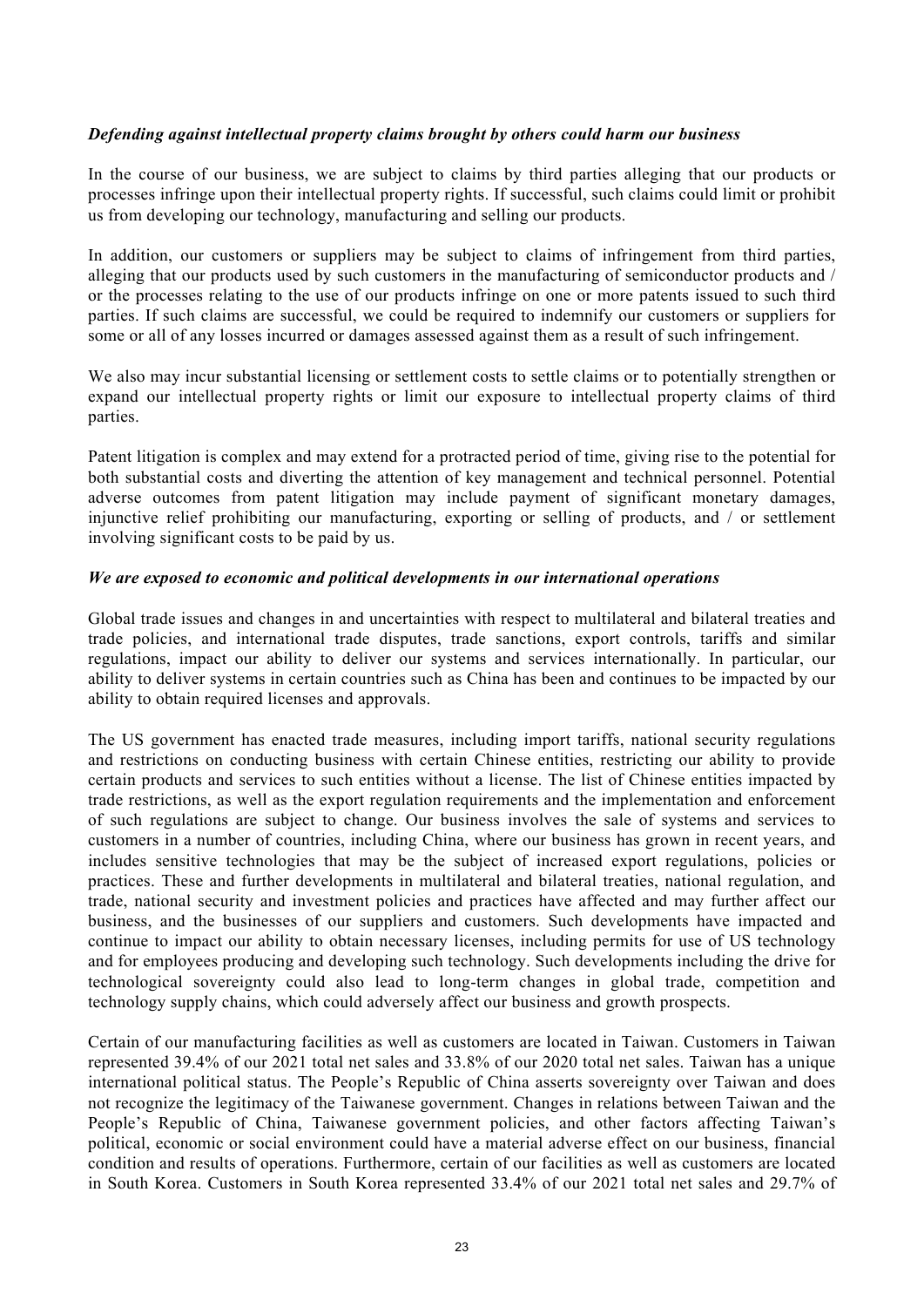our 2020 total net sales. There are tensions with the Democratic People's Republic of Korea (North Korea), which have existed since the division of the Korean Peninsula following World War II. A worsening of relations between those countries or the outbreak of war on the Korean Peninsula could have a material adverse effect on our business, financial condition or results of operations.

# *We may be unable to make desirable acquisitions or to integrate successfully any businesses we acquire*

From time to time we may acquire, businesses or technologies to complement, enhance or expand our current business or products or that might otherwise offer us growth opportunities. Any such acquisitions could lead to failure to achieve our financial or strategic objectives, to perform as we plan or disrupt our ongoing business and adversely impact our results of operations. Furthermore, our ability to complete such transactions may be hindered by a number of factors, including potential difficulties in obtaining government approvals.

Any acquisition that we make could pose risks related to the integration of the new business or technology with our business and organization. We cannot be certain that we will be able to achieve the benefits we expect from a particular acquisition investment. Such transactions may also strain our managerial and operational resources, as the challenge of managing new operations may divert our management from day-to-day operations. Furthermore, we may be unable to retain key personnel of acquired businesses or may have difficulty integrating employees, business systems, and technology. The controls, processes and procedures of acquired businesses may also not adequately ensure compliance with laws and regulations, and we may fail to identify compliance issues or liabilities.

In connection with acquisitions, anti-trust and national security regulators have in the past and may in the future impose conditions on us, including requirements to divest assets or other conditions that could make it difficult for us to integrate the businesses that we acquire. Furthermore, we may have difficulty in obtaining or be unable to obtain anti-trust and national-security clearances, which could inhibit future desired acquisitions.

As a result of acquisitions, we have recorded, and may continue to record, a significant amount of goodwill and other intangible assets. Current accounting guidelines require, at least annually and potentially more frequently, assessment of whether there are indicators that the value of goodwill or other intangible assets has been impaired.

# *We may not be able to achieve our Environmental, Social, Governance (ESG) objectives or adapt and respond timely to emerging ESG expectations and regulations*

Companies across all industries are facing increasing scrutiny relating to their ESG policies. Investors and other stakeholders are increasingly focused on ESG practices and, in recent years, have placed increasing importance on the implications and social cost of their investments. In particular, within the semiconductor industry, there is focus on contribution to society and minimizing environmental and social impacts of products throughout all life cycle stages. Failure to achieve our ESG objectives, meet the emerging ESG expectations of our stakeholders and/or timely respond to enhanced regulations could negatively affect our brand and reputation.

Climate change contributes to increasing severity and frequency of extreme weather events, rising sea levels and droughts that can impact continuity of our operations and/ or our supply chain. Climate change concerns and the potential resulting environmental impact may result in new laws and regulations that may affect us, our suppliers, and our customers. Such laws or regulations could cause us to incur additional direct costs for compliance, as well as increased indirect costs resulting from our customers and suppliers. Furthermore, the ability to reduce our product- related environmental performance (such as energy efficiency) may be affected by the complexity of our technology and products. We are also dependent on our suppliers and their ability to reduce the ecological footprint.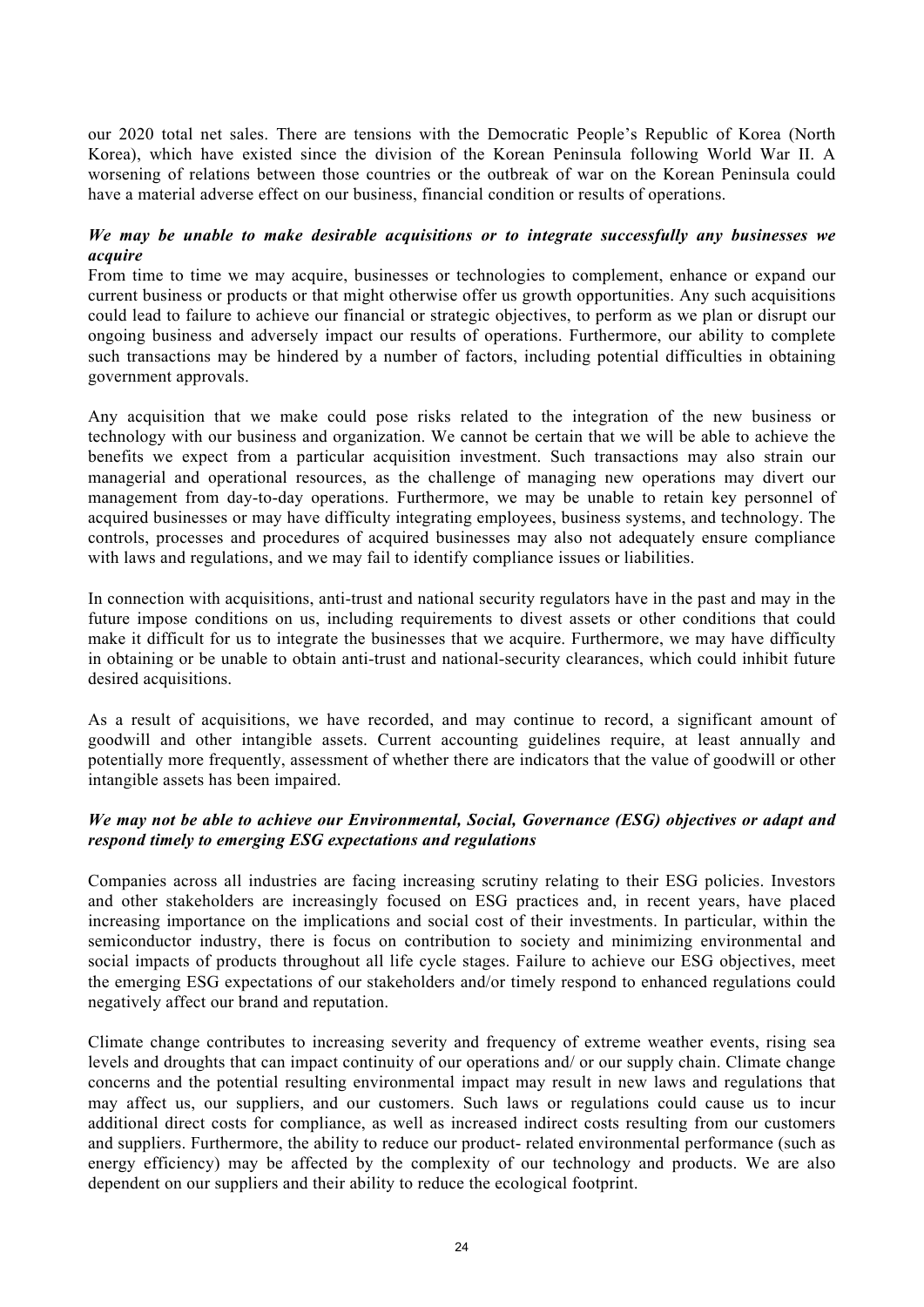A global transition to a lower carbon economy has resulted in the imposition of increased regulations that could lead to technology restrictions, modification of product designs, an increase in energy prices and energy or carbon taxes, restrictions on pollution, required remediation equipment, or other requirements. A variety of regulatory developments have been introduced that focus on restricting or managing the emission of carbon dioxide and other greenhouse gases. This could result in a need to redesign products and/or purchase at higher costs new equipment or materials with lower carbon footprints.

# **Risks related to Finance and reporting**

# *We are exposed to treasury risks, including liquidity risk, interest rate risk, credit risk and foreign exchange risk*

We are a global company and are exposed to a variety of financial risks, including liquidity risk, interest rate risk, credit risk foreign exchange risk, inflation risk.

**Liquidity risk:** We are exposed to liquidity risks. Negative developments in our business or global capital markets could affect our ability to meet our financial obligations or to raise or re‐finance debt in the capital or loan markets. In addition, we might be unable to repatriate cash from a country immediately for use elsewhere due to legal restrictions or required formalities.

**Interest rate risk:** We are exposed to interest rate risks. Our Eurobonds including the Notes offered hereby bear interest at fixed rates. Our cash and investments as well as our revolving credit facility bear interest at a floating rate. Failure to effectively hedge this risk could impact our financial condition and results of operation. In addition, we could experience an increase in borrowing costs due to a ratings downgrade (or expectation of a downgrade), developments in capital and lending markets or developments in our businesses.

**Counterparty credit risk:** We are exposed to counterparty credit risks, in particular with respect to financial counterparties with whom we hold our cash and investments as well as our customers. As a result of our limited number of customers, credit risk on our receivables is concentrated. Our three largest customers (based on total net sales) accounted for  $\epsilon$ 3,855.2 million, or 83.7%, of accounts receivable and finance receivables at 31 December 2021, compared with  $\epsilon$ 2,757.0 million, or 80.1%, at 31 December 2020. Accordingly, business failure or insolvency of one of our main customers could result in significant credit losses.

**Currency risk:** We are exposed to currency risks. Our financial statements are expressed in euros. Accordingly, our results of operations are exposed to fluctuations in exchange rates between the euro and other currencies. Changes in currency exchange rates can result in losses in our financial statements. We are particularly exposed to fluctuations in the exchange rates between the US dollar and the euro, and to a lesser extent to the Japanese yen, the South Korean won, the Taiwanese dollar and Chinese yuan, in relation to the euro. We incur costs of sales predominantly in euros with portions also denominated in US and Taiwanese dollars. A small portion of our operating results are driven by movements in currencies other than the euro, US dollar, Japanese yen, South Korean won, Taiwanese dollar or Chinese yuan. In general, our customers run their businesses in US dollars and therefore a weakening of the US dollar against the euro might impact the ability or desire of our customers to purchase our products at quoted prices.

**Inflation risk:** We are exposed to inflation for costs of goods, transport and wages as a result of supply shortages which may impact our profitability. Currently supply chain constraints has resulted in higherthan- normal inflation.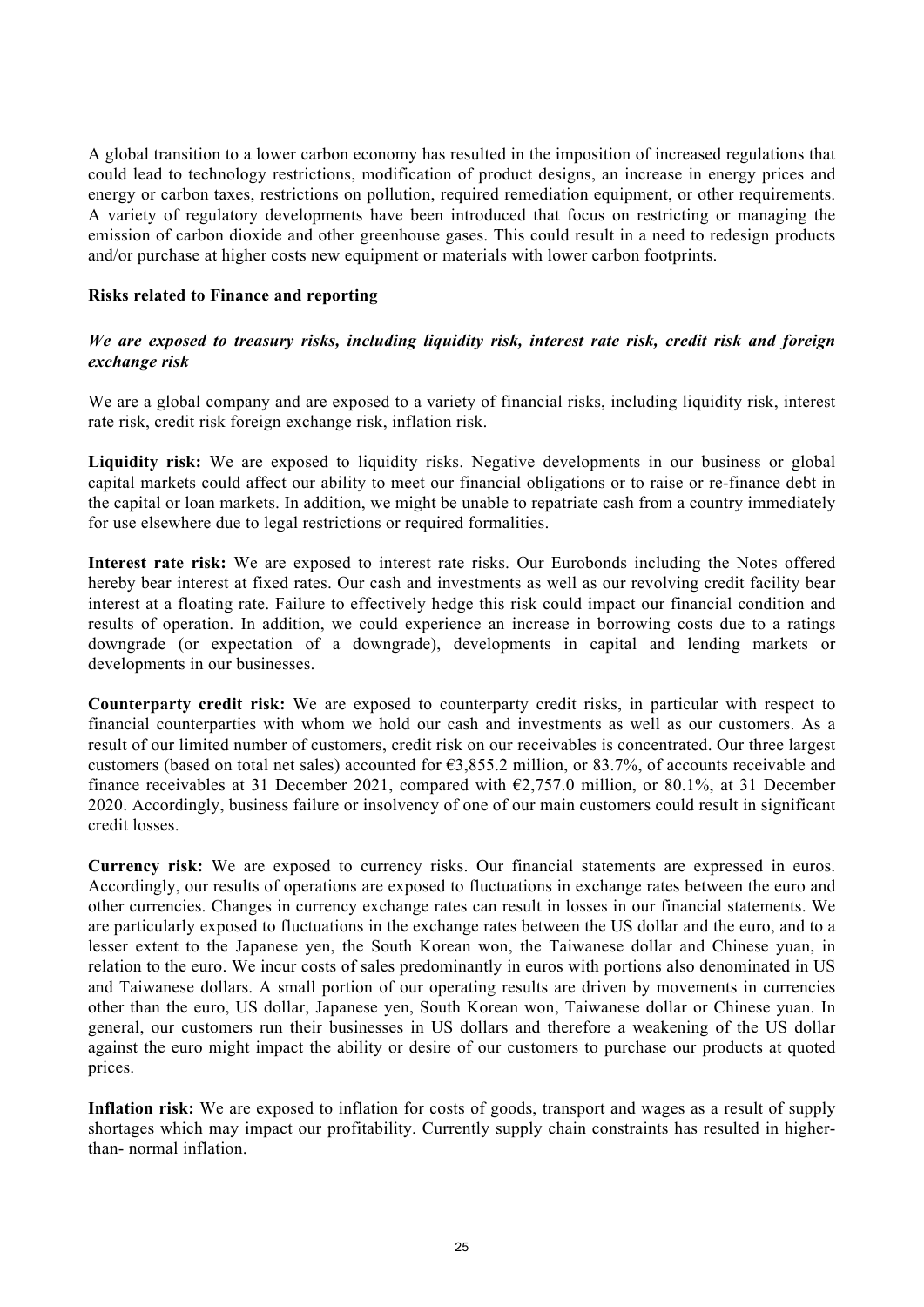# **Risks related to Partners**

# *Our success is highly dependent on the performance of a limited number of critical suppliers of singlesource key components*

We rely on outside vendors for components and subassemblies used in our systems, including the design thereof. These components and subassemblies are obtained from a single supplier or a limited number of suppliers. As our business has grown, our dependence on single suppliers or a limited number of suppliers has grown, as the highly specialized nature of many of our components, particularly for EUV systems, means it is not economical to source from more than one supplier. Our sourcing strategy therefore (in many cases) prescribes 'single sourcing, dual competence'. Our reliance on a limited group of suppliers involves several risks, including a potential inability to obtain an adequate supply of required components or subassemblies, in a timely manner or at all, additional costs resulting from switching to alternate suppliers and reduced control over pricing and quality. Delays in supply of these components and subassemblies, which could occur for a variety of reasons, such as disruptions experienced by our suppliers, including work stoppages, fire, energy shortages, pandemic outbreaks, flooding, cyberattacks, sabotage or other disasters, natural and otherwise can lead to delays in delivery of our products which would impact our business. For example, certain of our suppliers experienced disruptions in their operations as a result of chip and material shortages. A prolonged inability to obtain adequate deliveries of components or subassemblies, or any other circumstance that requires us to seek alternative sources of supply, could significantly hinder our ability to deliver our products in a timely manner, which could damage relationships with our customers and materially impact our business.

The number of lithography systems we are able to produce may be limited by the production capacity of one of our key suppliers, Carl Zeiss SMT GmbH, which is our sole supplier of lenses, mirrors, illuminators, collectors and other critical optical components (which we refer to as optics). We have an exclusive arrangement (see related parties' paragraph in our annual report) with Carl Zeiss SMT GmbH and if they are unable to maintain and increase production levels, we could be unable to fulfill orders, which could have a material impact on our business and damage relationships with our customers. If Carl Zeiss SMT GmbH were to terminate its supply relationship with us or if Carl Zeiss SMT GmbH is unable to maintain production of optics over a prolonged period, we would effectively cease to be able to conduct our business.

From time to time, we experience supply constraints which can impact our production, particularly during periods of increasing demand as we have experienced in 2021 and which we continue to experience. In 2021, we experienced some delays and shortages in our supply chain, resulting in a late start on the assembly of a number of systems. Also, in 2021, due to high demand, we have been reducing cycle time in our factory to ship more systems. One way to reduce cycle time is through a fast shipment process that skips some of the testing in our factory. Final testing and formal acceptance then takes place at the customer site. This leads to a deferral of revenue recognition for those shipments until formal customer acceptance, but does provide our customers with earlier access to wafer output capacity. We and our suppliers are investing in additional capacity to meet this demand however to increase capacity takes time and we may be unable to meet the full demand of our customers for a few years. Further, we face the risk that demand may not continue to increase which could result in overcapacity and loss of investment in increasing capacity.

In addition, some of our key suppliers, including Carl Zeiss SMT GmbH, have a limited number of manufacturing facilities, the disruption of which may significantly and adversely affect our production capacity.

Lead times in obtaining components have increased as our products have become more complex, and a failure by us to adequately predict demand for our systems or any delays in the shipment of components can result in insufficient supply of components, which can lead to delays in delivery of our systems and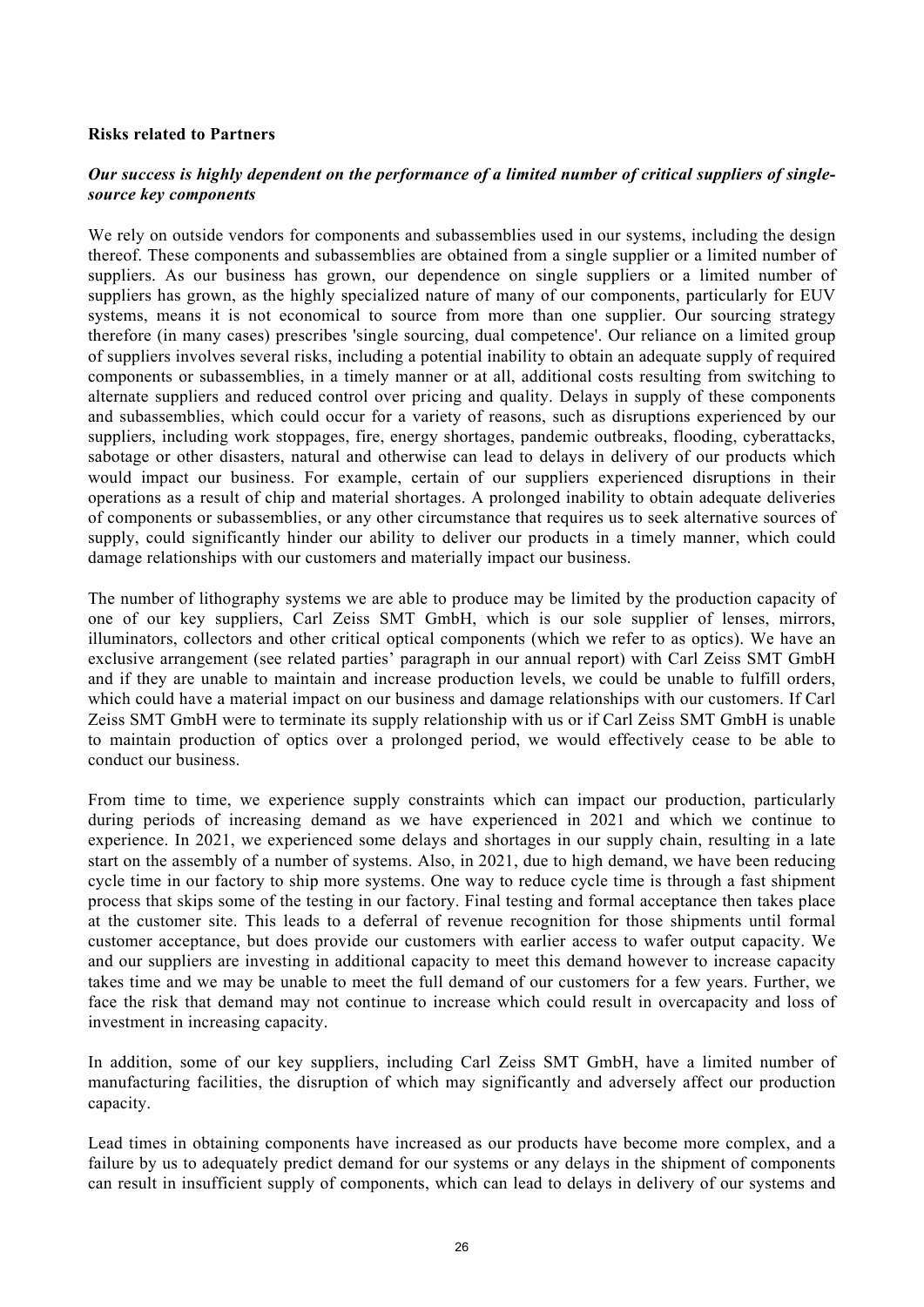can limit our capabilities to react quickly to changing market conditions. Conversely, a failure to predict demand could lead to excess and obsolete inventory.

We are also dependent on suppliers to develop new models and products and to meet our development roadmaps. To the extent our suppliers do not meet our requirements or timetable in product development, our business could suffer.

#### *A high percentage of net sales is derived from a few customers*

Historically, we have sold a substantial number of lithography systems to a limited number of customers. Customer concentration can increase because of continuing consolidation in the semiconductor manufacturing industry. In addition, although the applications part of our holistic lithography solutions constitutes an increasing portion of our revenue, a significant portion of those customers are the same customers as those of our systems. Consequently, while the identity of our largest customers may vary from year to year, sales may remain concentrated among relatively few customers in any particular year. The recognized total net sales to our largest customer from each year accounted for €6,881.1 million, or 37.0% of total net sales in 2021, compared with €4,394.8 million, or 31.4% of total net sales in 2020. In 2021, 66.3% of total net sales were made to two customers. The loss of any significant customer or any significant reduction or delay in orders by a significant customer may have a material adverse effect on our business, financial condition and results of operations.

#### **Risks related to People**

# *Our business and future success depend on our ability to manage the growth of our organization and attract and retain a sufficient number of adequately educated and skilled employees*

Our business and future success significantly depends upon our employees, including a large number of highly qualified professionals, as well as our ability to attract and retain employees. Competition for such personnel is intense and has intensified in the last year. Despite our ability to grow our employee base significantly, attracting sufficient numbers of qualified employees to meet our growing needs will remain a challenge. This risk of not being able to attract and retain qualified personnel increases as our business grows.

Our R&D programs require a significant number of qualified employees. If we are unable to attract sufficient numbers of qualified employees, this could affect our ability to conduct our R&D on a timely basis. Also, the loss of key employees for unexpected reasons like illness a risk.

Moreover, as a result of the uniqueness and complexity of our technology, qualified engineers capable of working on our systems are scarce and generally not available (e.g. from other industries or companies). As a result, we must educate and train our employees to work on our systems. Retention of those key employees is a critical success factor for us as a company.

Furthermore, the increasing complexity of our products results in a longer learning curve for new and existing employees and suppliers leading to an inability to decrease cycle times and may result in the occurrence of significant additional costs. Our suppliers face similar risks in attracting qualified employees, including attracting employees in connection with programs that will support our R&D programs and technology developments. To the extent that our suppliers are unable to attract qualified employees, this could impact our R&D programs or deliveries of components to us.

In recent years, our organization has grown significantly. As a result of this growth in a short period of time, we may be unable to effectively manage, monitor and control our employees, facilities, operations and other resources. Consistent pressure on our organization and people as a result of our growth may lead to wellbeing issues of our employees.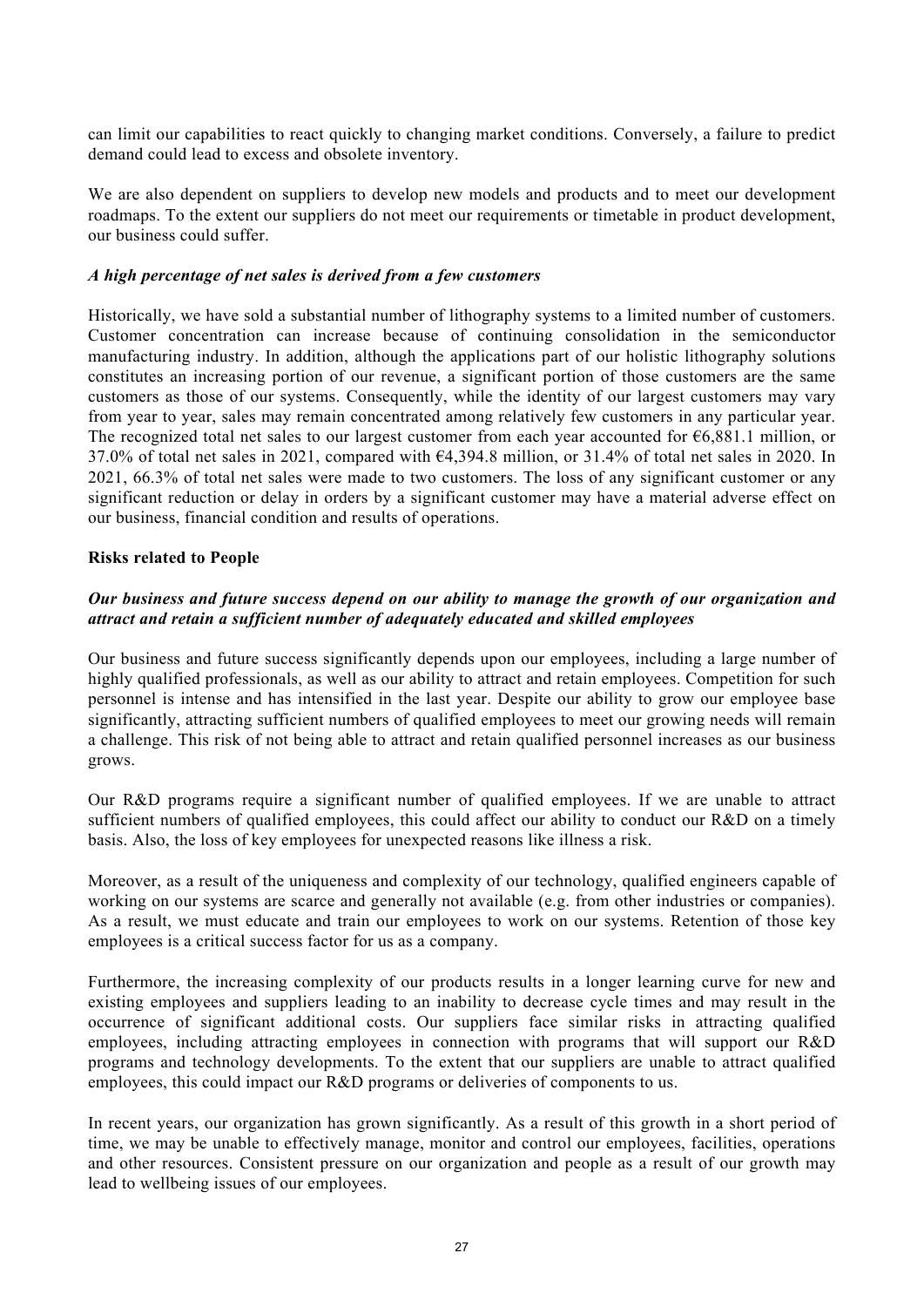# **Risks related to Operations**

# *We may face challenges in managing the industrialization of our products and bringing them to highvolume production*

Bringing our products to high-volume production at a value-based price and in a cost-effective manner, depends on our ability to manage the industrialization of our products and our ability to manage costs. Customer acceptance of our products depends on performance of our products in the field. As our products become more complex, we face an increasing risk that products that we develop may not meet development milestones or specifications and that our products may not perform according to specifications, including quality standards. If our products do not perform according to specifications and performance criteria or if quality or performance issues arise, this may result in additional costs, reduced demand for our products, and our customers being unable to meet planned wafer capacity.

Transitioning our newly developed products to full-scale production requires the expansion of our infrastructure, including enhancing our manufacturing capabilities, increasing supply of components and training qualified personnel, and may also require our suppliers to expand their infrastructure capabilities. If we or our suppliers are unable to expand infrastructure as necessary, we may be unable to introduce new technologies, products or product enhancements or reach high-volume production of newly developed products on a timely basis or at all.

In addition, when we are successful in industrializing new products, it can take years to reach profitable margins, as was the case for EUV.

New technologies might not have the same margins as existing technologies and we might not be able to adjust value-based pricing and or cost in an effective manner. In addition, the introduction of new technologies, products or product enhancements also impacts ASML's liquidity, as new products may have higher cycle times to produce resulting in increased working capital needs. This impact on liquidity increases as our products become more complex and expensive.

The capability, capacity and costs associated with providing the required customer support function to cover the increasing number of shipments and servicing a growing number of EUV systems that are operational in the field could affect the timing of shipments, and the efficient execution of maintenance, servicing and upgrades, which is key to the systems continuing to achieve the required productivity.

# *We are dependent on the continued operation of a limited number of manufacturing facilities*

All of our manufacturing activities, including subassembly, final assembly and system testing, take place in cleanroom facilities in Veldhoven, the Netherlands, in Berlin, Germany, in Wilton, Connecticut, US and in San Diego and San Jose, California, US, in Pyeongtaek, South Korea, in Beijing, China, and in Linkou and Tainan, Taiwan. These facilities may be subject to disruption for a variety of reasons, including work stoppages, fire, energy shortages, pandemic outbreaks, flooding, cyberattacks, sabotage or other disasters, natural and otherwise. We cannot ensure that alternative production capacity would be available if a major disruption were to occur.

As our organization grows, we are not able to fully insure our risk exposure. In addition, not all disasters are insurable. As we are unable to duly insure against potential losses, we are subject to the financial impact of uninsured losses, which can have an adverse impact on our financial condition and results of operation.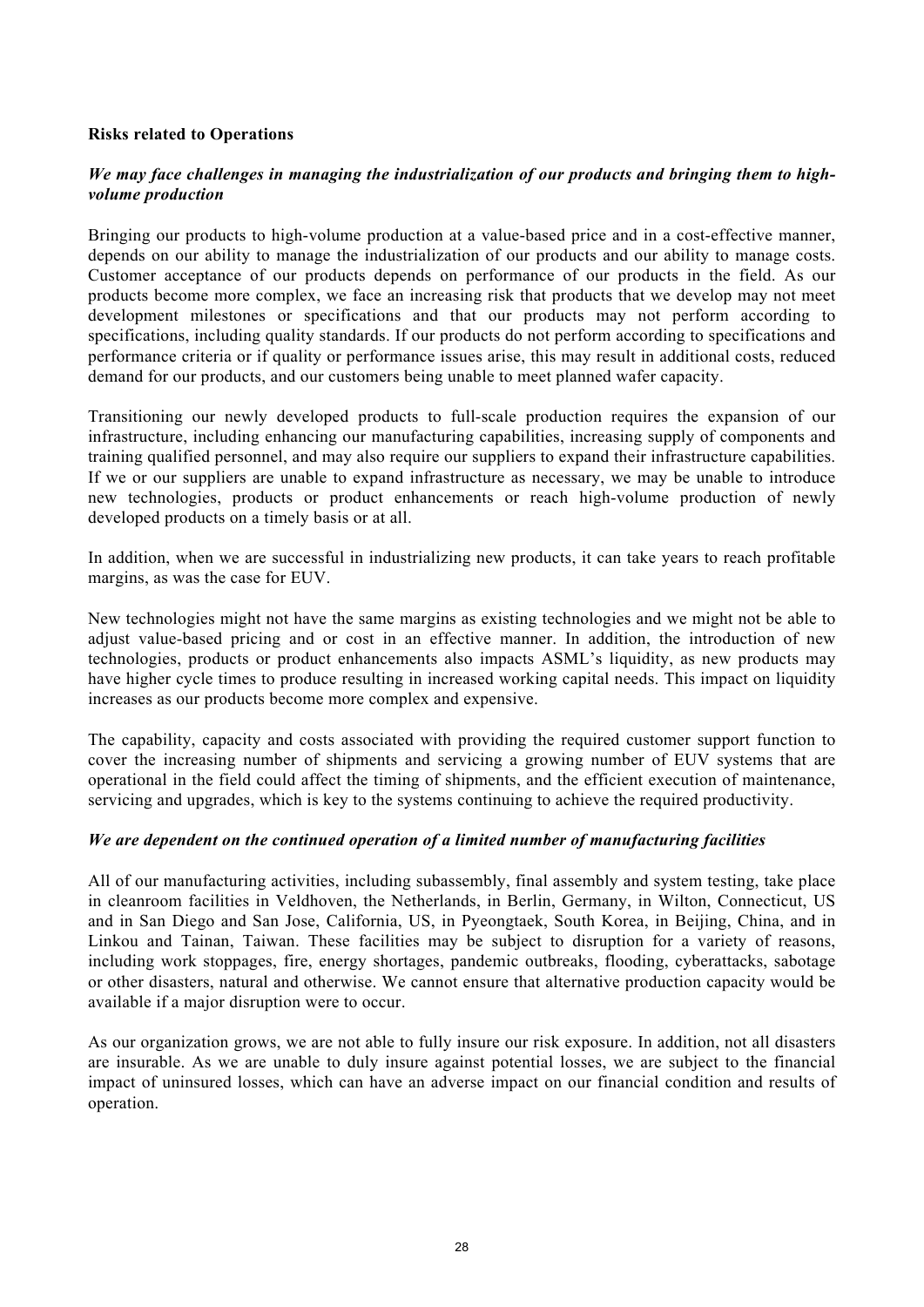#### *The nature of our operations exposes us to health, safety, and environment risks*

Hazardous substances are used in the production and operation of our products and systems, which subjects us to a variety of governmental regulations relating to environmental protection, and employee and product health and safety, including the transport, use, storage, discharge, handling, emission, generation, and disposal of toxic or other hazardous substances. In addition, operating our systems (which use lasers and other potentially hazardous systems) can be dangerous and can result in injury. The failure to comply with current or future regulations could result in substantial fines being imposed on us, suspension of production, alteration of our manufacturing and assembly and test processes, damage to our reputation, and/or restrictions on our operations or sale or other adverse consequences. Additionally, our products have become increasingly complex. The increasing complexity requires us to invest in continued risk assessments and development of appropriate preventative and protective measures for health and safety for both our employees (in connection with the production and installation of our systems and field options and performance of our services) and our customers' employees (in connection with the operation of our systems). Our health and safety practices may not be effective in mitigating all health and safety risks. Failing to comply with applicable regulations or the failure of our implemented practices for customer and employee health and safety could subject us to significant liabilities.

# *Cybersecurity and other security incidents, or other disruptions in our processes or information technology systems, could materially adversely affect our business operations*

We rely on the accuracy, availability and security of our information technology systems. Despite the measures that we have implemented, including those related to cybersecurity, our systems could be breached or damaged by computer viruses and systems attacks, natural or man-made incidents, disasters or unauthorized physical or electronic access.

We are experiencing an increasing number of cyberattacks on our information technology systems as well as the information technology systems of our suppliers, customers and other service providers, whose systems we do not control. These attacks include malicious software (malware), attempts to gain unauthorized access to data, and other electronic security breaches of our information technology systems. They also include the information technology systems of our suppliers, customers and other service providers that have led and could lead, for us, our customers, suppliers or other business partners including R&D partners - to disruptions in critical systems, unauthorized release, misappropriation, corruption or loss of data or confidential information (including confidential information relating to our customers, employees and suppliers). Further, we depend on our employees and the employees of our suppliers to appropriately handle confidential and sensitive data and deploy our IT resources in a safe and secure manner that does not expose our network systems to security breaches or the loss of data. However, there is always a risk that inadvertent disclosure or actions or internal malfeasance by our employees or those of our suppliers could result in a loss of data or a breach or interruption of our IT systems.

In addition, any system failure, accident or security breach could result in business disruption, theft of our intellectual property, trade secrets (including our proprietary technology), unauthorized access to, or disclosure of, customer, personnel, supplier or other confidential information, corruption of our data or of our systems, reputational damage or litigation. Furthermore, computer viruses or other malware may harm our systems and software and could be inadvertently transmitted to our customers' systems and operations, which could result in loss of customers, litigation, government investigation and proceedings that could expose us to civil or criminal liabilities and significant management attention and resources to remedy the damages that result. We may also be required to incur significant costs to protect against or repair the damage caused by these disruptions or security breaches in the future, including, for example, rebuilding internal systems, implementing additional threat protection measures, providing modifications to our products and services, defending against litigation, responding to regulatory inquiries or actions, paying damages, or taking other remedial steps with respect to third parties. Further, remediation efforts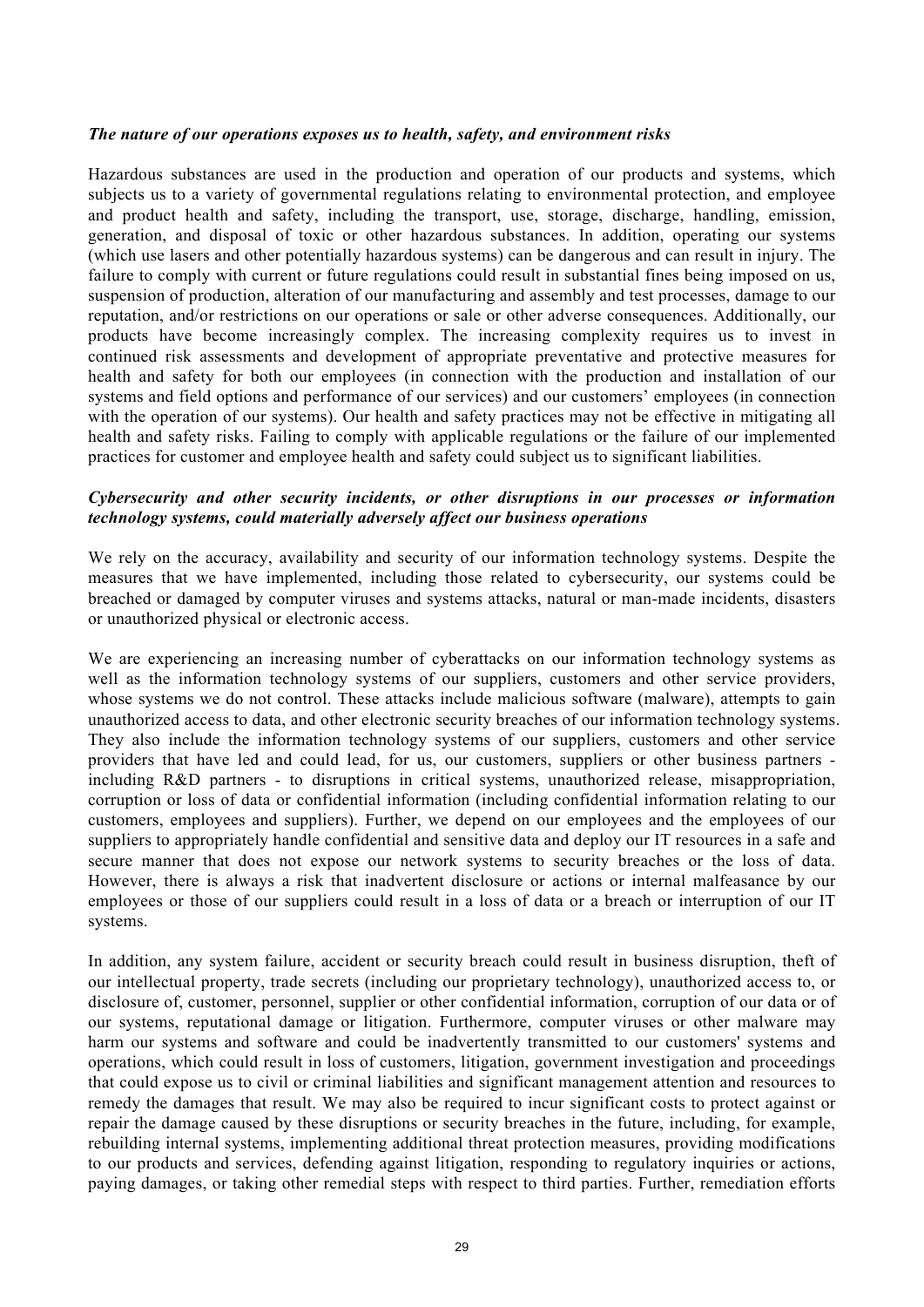may not be successful and could result in interruptions, delays or cessation of service, unfavorable publicity, damage to our reputation, customer allegations of breach-of-contract, possible litigation, and loss of existing or potential customers that may impede our sales or other critical functions.

Cybersecurity threats are constantly evolving. We remain potentially vulnerable to additional known or yet unknown threats, as in some instances, we, our customers, and our suppliers may be unaware of an incident or its magnitude and effects. We also face the risk that we expose our customers to cybersecurity attacks through the systems we deliver to our customers, including in the form of malware or other types of attacks as described above, which could harm our customers. Furthermore, the COVID-19 pandemic has increased the level of remote working within our organization, which increases the risks of cybersecurity incidents.

ASML visibility and importance for the semiconductor industry keeps on growing. There is a risk that this may lead to actions that may adversely impact the security of ASML or the safety of its employees.

In addition, processes and systems may not be able to adequately support the growth. From time to time, we implement updates to our information technology systems and software, which can disrupt or shutdown our information technology systems. We may not be able to successfully launch and integrate these new systems as planned without disruption to our operations. As a result of this system implementation or otherwise, we have and could continue to experience disruptions in our operations. In 2021, we experienced delays of operations after the launch of a new logistics center, which resulted in a delay in production of some products.

# **Risks related to Legal and compliance**

# *We are subject to increasingly complex regulatory and compliance obligations*

In recent years, our business has grown significantly in terms of sales, operations, employees and our business infrastructure. As a result, the complexity of complying with rules and regulations has increased. Furthermore, as we have expanded our business in countries where we did not previously operate, we have become increasingly subject to compliance with additional rules and regulations in such jurisdictions, including but not limited to anti- corruption, anti-bribery and anti-trust standards, which can be complex. We are also subject to investigations, audits and reviews by authorities in such jurisdictions regarding compliance with rules and regulations, including tax laws.

Furthermore, the existing rules and regulations that we are subject to, including regulations relating but not limited to trade, national security, tax, exchange controls, reporting, product compliance, anticorruption laws, anti-trust, data protection, are becoming more complex and the trade and national security environment has resulted in increasing restrictions. We also face the risk that trade, and security regulations could limit our ability to sell our products and services in certain jurisdictions. We have experienced delays in shipments permits and may experience restrictions on shipping products to certain customers.

Such changes in the regulation that applies to our business can increase compliance costs and the risk of non-compliance. Non-compliance can result in fines and penalties as well as reputational damages. Furthermore, additional regulations could impact or limit our ability to sell our products and services in certain jurisdictions.

# *Changes in taxation could affect our future profitability*

We are subject to income taxes in the Netherlands and the other countries in which we are active. Our effective tax rate has fluctuated in the past and may fluctuate in the future.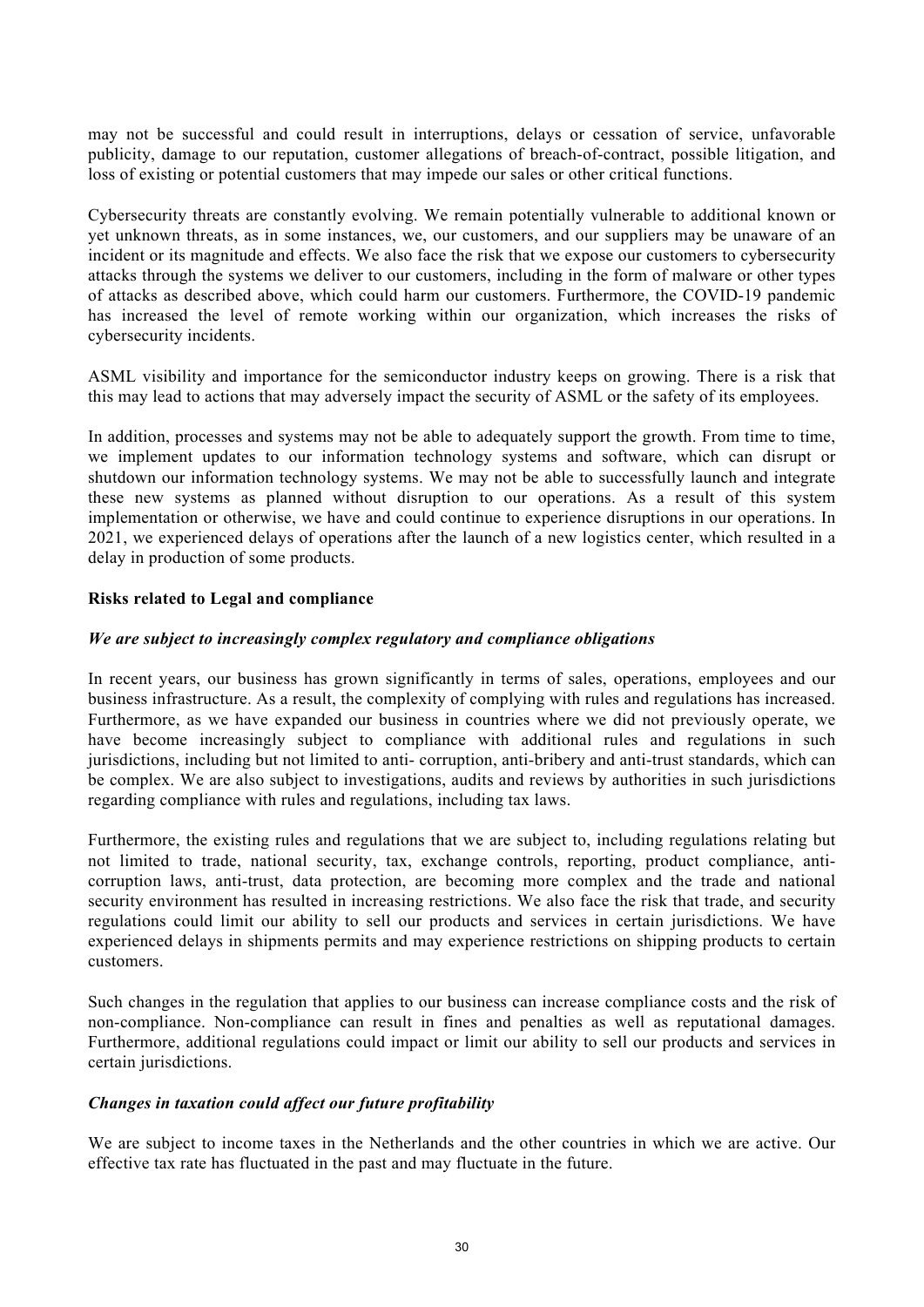Changes in our business environment can affect our effective tax rate. The same applies for changes in tax legislation in the countries where we operate, developments as driven by global organizations as the OECD, as well as the change in approach to tax by tax authorities. All these initiatives have already resulted in and may result in further increased compliance obligations for ASML. Additionally, this may result in increase of our effective tax rate in future years.

Changes in tax legislation of jurisdictions we operate in, may adversely impact our tax position and consequently our net income. Our worldwide effective tax rate is heavily impacted by R&D incentives included in tax laws and regulations in the countries we operate in. Examples in this regard are the socalled innovation box tax legislation in the Netherlands and the Foreign Derived Intangible Income deduction / R&D credits we obtain in the US. In case jurisdictions alter their tax policies in this respect, this may have an adverse effect on our worldwide effective tax rate. In addition, jurisdictions levy corporate income tax at different rates. The mix of our sales over the various jurisdictions in which we operate may vary from year to year, resulting in a different mix of corporate income tax rates applicable to our profits, which can affect our worldwide effective tax rate and adversely impact our net income.

# **Risks relating to other factors**

# *The COVID-19 or other pandemics may impact our operations*

The COVID-19 pandemic and the measures implemented to address this pandemic globally continue to impact our business and our suppliers and customers. The pandemic has already had a significant impact on the global economy, which can potentially impact our end markets.

The COVID-19 pandemic has increased the level of remote working within our organization, which impacts productivity, may delay our roadmap, increase the risks of cybersecurity incidents and may impact our control environment. In addition, we are dependent on our suppliers, so disruptions to their operations as a result of the COVID-19 pandemic impact us and our ability to produce, deliver and service tools. Market demand for semiconductors and therefore our products and services can also be impacted by the COVID-19 pandemic and measures taken to address it. Also, an important part of our business involves installing and servicing tools at customer premises around the globe, and travel restrictions and vaccination requirements impact that activity.

There is uncertainty about how the COVID-19 pandemic will impact global GDP development, end markets, our manufacturing capability and supply chain, and the longer this pandemic lasts the greater are the risks. The continuing impact of this pandemic on ASML will depend on future developments, including continued severity of the COVID-19 pandemic, and the actions from the Dutch and other foreign governments to contain the outbreak or address its impact which are outside of our control.

# **Risks Related to an Investment in the Notes**

# *There is no developed Market for the Notes*

The Notes are new securities for which there is presently no established market and none may develop. Although J.P. Morgan S.E. has informed us that it currently intends to make a market in the Notes, it is not obligated to do so. The liquidity of any market for the Notes will depend upon the number of holders of the Notes, the interest of security dealers in making a market in the Notes and other factors. Accordingly, a liquid market for the Notes may not develop. Therefore, investors may not be able to sell their Notes easily or at prices that will provide them with a yield comparable to similar investments that have a developed secondary market. Illiquidity may have a severely adverse effect on the market value of Notes.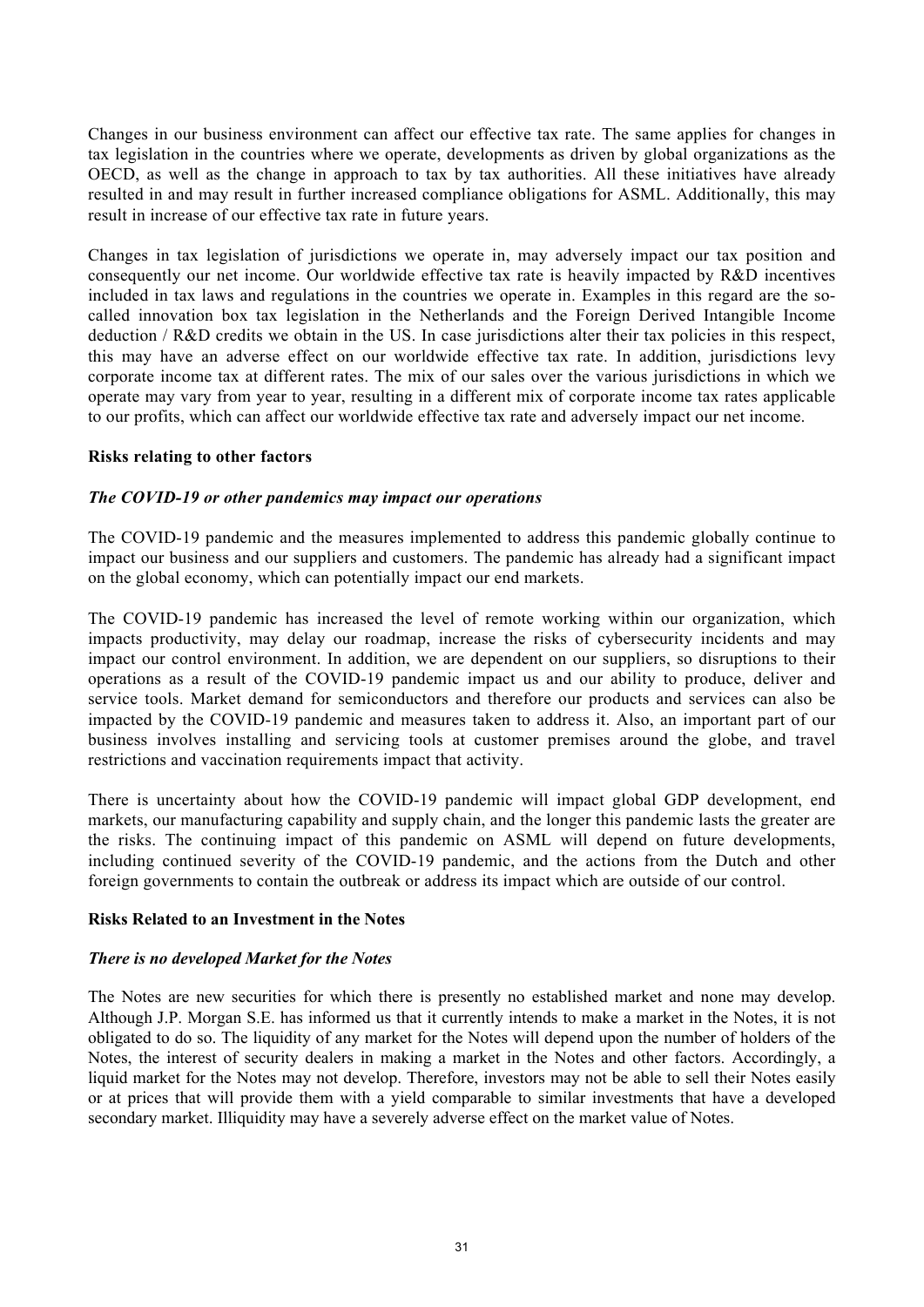# *Because we are a Holding Company, repayment of our Indebtedness, including the Notes offered hereby, is dependent on Cash Flow generated by our Subsidiaries*

The Issuer is a holding company. All our operations are conducted by and substantially all our assets are owned by, our subsidiaries. Repayment of our indebtedness is dependent on the generation of cash flow by our subsidiaries and their ability to make such cash available to us, by dividend or other distribution, debt repayment or otherwise. Accordingly, the cash flows or assets of those subsidiaries may not be available to us to pay our obligations under the Notes.

# *The Notes will be structurally junior to the Indebtedness and other Liabilities of our Subsidiaries*

Noteholders will not have any claim as a creditor against our subsidiaries, and all existing and future indebtedness and other liabilities, whether secured or unsecured, of those subsidiaries will be structurally senior to the Notes. In the event of any bankruptcy, liquidation or reorganization of any of our subsidiaries, the rights of the Noteholders to participate in the assets of such subsidiary will rank behind the claims of that subsidiary's creditors (except to the extent we have a claim as creditor of such subsidiary). As a result, the Notes are structurally subordinated to the liabilities of our subsidiaries. Substantially all of our outstanding indebtedness and other liabilities, other than outstanding under our  $\epsilon$ 500,000,000 0.625% notes due 2022, our €750,000,000 3.375% notes due 2023, our €1,000,000,000 1.375% notes due 2026, our €750,000,000 1.625% notes due 2027, our €750,000,000 0.250% notes due 2030 and our €750,000,000 0.625% notes due 2029, are liabilities of subsidiaries of the Issuer, and accordingly, will be structurally senior to the Notes.

# *We may exercise our option to redeem the Notes early*

We will have the right to redeem the Notes (i) if we are required to pay additional amounts (gross-up payments) on the Notes for reasons of taxation, (ii) at our option, provided that we pay a "make-whole" premium and (iii) in the three-months period prior to the relevant Maturity Date of the Notes, each as set out in the Terms and Conditions of the Notes.

If we redeem the Notes prior to maturity or the Notes are subject to early redemption due to an early redemption event, a Noteholder is exposed to the risk that due to such early redemption their investment will have a lower than expected yield. At those times, a Noteholder generally would not be able to reinvest the redemption proceeds at an effective interest rate as high as the interest rate on the Notes being redeemed and may only be able to do so at a significantly lower rate. Any redemption prior to maturity as set out above could have a material adverse effect on the value of the Notes as the relevant redemption amount may be less than the then current market value of the Notes.

# *We may be unable to redeem the Notes upon a Change of Control*

Upon a change of control relating to the Issuer and a subsequent downgrade of the rating of the Notes in respect of such change of control, or if the Notes do not have a credit rating, no investment grade credit rating in respect of the Notes is obtained, within a certain period after announcement of that change of control, we would be required to redeem the Notes, at the option of Noteholders, for cash at 101% of the principal amount thereof plus accrued and unpaid interest. If a change of control were to occur, we may not have sufficient funds to pay the change of control redemption price and we may be required to secure thirdparty financing in order to do so. However, we may not be able to obtain such financing on commercially reasonable terms, or at all. Our future indebtedness may also contain restrictions on our ability to redeem the Notes upon certain events, including transactions that could constitute a change of control.

# *The use of proceeds of the Notes may not meet investor expectations*

It is our intention to allocate an amount equal to the net proceeds from the issue of the Notes to finance and/or refinance of Eligible Green Projects (as defined in the "*Use of Proceeds*" section) under the Issuer's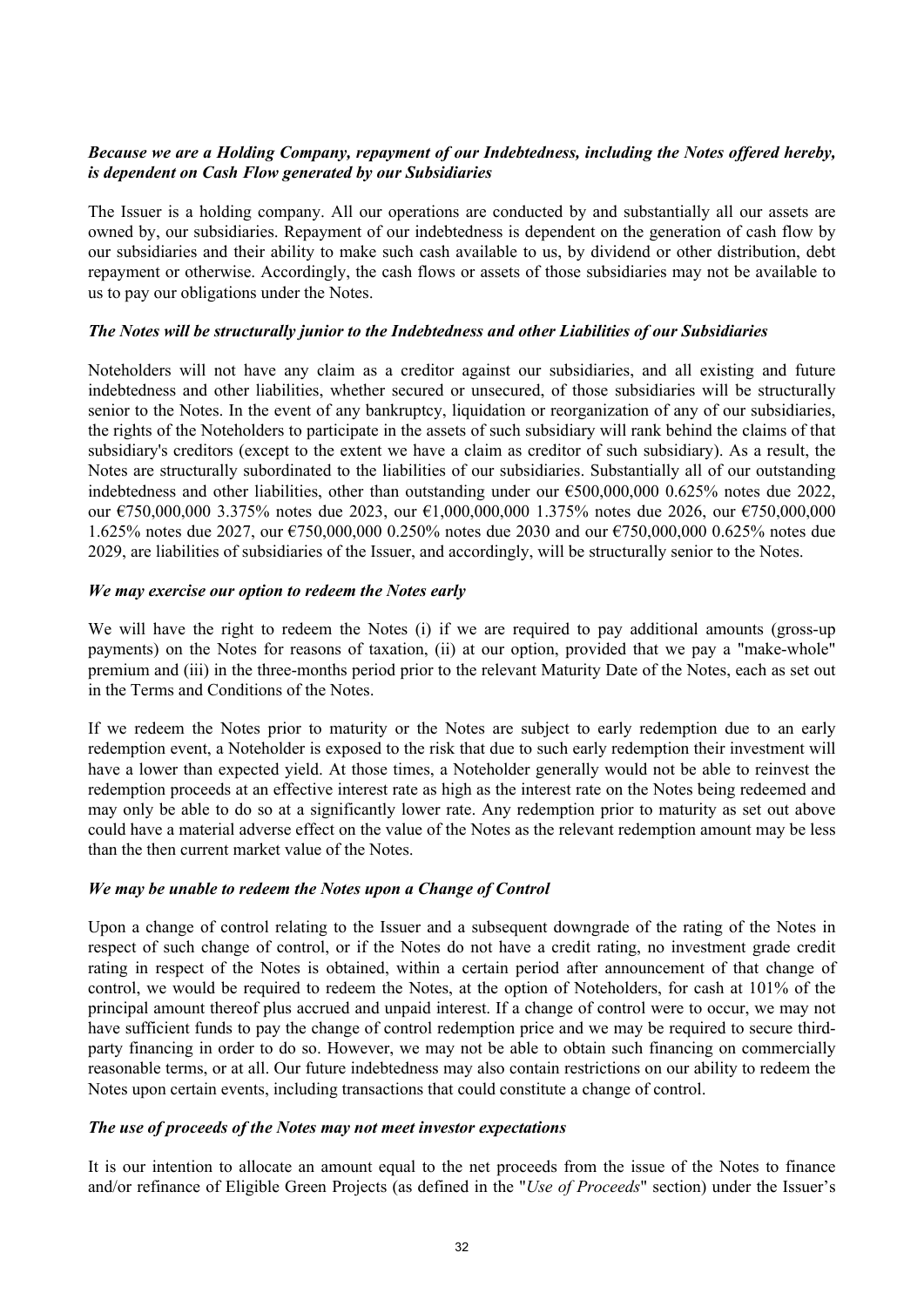Green Bond Framework (as defined in the "*Use of Proceeds*" section). Prospective investors should have regard to the Issuer's Green Bond Framework available at [https://www.asml.com/-](https://www.asml.com/-/media/ASML/Files/Investors/Why-invest-in-ASML/Capital-return-and-financing/ASML-Green-Bond-Framework-2022) [/media/ASML/Files/Investors/Why-invest-in-ASML/Capital-return-and-financing/ASML-Green-Bond-](https://www.asml.com/-/media/ASML/Files/Investors/Why-invest-in-ASML/Capital-return-and-financing/ASML-Green-Bond-Framework-2022)[Framework-2022](https://www.asml.com/-/media/ASML/Files/Investors/Why-invest-in-ASML/Capital-return-and-financing/ASML-Green-Bond-Framework-2022) and must determine for themselves the relevance of such information for the purpose of any investment in the Notes together with any other investigation such investor deems necessary.

In particular no assurance is given by us that the use of such proceeds for any Eligible Green Projects will satisfy, whether in whole or in part, any present or future investor expectations or requirements as regards any investment criteria or guidelines with which such investor or its investments are required to comply, whether by any present or future applicable law or regulations or by its own by-laws or other governing rules or investment portfolio mandates, in particular with regard to any direct or indirect environmental, sustainability or social impact of any projects or uses, the subject of or related to, any Eligible Green Projects. Accordingly, no assurance is or can be given that Eligible Green Projects will meet investor expectations or requirements regarding "green" or similar labels (including Regulation (EU) 2020/852 on the establishment of a framework to facilitate sustainable investment, the so called **EU Taxonomy**) or that any adverse environmental, social and/or other impacts will not occur during the implementation of any projects or uses the subject of, or related to, any Eligible Green Projects. In connection with the issue of the Notes, we have appointed ISS ESG to provide a second opinion (the **Second Party Opinion**) on the Issuer's Green Bond Framework. The Second Party Opinion aims to provide transparency to investors that seek to understand and act upon potential exposure to climate risks and impacts of the Notes issued under the Issuer's Green Bond Framework. The Second Party Opinion is only an opinion and not a statement of fact. No assurance or representation is given as to the suitability or reliability for any purpose whatsoever of the Second Party Opinion which may be made available in connection with the issue of the Notes and in particular with any Eligible Green Projects to fulfil any environmental, sustainability, social and/or other criteria. The Second Party Opinion is not, nor should be deemed to be, a recommendation by us or any other person to buy, sell or hold any Notes. The Second Party Opinion is only current as at the date that opinion is issued. The Issuer's Green Bond Framework and the Second Party Opinion are not incorporated in and do not form part of this Offering Memorandum. Prospective investors must determine for themselves the relevance of the Second Party Opinion and/or the information contained therein and/or the provider of the Second Opinion for the purpose of any investment in the Notes. Currently, the provider of such opinions are not subject to any specific regulatory or other regime or oversight. Furthermore, the Noteholders will have no recourse against the provider of the Second Party Opinion. A negative change to, or a withdrawal of, the Second Party Opinion of the Issuer's Green Bond Framework may affect the value of the Notes and may have consequences for certain investors with portfolio mandates to invest in Eligible Green Projects. In the event that the Notes are listed or admitted to trading on any dedicated "green or other equivalently labelled segment of any stock exchange or securities market (whether or not regulated), no representation or assurance is given by us or any other person that such listing or admission satisfies, whether in whole or in part, any present or future investor expectations or requirements as regards any investment criteria or guidelines with which such investor or its investments are required to comply, whether by any present or future applicable law or regulations or by its own by-laws or other governing rules or investment portfolio mandates, in particular with regard to any direct or indirect environmental, sustainability or social impact of any projects or uses, the subject of or related to, any Eligible Green Projects. Furthermore, it should be noted that the criteria for any such listings or admission to trading may vary from one stock exchange or securities market to another. Nor is any representation or assurance given or made by us or any other person that any such listing or admission to trading will be obtained in respect of any the Notes or, if obtained, that any such listing or admission to trading will be maintained for so long as any Notes remain outstanding.

While it is our intention to invest an amount equal to the net proceeds from the issue of the Notes into Eligible Green Projects, there can be no assurance that the relevant project(s) or use(s) the subject of, or related to, any Eligible Green Projects will be capable of being implemented in, or substantially in, the intended manner and/or in accordance with any timing schedule and that accordingly such amount will be totally or partially disbursed for such Eligible Green Projects. Nor can there be any assurance that such Eligible Green Projects will be completed within any specified period or at all or with the results or outcome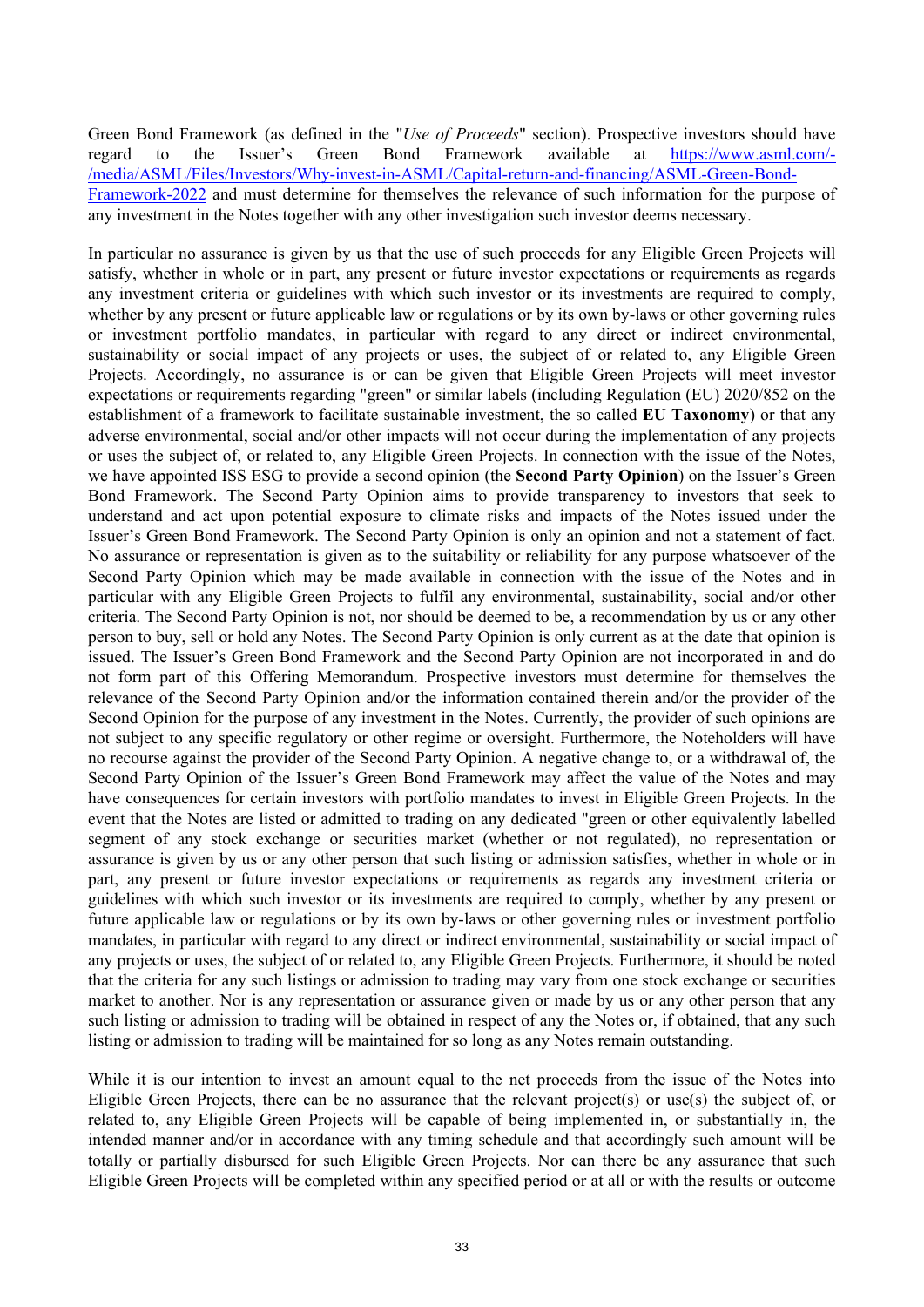(whether or not related to the environment) as originally expected or anticipated by us. Any such event or failure by us will not (i) give rise to any claim of a Noteholder against us, (ii) be an event of default under the Notes, or (iii) lead to an early redemption right. Any such event or failure to apply invest an amount equal to the net proceeds of the Notes into Eligible Green Projects as aforesaid and/or withdrawal of the Second Party Opinion attesting that we are not complying in whole or in part with any matters for which the Second Party Opinion is opining or certifying on and/or the Notes no longer being listed or admitted to trading on any stock exchange or securities market as aforesaid may have a material adverse effect on the value of the Notes and also potentially the value of any other securities of us which are intended to finance Eligible Green Projects and/or result in adverse consequences for certain investors with portfolio mandates to invest in securities to be used for a particular purpose. None of the Managers will verify or monitor the proposed use of proceeds of the Notes.

# *The Laws of the Netherlands may change*

The conditions of the Notes are based on Dutch law in effect as at the date of this Offering Memorandum. No assurance can be given as to the impact of any possible judicial decision or change to Dutch law or administrative practice after the date of this Offering Memorandum. Such changes in laws may include amendments to a variety of tools which may affect the rights of holders of securities issued by us, including the Notes.

Any such change could materially adversely impact the value of any Notes affected by it. Prospective investors should note that the courts of the Netherlands shall have jurisdiction in respect of any disputes involving the Notes. Noteholders may take any suit, action or proceedings arising out of or in connection with the Notes against us in any court of competent jurisdiction. Furthermore, in the event that we becomes insolvent, insolvency proceedings will generally be governed by the insolvency laws of the Netherlands. The laws of the Netherlands (including, any insolvency laws) may be materially different from the equivalent law in the home jurisdiction of prospective investors in its application to the Notes and the treatment and ranking of Noteholders and our other creditors and shareholders under the insolvency laws of our place of incorporation may be different from the treatment and ranking of holders of those Notes and our other creditors and shareholders if we were subject to the insolvency laws of the investor's home jurisdiction. The application of the laws of the Netherlands may therefore lead to a different interpretation of, amongst others, the conditions of the Notes than the investor may expect if the equivalent law of his home jurisdiction were applied or if we were subject to the insolvency laws of the investor's home jurisdiction. This may lead to the Notes not having certain characteristics as the investor may have expected and may impact the return on the Notes.

# *The Notes are denominated in euro and certain Investors may be subject to Exchange Rate Risks and Exchange Controls*

We will pay principal and interest on the Notes in euro. This presents certain risks relating to currency conversions if an investor's financial activities are denominated principally in a currency or currency unit (the **Investor's Currency**) other than euro. These include the risk that exchange rates may significantly change (including changes due to devaluation of the euro or revaluation of the Investor's Currency) and the risk that authorities with jurisdiction over the Investor's Currency may impose or modify exchange controls. An appreciation in the value of the Investor's Currency relative to euro would decrease (i) the Investor's Currency-equivalent yield on the Notes, (ii) the Investor's Currency-equivalent value of the principal payable on the Notes and (iii) the Investor's Currency-equivalent market value of the Notes.

# *The value of the Notes may be adversely affected by movements in market interest rates*

Investment in the Notes involves the risk that if market interest rates subsequently increase above the rate paid on the Notes, this will adversely affect the value of the Notes as an equivalent investment issued at the current market interest rate may be more attractive to investors.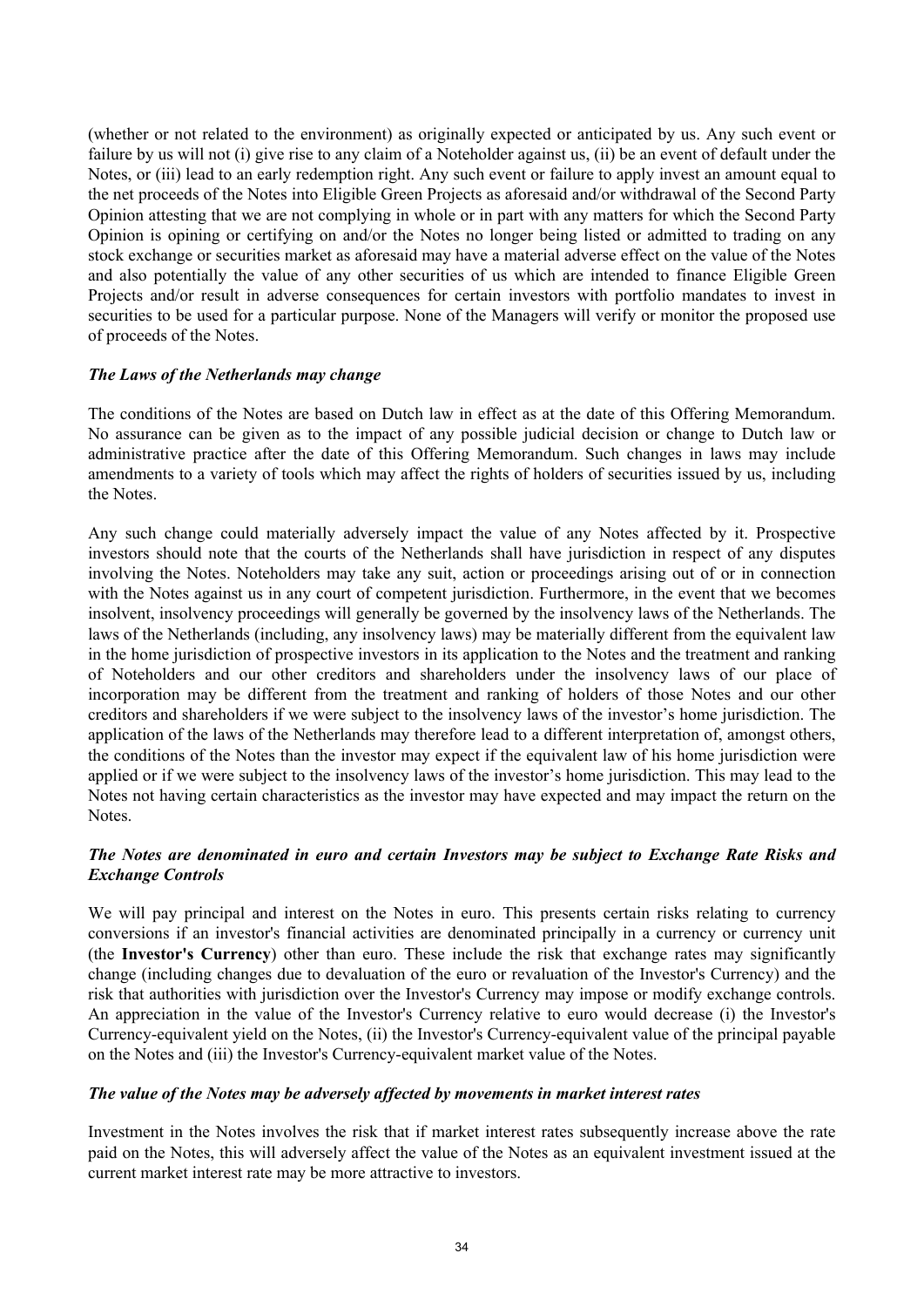# *The market value of the Notes may be affected by our creditworthiness, our credit rating, the credit rating of the Notes and a number of additional factors*

Fitch and Moody's may assign credit ratings to us or the Notes. The value of the Notes may be affected by our creditworthiness and our credit rating and the credit rating of the Notes. However, the credit ratings may not reflect the potential impact of all risks related to structure, market, additional factors discussed above, and other factors that are not reflected in the credit ratings may affect the value of the Notes.

Furthermore, there is no assurance that a rating will remain for any given period of time or that a rating will not be lowered or withdrawn by the relevant rating agency if, in its judgment, circumstances in the future so warrant. In the event that a rating assigned to the Notes or to us is subsequently lowered for any reason, no person or entity is obliged to provide any additional support or credit enhancement with respect to the Notes and the market value of the Notes is likely to be adversely affected.

Finally, the status of the rating agency rating the Notes may change under Regulation (EC) No 1060/2009 of the European Parliament and of the Council of 16 September 2009 on credit rating agencies, amended by Regulation (EC) No 513/2011 of the European Parliament and of the Council of 11 March 2011 (the **CRA Regulation**) and European or United Kingdom regulated investors may no longer be able to use the rating for regulatory purposes and the Notes may have a different regulatory treatment. This may result in European or United Kingdom regulated investors selling the Notes which may impact the value of the Notes and any secondary market. The price at which a Noteholder will be able to sell the Notes prior to maturity may be at a discount, which could be substantial, from the issue price or the purchase price paid by such purchaser

# *If Notes are issued in definitive form, Noteholders holding less than €100,000 of Notes may not be able to receive definitive Notes*

The Notes have denominations consisting of a minimum of  $\epsilon$ 100,000 plus one or more higher integral multiples of  $\epsilon$ 1,000. It is possible that the Notes may be traded in amounts that are not integral multiples of  $€100,000$ . In the event that Notes are issued in definitive form, Noteholders who hold a principal amount of less than €100,000 may not be able to receive a definitive Note in respect of such holding, and may need to purchase a principal amount of Notes such that its holding amounts to a denomination of €100,000 and integral multiples of  $\epsilon$ 1,000 in excess thereof up to and including  $\epsilon$ 199,000 in order to receive a definitive Note.

If definitive Notes are issued, holders should be aware that definitive Notes which have a denomination that is not an integral multiple of  $\epsilon$ 100,000 may be illiquid and difficult to trade.

# *Foreign Account Tax Compliance Withholding*

Pursuant to certain provisions of the U.S. Internal Revenue Code of 1986, as amended, commonly known as FATCA, a "foreign financial institution" may be required to withhold on certain payments it makes ("foreign passthru payments") to persons that fail to meet certain certification, reporting, or related requirements. A number of jurisdictions (including the Netherlands) have entered into, or have agreed in substance to, intergovernmental agreements with the United States to implement FATCA (**IGAs**), which modify the way in which FATCA applies in their jurisdictions. Certain aspects of the application of the FATCA provisions and IGAs to instruments such as the Notes, including whether withholding would ever be required pursuant to FATCA or an IGA with respect to payments on instruments such as the Notes, are uncertain and may be subject to change.

Notes issued within 6 months after the date on which final regulations defining "foreign passthru payments" are published in the U.S. Federal Register would be grandfathered and exempt from withholding except if the Notes are materially modified on or after that date. Even if withholding would be required pursuant to FATCA or an IGA with respect to payments on instruments such as the Notes, such withholding would not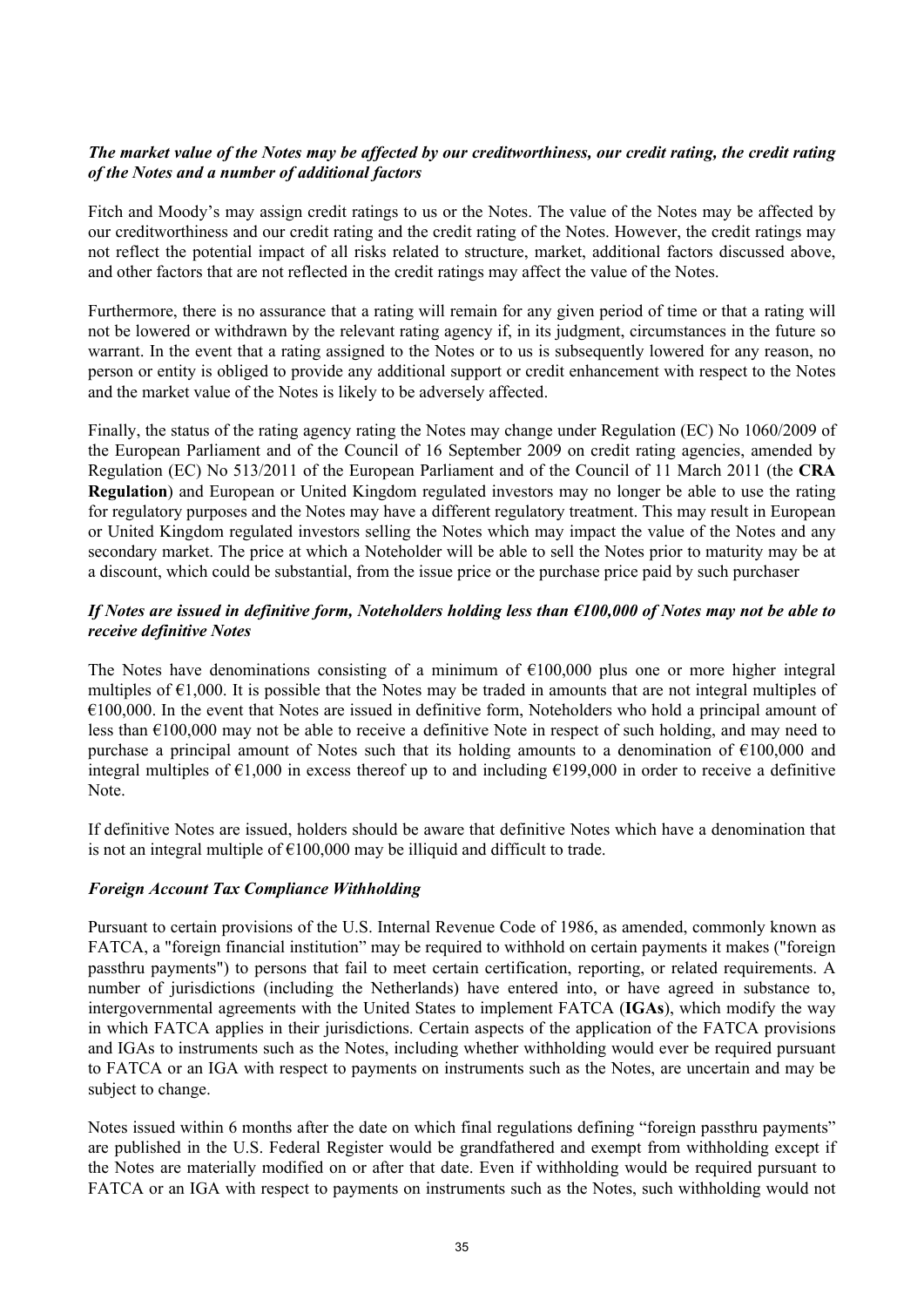apply prior to the date that is two years after the date on which final regulations defining "foreign passthru payments" are published in the U.S. Federal Register.

In the event any withholding would be required pursuant to FATCA or an IGA with respect to payments on the Notes, we will not pay any additional amounts in respect of this withholding, so, if this withholding applies, Noteholders will receive significantly less than the amount that they would have otherwise received with respect to their Notes. Depending on Noteholders' circumstances, they may be entitled to a refund or credit in respect of some or all of this withholding. However, even if they are entitled to have any such withholding refunded, the required procedures could be cumbersome and significantly delay the receipt of any amounts withheld.

Noteholders should consult their own tax advisors regarding how these rules may apply to their investment in the Notes.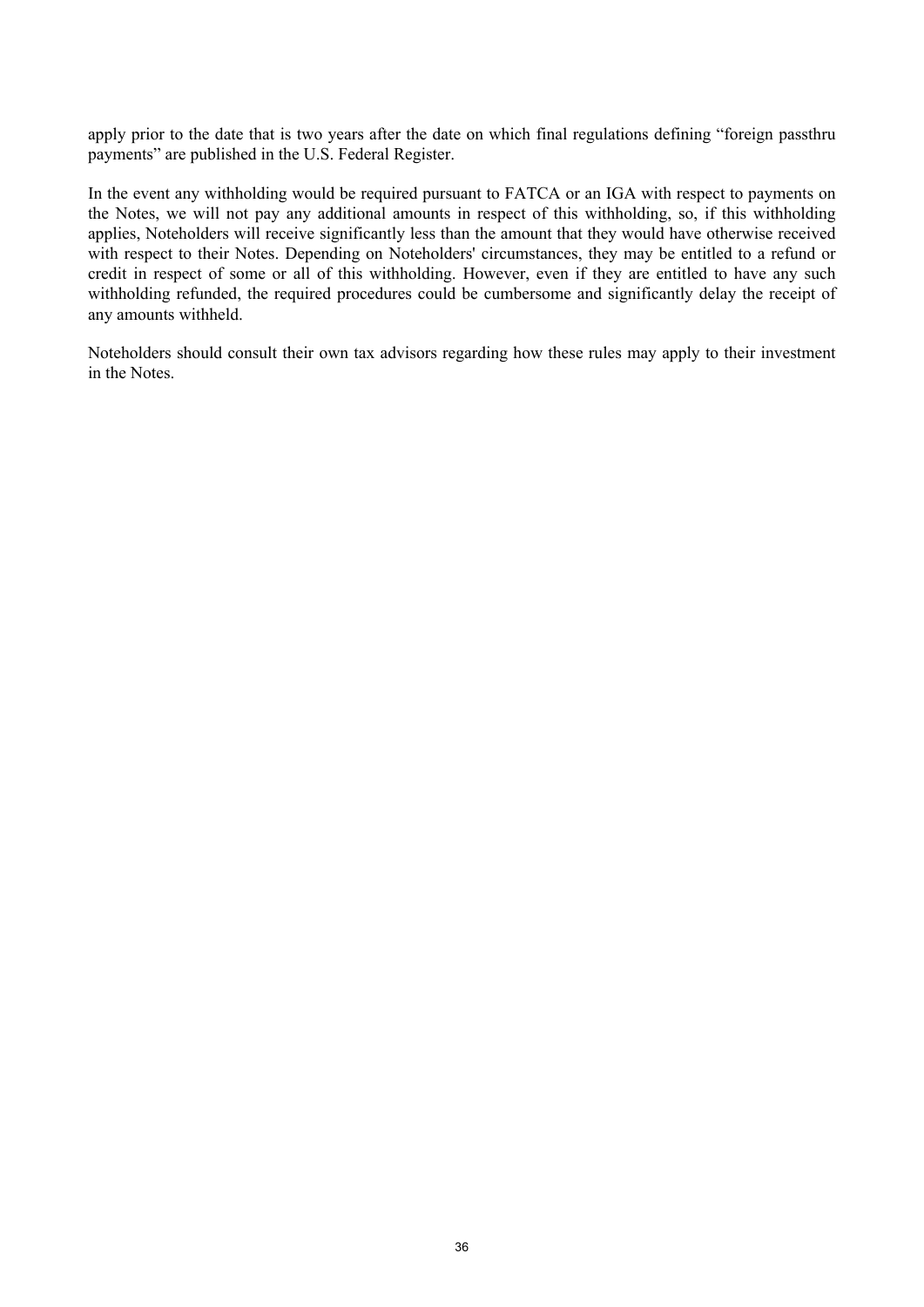# <span id="page-36-0"></span>**USE OF PROCEEDS**

The net proceeds from the sale of the Notes offered will be approximately  $\epsilon$ 496,100,000.

An amount equal to the net proceeds from this offering will be used to finance and/or refinance, in whole or in part, new or existing commercial real estate projects (the **Eligible Green Projects**) that meet the requirements of the Issuer's Green Bond Framework dated April 2022 (the **Green Bond Framework**).

Eligible Green Projects may consist of (i) capital expenditures and (ii) asset values. Capital expenditures qualify for refinancing with a maximum three-year look-back period. Asset values qualify for refinancing without a specific lookback period.

| <b>GBP Category</b>    | <b>Eligibility Criteria</b>                                                                                                                                                                                                                                                                                                                                                                                                                                                                                                                                                                                                                                                                                                                                                                                                                                                                                                                                                                                                                                   | <b>Contribution</b><br>to UN SDG | <b>EU Economic</b><br><b>Activity and EU</b><br><b>Environmental</b><br><b>Objective</b>                                                                                                                                                                                                                                                                            |
|------------------------|---------------------------------------------------------------------------------------------------------------------------------------------------------------------------------------------------------------------------------------------------------------------------------------------------------------------------------------------------------------------------------------------------------------------------------------------------------------------------------------------------------------------------------------------------------------------------------------------------------------------------------------------------------------------------------------------------------------------------------------------------------------------------------------------------------------------------------------------------------------------------------------------------------------------------------------------------------------------------------------------------------------------------------------------------------------|----------------------------------|---------------------------------------------------------------------------------------------------------------------------------------------------------------------------------------------------------------------------------------------------------------------------------------------------------------------------------------------------------------------|
| <b>Green Buildings</b> | Acquisition, Construction, Development,<br>Management and Refurbishments of:<br>Buildings that have or are expected to receive:<br>BREEAM "Very Good" or above certification<br>LEED "Gold" or above certification<br>G-SEED<br>Buildings built before 31 <sup>st</sup> December 2020 with an<br>EPC label $\ge$ "A"<br>Buildings built before 31 <sup>st</sup> December 2020 belonging<br>to the top 15% of the national or regional building<br>stock expressed as operational primary energy<br>demand (PED)<br>Buildings built after 31 <sup>st</sup> December 2020 with energy<br>$\overline{\phantom{m}}$<br>performance at least 10% lower than the threshold<br>set for Nearly Zero-Energy Building (NZEB)<br>regulation<br>Buildings that have been refurbished resulting in a<br>reduction of primary energy demand (PED) of at<br>least 30% in comparison to the baseline<br>performance<br>Buildings that have been refurbished meeting the<br>$\overline{\phantom{a}}$<br>criteria for major renovations under applicable<br>building regulation | 13 GLIMATE                       | <b>EU Economic</b><br><b>Activities:</b><br>Construction of<br>$\overline{\phantom{0}}$<br>new buildings<br>(7.1)<br>Renovation of<br>existing<br>buildings (7.3)<br>Acquisition and<br>ownership of<br>buildings (7.7)<br><b>Contribution to</b><br><b>EU Environmental</b><br>Objective:<br>Substantial<br>Contribution to<br><b>Climate Change</b><br>Mitigation |

# *Process for project evaluation and selection*

The Issuer manages Environmental Social Governance (**ESG**) sustainability through a robust framework, governed by several levels to drive accountability and execution, which include Board of Management, ESG Sustainability Committee (**ESG SC**), ESG Sustainability office, topic specific action owners and experts.

The ESG SC has delegated the responsibilities regarding the Green Bond Framework to a Green Bond workgroup, to oversee the implementation and execution of the Green Bond Framework and related financing transactions, including the allocation of financing proceeds and selection of relevant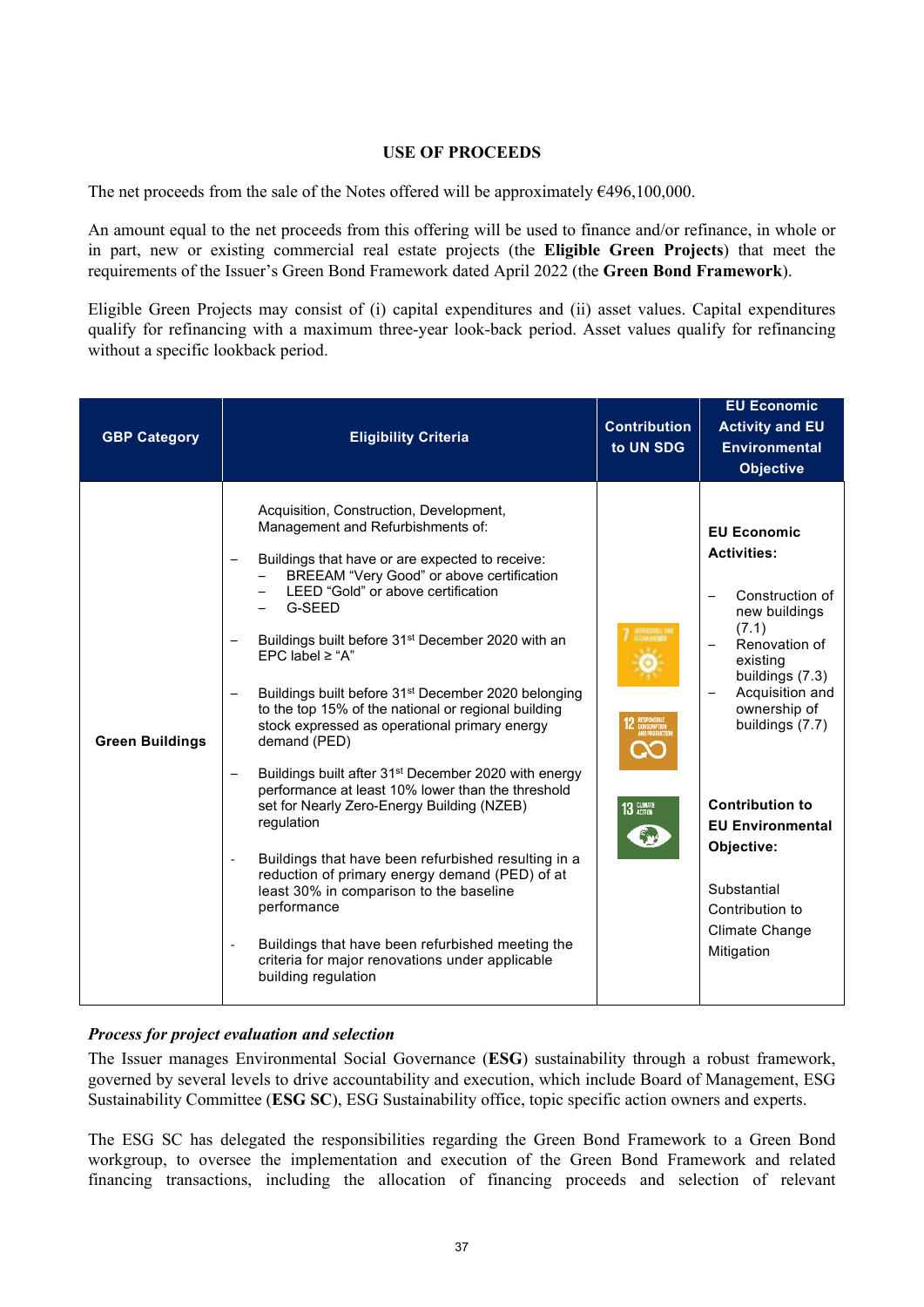assets/expenditures, which will be comprised of the Vice President of Corporate Real Estate, the Vice President of Treasury and Director of ESG Sustainability Strategy. The Issuer's Corporate Real Estate team together with the ESG Sustainability Strategy heads, will recommend the allocation of eligible projects for approval by the workgroup. The workgroup will meet at least once a year. Any additional meetings will be scheduled as needed.

The Issuer established a clear decision-making process to determine the eligibility of the selected Eligible Green Projects, in accordance with the description of the eligibility criteria mentioned above.

# *Management of Proceeds*

The net proceeds of the Notes issued under the Green Bond Framework will be managed by the Issuer using a portfolio approach.

The Issuer intends to allocate an amount equal to the net proceeds from the Notes to Eligible Green Projects that meet the eligibility criteria and is in accordance with the process for project evaluation and selection as set out above.

The Issuer will strive, over time, to achieve a level of allocation to the Eligible Green Projects which matches or exceeds the balance of net proceeds from its outstanding Notes.

The Issuer intends, to the best of its abilities, to fully allocate the proceeds within 36 months after the issuance date of the Notes. Pending the allocation to the Eligible Green Projects, unallocated proceeds may be invested in any other treasury instruments.

# *Reporting*

The Issuer will undertake and publish annual reporting on the allocation and impact of the portfolio of Eligible Green Projects. This reporting will start within one year after the Issue Date of the Notes, to be renewed annually until full allocation or in case of any material change. This reporting will be made publicly available on the Issuer's website, which, for the avoidance of doubt, does not form part of this Offering Memorandum.

The Issuer intends to report on an aggregated basis for all of the Issuer's outstanding bonds issued in accordance with the Issuer's Green Bond Framework.

The Issuer intends to align its impact reporting with the ICMA Handbook for 'Harmonized Framework for Impact Reporting', June 2021 version<sup>1</sup>.

# *External review*

The Green Bond Framework has been reviewed by ISS ESG who has issued a positive overall assessment Second Party Opinion. The Second Party Opinion as well as the Green Bond Framework will be made available to the Green Bond investors and can be found on the Issuer's website [https://www.asml.com/-](https://www.asml.com/-/media/ASML/Files/Investors/Why-invest-in-ASML/Capital-return-and-financing/Second-party-opinion) [/media/ASML/Files/Investors/Why-invest-in-ASML/Capital-return-and-financing/Second-party-opinion](https://www.asml.com/-/media/ASML/Files/Investors/Why-invest-in-ASML/Capital-return-and-financing/Second-party-opinion). The Issuer's Green Bond Framework and the Second Party Opinion are not incorporated in and do not form part of this Offering Memorandum. In addition, the Issuer may request a limited assurance report of the allocation of the Notes proceeds to Eligible Green Projects, provided by an external independent third party.

<sup>1</sup> <https://www.icmagroup.org/sustainable-finance/impact-reporting/>.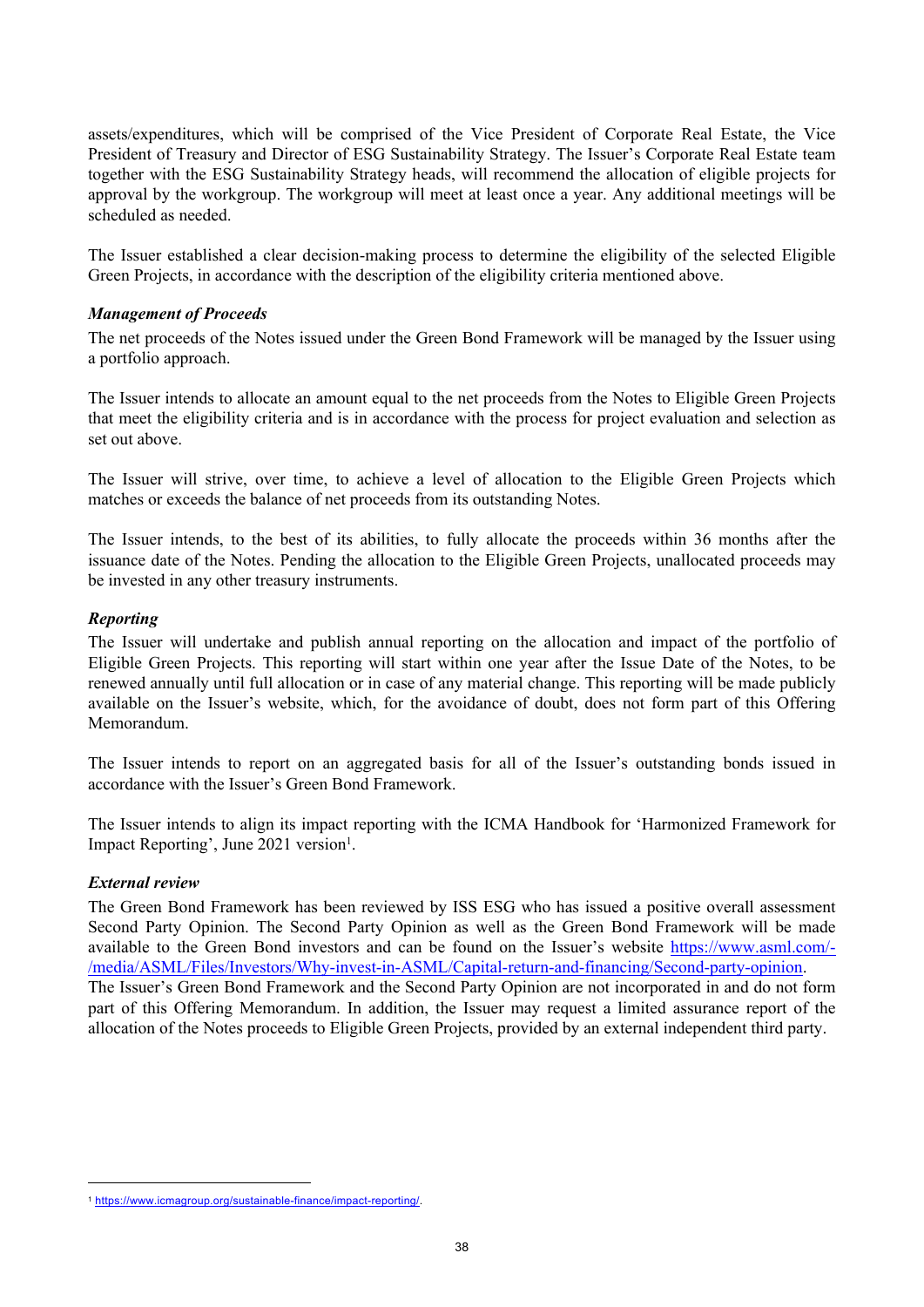#### <span id="page-38-0"></span>**DIRECTORS AND OFFICERS OF THE COMPANY**

The Issuer is incorporated under Netherlands law and has a two-tier board structure. Responsibility for the management of the Issuer lies with the Board of Management. Independent, non-executive members serve on the Supervisory Board, which supervises and advises the members of the Board of Management in performing their management tasks. The Board of Management has the duty to keep the Supervisory Board informed, consult with the Supervisory Board on important matters and submit certain important decisions to the Supervisory Board for its prior approval. The supervision of the Board of Management by the Supervisory Board includes (i) achievement of the Issuer's objectives, (ii) corporate strategy and management of risks inherent to the Issuer's business activities, (iii) the structure and operation of internal risk management and control systems, (iv) the financial reporting process and (v) compliance with applicable legislation and regulations.

As of the date of this Offering Memorandum the members of the Issuer's Supervisory Board and Board of Management are as follows:

| Name                             | <b>Title</b>                                                                                                                                                                 | <b>Year of Birth</b> | <b>Term Expires</b> |
|----------------------------------|------------------------------------------------------------------------------------------------------------------------------------------------------------------------------|----------------------|---------------------|
| Peter T.F.M. Wennink             | President, Chief Executive<br>Officer and Chair of the Board<br>of Management                                                                                                | 1957                 | 2024                |
| Martin A. van den Brink          | President, Chief Technology<br>Officer and Vice Chair of the<br>Board of Management                                                                                          | 1957                 | 2024                |
| Roger J.M. Dassen                | Executive Vice President, Chief<br>Financial Officer and member of<br>the Board of Management                                                                                | 1965                 | 2026                |
| Christophe D. Fouquet            | <b>Executive Vice President EUV</b><br>and member of the Board of<br>Management                                                                                              | 1973                 | 2026                |
| Frédéric J.M. Schneider-Maunoury | Executive Vice President, Chief<br>Operations Officer and member<br>of the Board of Management                                                                               | 1961                 | 2026                |
| Gerard J. Kleisterlee            | Chair of the Supervisory Board,<br>chair of the Selection<br>and<br>Nomination<br>Committee<br>and<br>member of<br>the<br>Technology<br>Committee                            | 1946                 | 2023                |
| Antoinette P. Aris               | Vice Chair of the Supervisory<br>Board<br>and<br>member<br>of<br>Remuneration<br>Committee,<br>Technology<br>Committee<br>and<br>Selection<br>Nomination<br>and<br>Committee | 1958                 | 2024                |
| Terri L. Kelly                   | Member of the<br>Supervisory<br>of<br>Board,<br>chair<br>the<br>Remuneration Committee<br>and                                                                                | 1961                 | 2026                |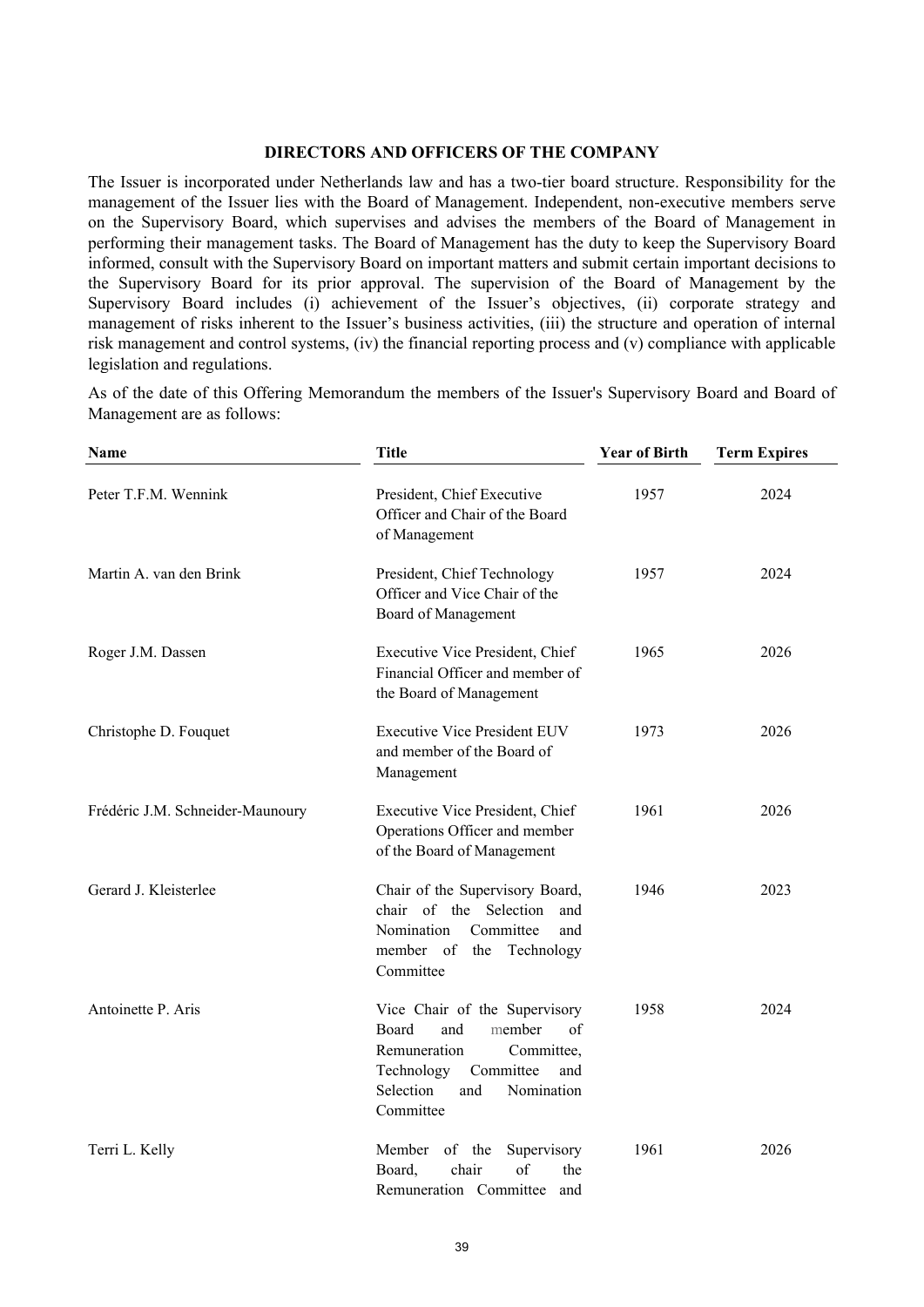|                       | member of the Selection and<br>Nomination Committee                                                                                       |      |      |
|-----------------------|-------------------------------------------------------------------------------------------------------------------------------------------|------|------|
| Rolf-Dieter Schwalb   | Member of the Supervisory<br>Board, chair of the Audit<br>Committee and member of the<br><b>Remuneration Committee</b>                    | 1952 | 2023 |
| Birgit M. Conix       | Member of the Supervisory<br>Board and member of the Audit<br>Committee                                                                   | 1965 | 2025 |
| Alexander F.M. Everke | Member of the Supervisory<br>Board and member of the<br><b>Remuneration Committee</b>                                                     | 1963 | 2026 |
| D. Mark Durcan        | Member of the Supervisory<br>Board, chair of the Technology<br>Committee and member of the<br>Selection<br>Nomination<br>and<br>Committee | 1961 | 2024 |
| D.W.A. (Warren) East  | Member of the Supervisory<br>Board and member of the Audit<br>Committee                                                                   | 1961 | 2024 |
| An L.L. Steegen       | Member of the Supervisory<br>Board and member of the<br><b>Technology Committee</b>                                                       | 1971 | 2026 |

The business address of each member of the Supervisory Board and Board of Management is the registered office of the Company at De Run 6501, 5504 DR, Veldhoven, the Netherlands.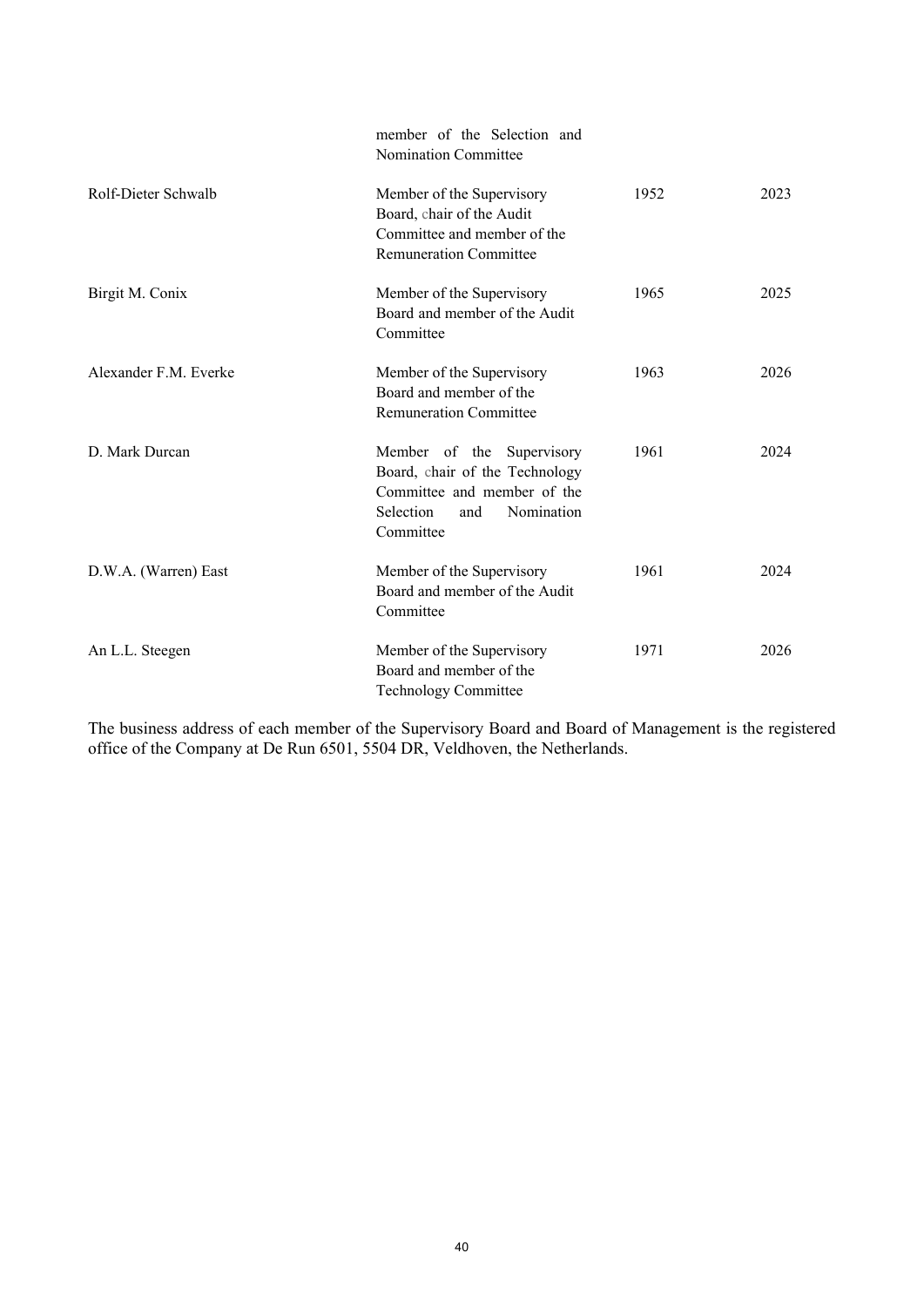# <span id="page-40-0"></span>**TERMS AND CONDITIONS OF THE NOTES**

*The following* (*subject to completion and amendment, and other than the words in italics*) *is the text of the Terms and Conditions of the Notes which will be attached to the Global Notes and endorsed on the definitive Notes issued should definitive Notes be issued.*

The €500,000,000 2.250% Notes due 2032 (the **Notes**, which expression includes any further notes issued pursuant to Condition [13](#page-52-0) (*[Further Issues](#page-52-0)*) and forming a single series therewith) of ASML Holding N.V. (the **Issuer**) are the subject of a fiscal agency agreement dated 17 May 2022 (as amended or supplemented from time to time, the **Agency Agreement**) between the Issuer, Deutsche Bank AG, London Branch as fiscal agent (the **Fiscal Agent**, which expression includes any successor fiscal agent appointed from time to time in connection with the Notes) and the paying agents named therein (together with the Fiscal Agent, the **Paying Agents**, which expression includes any successor or additional paying agents appointed from time to time in connection with the Notes). Certain provisions of these Conditions are summaries of the Agency Agreement and subject to its detailed provisions. The holders of the Notes (each a **Noteholder** and together, the **Noteholders**) and the holders of the related interest coupons (the **Couponholders** and the **Coupons**, respectively) are bound by, and are deemed to have notice of, all the provisions of the Agency Agreement applicable to them. Copies of the Agency Agreement are available for inspection by Noteholders during normal business hours at the Specified Offices (as defined in the Agency Agreement) of each of the Paying Agents, the initial Specified Offices of which are set out below.

# **1. Form, Denomination and Title**

The definitive Notes are in bearer form in the denominations of  $\epsilon$ 100,000 and integral multiples of  $\epsilon$ 1,000 in excess thereof up to and including  $\epsilon$ 199,000, with Coupons attached at the time of issue. Title to the Notes and the Coupons will pass by delivery. The holder of any Note or Coupon shall (except as otherwise required by law) be treated as its absolute owner for all purposes (whether or not it is overdue and regardless of any notice of ownership or any other interest therein, any writing thereon or any notice of any previous loss or theft thereof) and no person shall be liable for so treating such holder.

# **2. Status**

The Notes constitute direct, unsecured, unconditional and unsubordinated obligations of the Issuer which will at all times rank *pari passu* among themselves and at least *pari passu* with all other present and future unsecured and unsubordinated obligations of the Issuer, save for such obligations as may be preferred by mandatory provisions of law.

# <span id="page-40-1"></span>**3. Negative Pledge**

So long as any Note remains outstanding (as defined in the Agency Agreement),

- (a) the Issuer will not secure by mortgage, lien, pledge or other security interest upon the whole or part of its assets or revenues any present or future Public Debt (as defined below) of the Issuer or any Subsidiary; and
- (b) the Issuer shall procure that none of its Subsidiaries will secure by mortgage, lien, pledge or other security interest upon the whole or part of its assets or revenues any present or future Public Debt (as defined below) of the Issuer or any Subsidiary,

without at the same time securing the Notes equally and rateably with such Public Debt or providing such other security as the Noteholders may approve by Extraordinary Resolution (as defined in the Agency Agreement).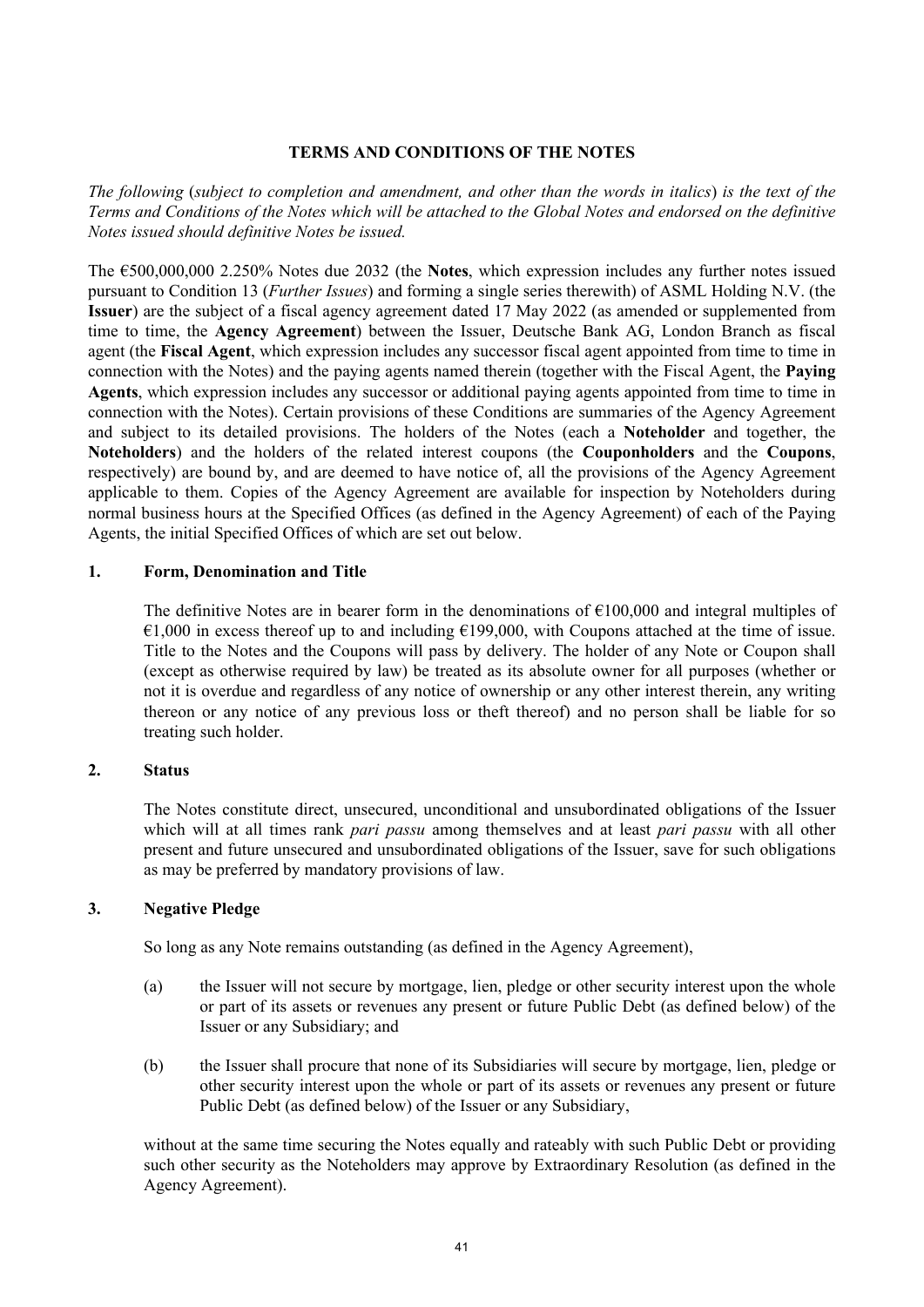For the purpose of this Condition [3](#page-40-1) (*Negative Pledge*) **Public Debt** means any loan, debt, guarantee or other obligation which is represented by bonds or notes or other securities which have an initial life exceeding two years and which as of its date of issue is a type of security which is capable of being listed on any stock exchange or over-the-counter or other generally recognised securities market but, for the avoidance of doubt, excluding any debt that is in the nature of a loan from a bank or other lender, whether or not such debt is traded, singly or in combination with other indebtedness.

In these Conditions:

**Person** means any individual, company, corporation, firm, partnership, joint venture, association, organisation, state or agency of a state or other entity, whether or not having separate legal personality; and

**Subsidiary** means, in relation to any Person (the **first Person**) at any particular time, any other Person (the **second Person**):

- (a) whose affairs and policies the first Person controls or has the power to control, whether by ownership of share capital, contract, the power to appoint or remove members of the governing body of the second Person or otherwise; or
- (b) whose financial statements are, in accordance with applicable law and generally accepted accounting principles, consolidated with those of the first Person.

# **4. Interest**

The Notes bear interest from 17 May 2022 (the **Issue Date**) at the rate of 2.250% per annum (the **Rate of Interest**) payable in arrear on 17 May in each year (each, an **Interest Payment Date**), commencing on 17 May 2023, subject as provided in Condition [6](#page-47-0) (*[Payments](#page-47-0)*).

Each Note will cease to bear interest from and including the due date for redemption unless, upon due presentation, payment of principal is improperly withheld or refused, in which case it will continue to bear interest at such rate until whichever is the earlier of (a) the day on which all sums due in respect of such Note up to that day are, upon due presentation, paid and (b) the day which is seven days after the Fiscal Agent has notified the Noteholders that it has received all sums due in respect of the Notes up to such seventh day (except to the extent that there is any subsequent default in payment).

If interest is required to be paid in respect of a Note for a period of less than a full year, it shall be calculated by applying the Rate of Interest to the principal amount of such Note, multiplying the product by the relevant Day Count Fraction and rounding the resulting figure to the nearest cent (half a cent being rounded upwards), where:

**Day Count Fraction** means, in respect of any period, the number of days in the relevant period, from (and including) the first day in such period to (but excluding) the last day in such period, divided by the number of days in the Regular Period in which the relevant period falls; and

**Regular Period** means each period from (and including) the most recent Interest Payment Date (or, if none, the Issue Date) to (but excluding) the next Interest Payment Date.

# **5. Redemption and Purchase**

# 5.1 *Scheduled redemption*

Unless previously redeemed, or purchased and cancelled, the Notes will be redeemed at their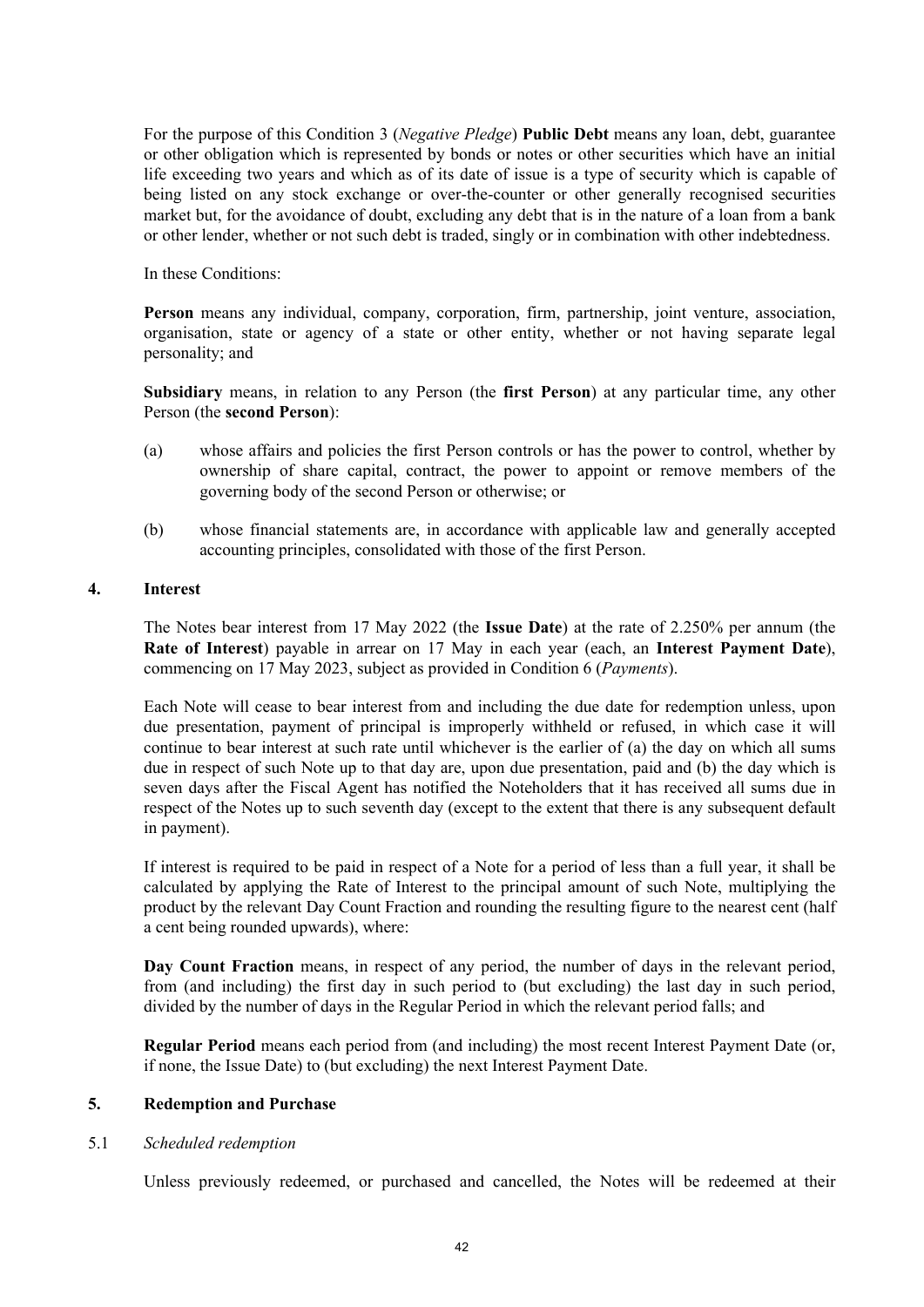principal amount on 17 May 2032, subject as provided in Condition [6](#page-47-0) (*Payments*).

# <span id="page-42-0"></span>5.2 *Redemption for tax reasons*

The Notes may be redeemed at the option of the Issuer in whole, but not in part, at any time, on giving not less than 10 nor more than 30 days' notice to the Noteholders (which notice shall be irrevocable), at their principal amount, together with interest accrued to the date fixed for redemption, if:

- (a) the Issuer has or will become obliged to pay additional amounts as provided or referred to in Condition [7](#page-48-0) (*Taxation*) as a result of any change in, or amendment to, the laws or regulations of the Netherlands or any political subdivision or any authority thereof or therein having power to tax, or any change in the application or official interpretation of such laws or regulations (including a holding by a court of competent jurisdiction), which change or amendment becomes effective on or after 13 May 2022; and
- (b) such obligation cannot be avoided by the Issuer taking reasonable measures available to it;

*provided, however, that* no such notice of redemption shall be given earlier than 90 days prior to the earliest date on which the Issuer would be obliged to pay such additional amounts if a payment in respect of the Notes were then due.

Prior to the publication of any notice of redemption pursuant to this paragraph, the Issuer shall deliver to the Fiscal Agent:

- (i) a certificate signed by two managing directors of the Issuer stating that the Issuer is entitled to effect such redemption and setting forth a statement of facts showing that the conditions precedent to the right of the Issuer so to redeem have occurred; and
- (ii) an opinion of independent legal advisers of recognised standing to the effect that the Issuer has or will become obliged to pay such additional amounts as a result of such change or amendment.

Upon the expiry of any such notice as is referred to in this Condition 5.2 (*Redemption for tax reasons*), the Issuer shall be bound to redeem the Notes in accordance with this Condition [5.2](#page-42-0).

# 5.3 *Redemption at the option of Noteholders upon a Change of Control*

Upon the occurrence of a Put Event (as defined below) each Noteholder will have the option (the **Put Option**) to require the Issuer to redeem such Note on the Put Settlement Date (as defined below) at a price equal to 101% of its principal amount together with interest accrued to (but excluding) such date.

Within ten days after the Issuer becoming aware that a Put Event has occurred, the Issuer shall give notice (a **Put Event Notice**) to the Noteholders in accordance with Condition [14](#page-52-1) (*[Notices](#page-52-1)*), specifying the details relating to the occurrence of the Put Event and the procedure for the exercise of the Put Option.

In order to exercise the Put Option, the holder of a Note must, not later than 30 Business Days after the Put Event Notice is given (the **Put Period**), deposit with any Paying Agent such Note together with all unmatured Coupons relating thereto and a duly completed put option notice (a **Put Option Notice**) in the form obtainable from any Paying Agent. The Paying Agent with which a Note is so deposited shall deliver a duly completed receipt for such Note (a **Put Option Receipt**) to the depositing Noteholder. On the Business Day following the end of the Put Option Period the Fiscal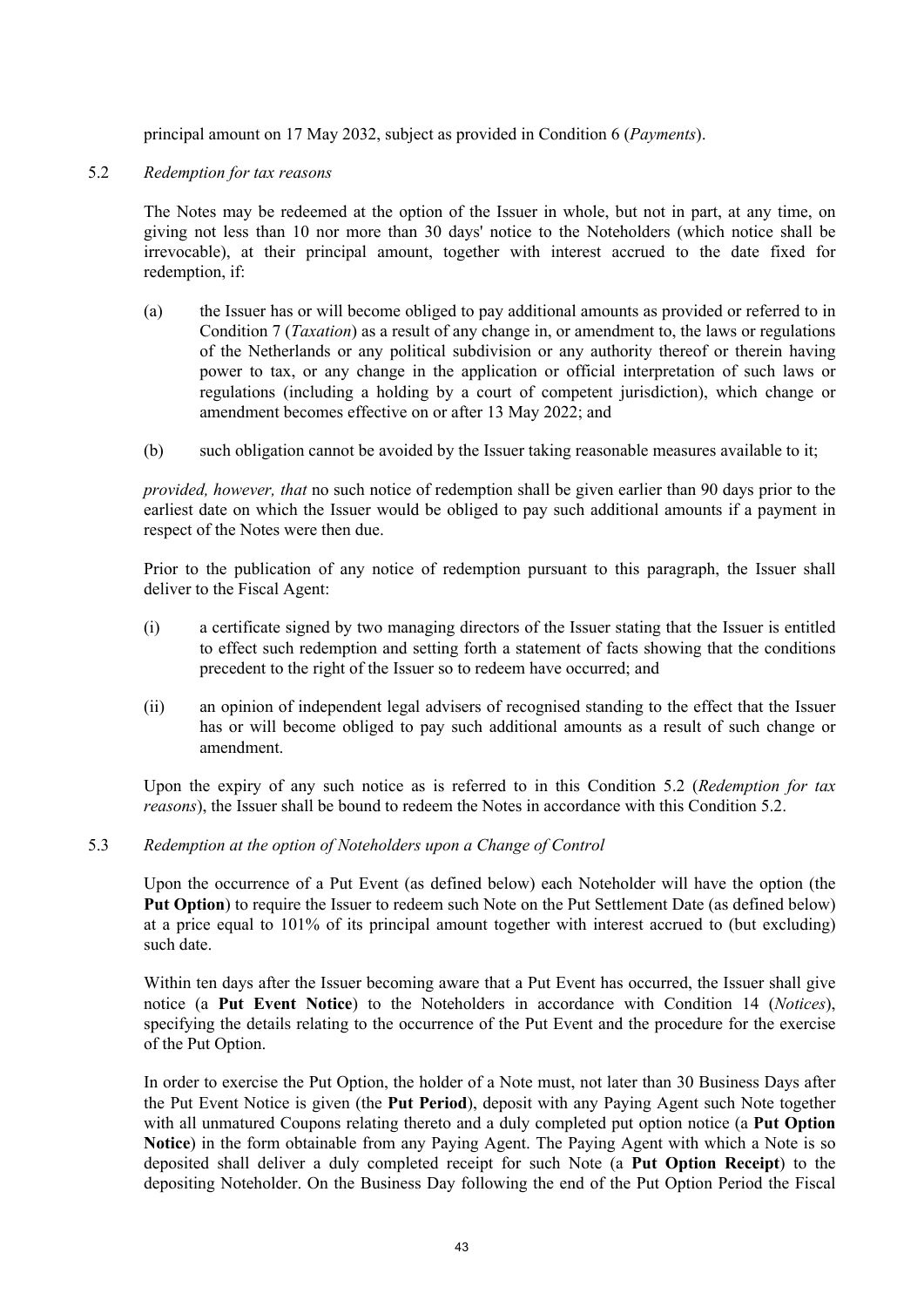Agent shall notify the Issuer in writing of the results of the exercise of the Put Option specifying the aggregate principal amount of the Notes that have been validly delivered to be redeemed in accordance with the Put Option. Provided that the Notes that are the subject of any such Put Option Notice have been delivered to the Fiscal Agent or a Paying Agent prior to the expiry of the Put Period, then the Issuer shall redeem all such Notes on the date falling five Business Days after the expiration of the Put Period (the **Put Settlement Date**).

In these Conditions, **Business Day** means any day (i) other than a Saturday or a Sunday or a day on which banking institutions in Amsterdam and London are generally authorised or obligated by law or regulations to close and (ii) on which the Trans-European Automated Real-time Gross settlement Express Transfer (TARGET2) system (the **Target System**) is operating and the clearing systems are generally open for business.

No Note, once deposited with a duly completed Put Option Notice in accordance with this Condition 5.3 (*Redemption at the option of Noteholders upon a Change of Control*) may be withdrawn; *provided, however, that* if, prior to the Put Settlement Date, any such Note becomes immediately due and payable or, upon due presentation of any such Note on the Put Settlement Date, payment of the redemption moneys is improperly withheld or refused, the relevant Paying Agent shall mail notification thereof to the depositing Noteholder at such address as may have been given by such Noteholder in the relevant Put Option Notice and shall hold such Note at its Specified Office for collection by the depositing Noteholder against surrender of the relevant Put Option Receipt. For so long as any outstanding Note is held by a Paying Agent in accordance with this Condition 5.3 (*Redemption at the option of Noteholders upon a Change of Control*) the depositor of such Note and not such Paying Agent shall be deemed to be the holder of such Note for all purposes.

In this Condition 5.3 (*Redemption at the option of Noteholders upon a Change of Control*) a **Put Event** shall be deemed to have occurred each time (a) a Change of Control occurs and (b) within the Change of Control Period a Rating Downgrade occurs in respect of that Change of Control or, as the case may be, potential Change of Control.

A **Change of Control** in respect of the Issuer shall be deemed to have occurred each time:

- (a) Control of the Issuer is acquired or deemed to be held by a Person or any Persons acting in concert which at 13 May 2022 does or do not have (and would not be deemed to have) such Control; or
- (b) the Issuer consolidates with or merges into any other corporation (unless the shareholders of the Issuer immediately before such transaction own, directly or indirectly immediately following such transaction, at least a majority of the combined voting power of the outstanding voting securities of the corporation resulting from such transaction in substantially the same relative proportions as their ownership of the share capital immediately before such transaction),

*provided* however a Change of Control will not be deemed to have occurred solely as a result of (x) the issuance or transfer, with the cooperation of the supervisory board (*raad van commissarissen*) or the management board (*raad van bestuur*) of the Issuer or the Issuer's shareholders, as applicable, of any preferred shares in the Issuer's share capital; or (y) the Issuer's abandoning, limiting or changing the "structure regime" upon the proposal of the management board of the Issuer and approval by the supervisory board of the Issuer or the Issuer's shareholders, as applicable.

**Control** means (a) beneficial ownership of 51% or more of the ordinary shares of the Issuer or (b) control of or right to otherwise control the affairs and policies of the Issuer or its business (whether as the result of the acquisition of assets or otherwise).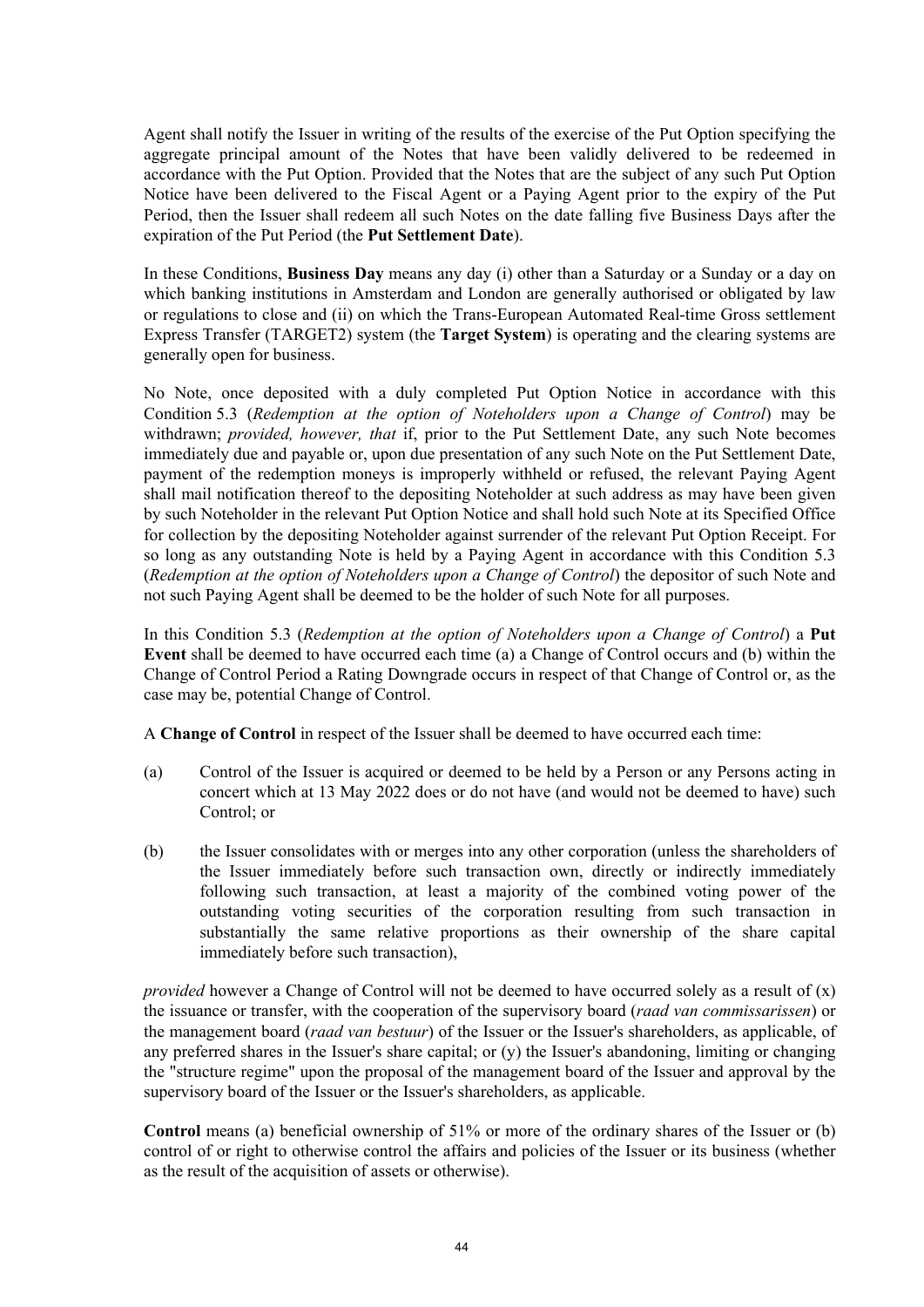A **Rating Downgrade** shall be deemed to have occurred in respect of a Change of Control if:

- <span id="page-44-0"></span>(a) within the Change of Control Period:
	- (i) the investment grade credit rating (Baa3/BBB-, or equivalent, or better) assigned to the Notes by any Rating Agency is (x) either downgraded to a non-investment grade credit rating  $(Ba1/BB<sup>+</sup>)$ , or equivalent, or worse) or withdrawn and (y) is not within the Change of Control Period subsequently (in the case of a downgrade) upgraded or (in the case of a withdrawal) reinstated to an investment grade credit rating by such Rating Agency; or
	- (ii) the non-investment grade credit rating (Ba1/BB+, or equivalent, or worse) assigned to the Notes by any Rating Agency is (x) downgraded by one or more notches (for illustration, Ba1/BB+ to Ba2/BB being one notch) or withdrawn and (y) is not within the Change of Control Period subsequently (in the case of a downgrade) upgraded or (in the case of a withdrawal) reinstated to its earlier credit rating or better by such Rating Agency; or
	- (iii) the Notes have no credit rating, and no Rating Agency assigns within the Change of Control Period an investment grade credit rating to the Notes (unless the Issuer is unable to obtain such a rating within such period having used all reasonable endeavours to do so and such failure is unconnected to the Change of Control), provided that if on the Relevant Announcement Date the Notes carry a credit rating from more than one rating agency, at least one of which is investment grade, then subparagraph [\(i\)](#page-44-0) will apply; and
- (b) in making the relevant decision(s) referred to in (a)(i) and (ii) above, the relevant Rating Agency announces publicly or confirms in writing to the Issuer, the Fiscal Agent or any Noteholder, that such decision(s) resulted directly, in whole or to a significant degree, from the occurrence of the Change of Control or, as the case may be, potential Change of Control,

provided that if the rating designations employed by any Rating Agency are changed from those in force at the time of the Issue Date, the Issuer shall determine the rating designations of such Rating Agency as are most equivalent to the prior rating designations of such Rating Agency and this Condition 5.3 (*Redemption at the option of Noteholders upon a Change of Control*) shall be read accordingly.

**Change of Control Period** means the period commencing on the Relevant Announcement Date and ending 180 days after the Change of Control, or such longer period for which the Notes are under consideration (such consideration having been announced publicly within the period ending 180 days after the Change of Control) for rating review or, as the case may be, under consideration for rating by a rating agency, such period not to exceed 90 days after the public announcement of such consideration.

**Rating Agencies** means Moody's Investors Service Limited and/or S&P Global Ratings Europe Limited and/or Fitch Ratings Ireland Limited and their respective successors or affiliates and/or any other rating agency of equivalent international standing specified from time to time by the Issuer which has a current rating of Notes at any relevant time (each a **Rating Agency**).

**Relevant Announcement Date** means the earlier of (x) the date of the first public announcement of the relevant Change of Control; and (y) the date of the first public announcement or statement by the Issuer, any actual or potential bidder or any advisor thereto relating to any potential Change of Control where within 180 days following the date of such announcement or statement, a Change of Control occurs.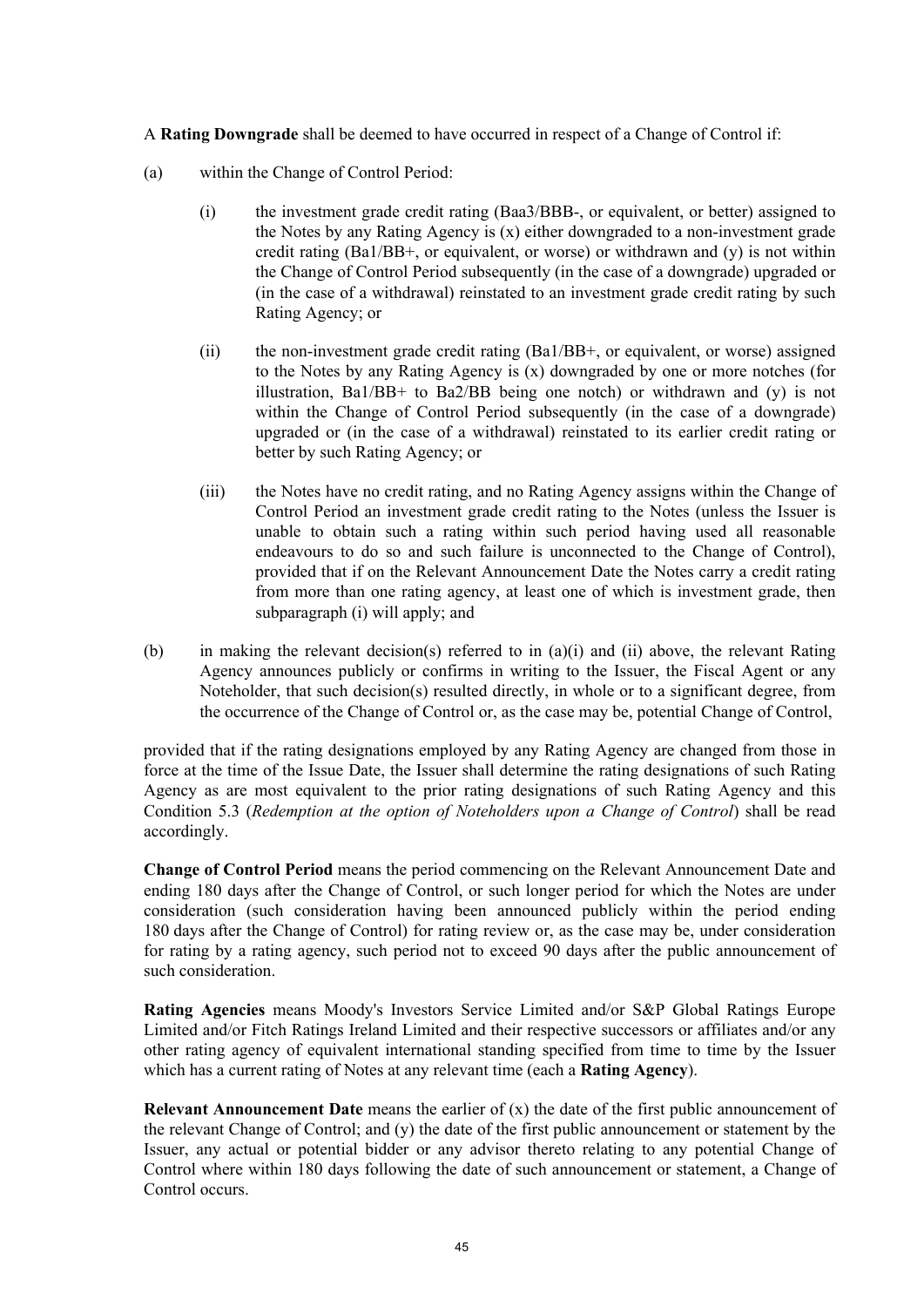# 5.4 *Make-whole redemption at the option of the Issuer*

The Notes may be redeemed at the option of the Issuer in whole or in part on any date (each, a **Call Settlement Date**) on the Issuer's giving not less than 10 nor more than 30 days' notice to the Noteholders (which notice shall be irrevocable and shall oblige the Issuer to redeem the Notes on the relevant Call Settlement Date) at an amount equal to the principal amount of the Notes plus accrued interest to the relevant Call Settlement Date plus the Applicable Premium.

Upon the expiry of any such notice as is referred to in this Condition 5.4 (*Make-whole redemption at the option of the Issuer*), the Issuer shall be bound to redeem the Notes in accordance with this Condition 5.4, provided that any such notice of redemption may, at the Issuer's discretion, be subject to one or more conditions precedent, in which case such notice shall state that, in the Issuer's discretion, the Call Settlement Date may be delayed until such time as any or all such conditions shall be satisfied (or waived by the Issuer in its sole discretion), or such redemption may not occur and such notice may be rescinded in the event that any or all such conditions shall not have been satisfied (or waived by the Issuer in its sole discretion) by the Call Settlement Date, or by the Call Settlement Date so delayed.

For the purpose of this Condition 5.4:

**Applicable Premium** means, with respect to any Note on any Call Settlement Date, the excess of:

- (i) The present value at such Call Settlement Date of (i) the principal amount of the Notes at maturity *plus* (ii) all required interest payments due on the Note through 17 February 2032 (excluding accrued but unpaid interest to the Call Settlement Date), computed using a discount rate equal to the Bund Rate as of the third Business Day prior to such Call Settlement Date plus 20 basis points; over
- (ii) the principal amount of the Note, if greater, as reported in writing to the Issuer and the Fiscal Agent by an international credit institution or financial services institution appointed by the Issuer.

**Bund Rate** means, with respect to any Call Settlement Date, the rate per annum equal to the equivalent yield to maturity as of the third Business Day prior to such date of the Comparable German Bund Issue, assuming a price for the Comparable German Bund Issue (expressed as a percentage of its principal amount) equal to the Comparable German Bund Price on such date of determination, where:

- (a) **Comparable German Bund Issue** means the German Bundesanleihe security selected by any Reference German Bund Dealer as having a fixed maturity most nearly equal to the period from such Call Settlement Date to 17 May 2032, and that would be utilised, at the time of selection and in accordance with customary financial practice, in pricing new issues of Euro denominated corporate debt securities in a principal amount approximately equal to the then outstanding principal amount of the Notes and of a maturity most nearly equal to 17 May 2032; *provided,* however, that, if the period from such Call Settlement Date to 17 May 2032 is less than one year, a fixed maturity of one year shall be used;
- (b) **Comparable German Bund Price** means, with respect to any relevant date, the average of all Reference German Bund Dealer Quotations for such date (which, in any event, must include at least two such quotations), after excluding the highest and lowest such Reference German Bund Dealer Quotations or, if the Issuer obtains fewer than four such Reference German Bund Dealer Quotations, the average of all such quotations;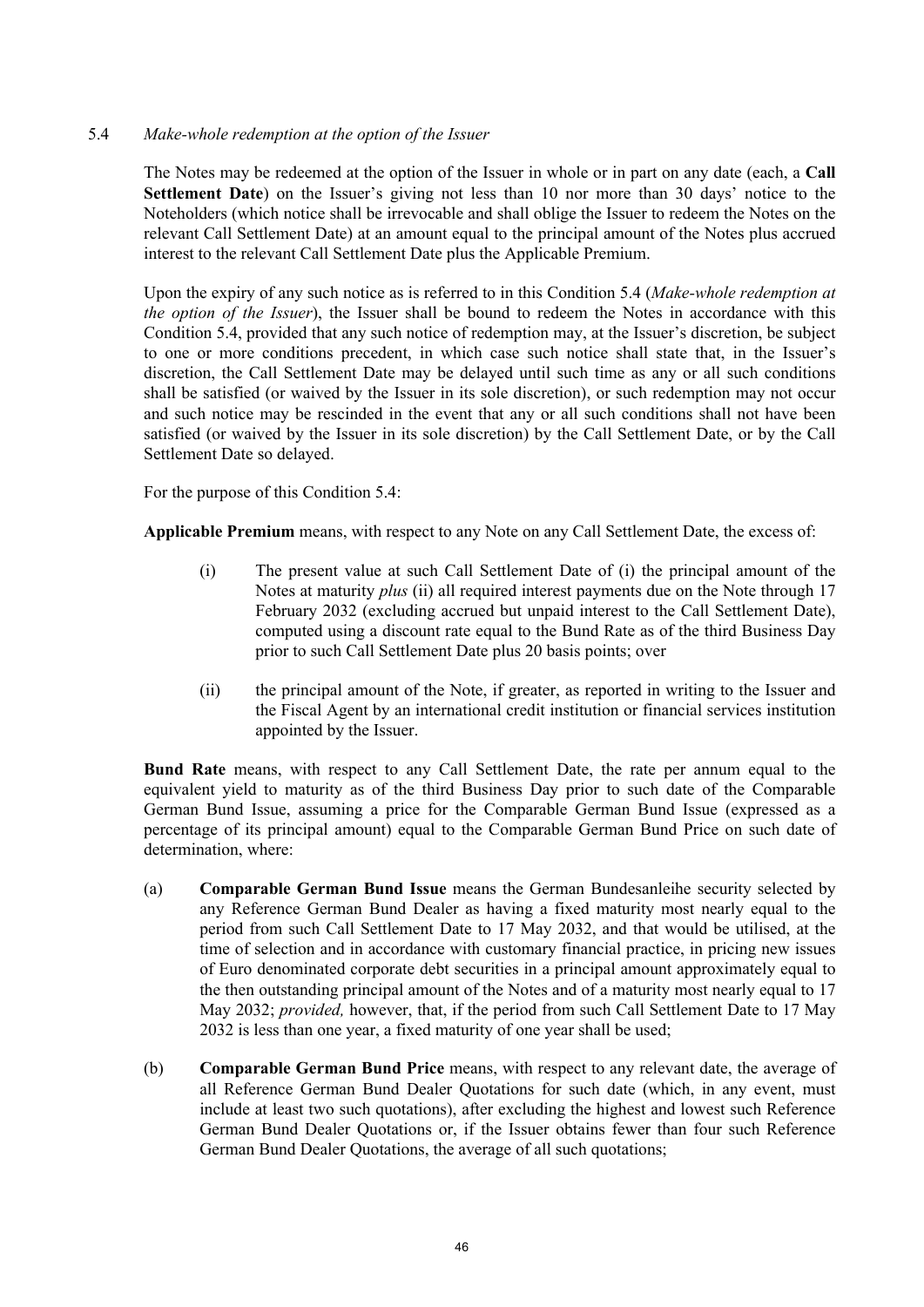- (c) **Reference German Bund Dealer** means any dealer of German Bundesanleihe securities appointed by the Issuer; and
- (d) **Reference German Bund Dealer Quotations** means, with respect to each Reference German Bund Dealer and any relevant date, the average as determined by the Issuer of the bid and offered prices for the Comparable German Bund Issue (expressed in each case as a percentage of its principal amount) quoted in writing to the Issuer by such Reference German Bund Dealer at or about 03.30 p.m. Frankfurt, Germany time on the third business day (being for this purpose a day on which banks are open for business in Frankfurt and London) preceding the relevant date.

#### *5.5 Clean-up redemption*

Unless the Issuer has at any time notified the Noteholders that it is exercising the Issuer call option set out in Condition 5.4 (*Make-whole redemption at the option of the Issuer*) in respect of the Notes, the Issuer may at any time after the Issue Date, subject to having given:

- (a) not less than 10 nor more than 30 days' notice to the Noteholders in accordance with Condition 14 (*Notices*) (which notice shall be irrevocable and shall specify the date fixed for redemption); and
- (b) notice to the Fiscal Agent not less than 3 days before the giving of notice referred to in (a),

elect to redeem in whole, but not in part, the Notes at their principal amount together with any accrued and unpaid interest to (but excluding) the date fixed for redemption if at least 75% (seventyfive per cent) of the Notes originally issued (including any further issues pursuant to Condition 13 (*Further Issues*)) has been purchased and cancelled at the time of such election.

# *5.6 Refinancing redemption at the option of the Issuer*

The Notes may be redeemed at the option of the Issuer in whole, but not in part, from and including 17 February 2032 to but excluding the relevant Maturity Date, on giving not less than 10 nor more than 30 days' notice to the Noteholders (which notice shall be irrevocable), at their principal amount, together with interest accrued to the date fixed for redemption (the **Refinancing Redemption Date**).

Upon the expiry of any such notice as is referred to in this Condition 5.6 (*Refinancing redemption at the option of the Issuer*), the Issuer shall be bound to redeem the Notes in accordance with this Condition 5.6, provided that any such notice of redemption may, at the Issuer's discretion, be subject to one or more conditions precedent, in which case such notice shall state that, in the Issuer's discretion, the Refinancing Redemption Date may be delayed until such time as any or all such conditions shall be satisfied (or waived by the Issuer in its sole discretion), or such redemption may not occur and such notice may be rescinded in the event that any or all such conditions shall not have been satisfied (or waived by the Issuer in its sole discretion) by the Refinancing Redemption Date, or by the Refinancing Redemption Date so delayed.

#### 5.7 *Purchase*

The Issuer or any of its Subsidiaries may at any time purchase Notes in the open market or otherwise and at any price, *provided that* all unmatured Coupons are purchased therewith.

#### 5.8 *Cancellation*

All Notes so redeemed or purchased by the Issuer or any of its Subsidiaries and any unmatured Coupons attached to or surrendered with them shall be cancelled and may not be reissued or resold.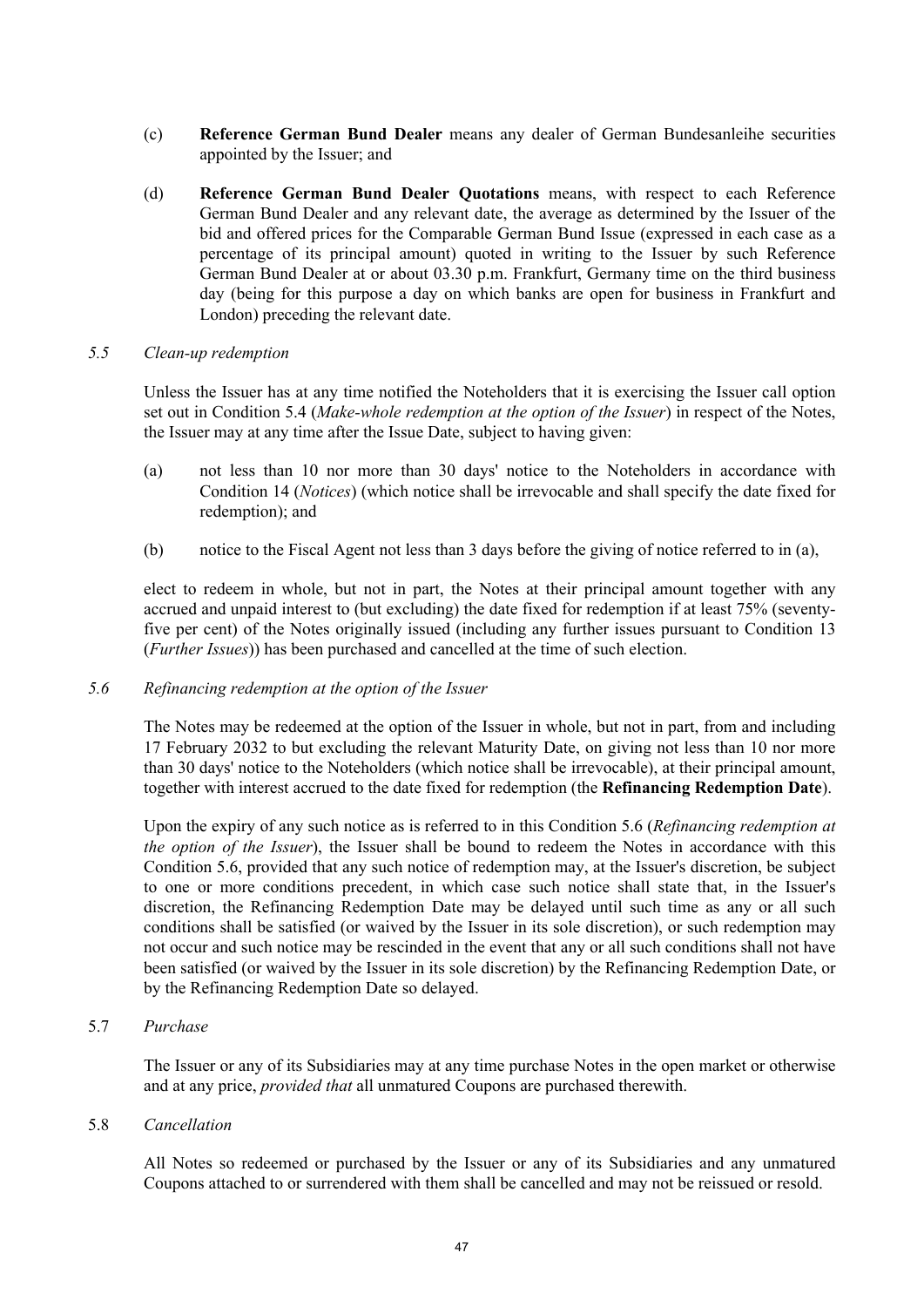# <span id="page-47-0"></span>**6. Payments**

# <span id="page-47-1"></span>6.1 *Principal*

Payments of principal shall be made only against presentation and (*provided that* payment is made in full) surrender of Notes at the Specified Office of any Paying Agent outside the United States by transfer to a Euro account (or other account to which Euro may be credited or transferred) maintained by the payee with, a bank in a city in which banks have access to the Target System.

# 6.2 *Interest*

Payments of interest shall, subject to paragraph [6.6](#page-48-1) (*[Payments other than in respect of matured](#page-48-1)  [Coupons](#page-48-1)*) below, be made only against presentation and (*provided that* payment is made in full) surrender of the appropriate Coupons at the Specified Office of any Paying Agent outside the United States in the manner described in paragraph [6.1](#page-47-1) (*[Principal](#page-47-1)*) above.

#### 6.3 *Payments subject to tax laws*

All payments in respect of the Notes are subject in all cases to any applicable fiscal or other laws and regulations in the place of payment, but without prejudice to the provisions of Condition [7](#page-48-0)  (*[Taxation](#page-48-0)*). No commissions or expenses shall be charged to the Noteholders or Couponholders in respect of such payments.

# 6.4 *Deduction for unmatured Coupons*

If a Note is presented without all unmatured Coupons relating thereto, then:

- (a) if the aggregate amount of the missing Coupons is less than or equal to the amount of principal due for payment, a sum equal to the aggregate amount of the missing Coupons will be deducted from the amount of principal due for payment; *provided, however, that* if the gross amount available for payment is less than the amount of principal due for payment, the sum deducted will be that proportion of the aggregate amount of such missing Coupons which the gross amount actually available for payment bears to the amount of principal due for payment;
- (b) if the aggregate amount of the missing Coupons is greater than the amount of principal due for payment:
	- (i) so many of such missing Coupons shall become void (in inverse order of maturity) as will result in the aggregate amount of the remainder of such missing Coupons (the **Relevant Coupons**) being equal to the amount of principal due for payment; *provided, however, that* where this subparagraph would otherwise require a fraction of a missing Coupon to become void, such missing Coupon shall become void in its entirety; and
	- (ii) a sum equal to the aggregate amount of the Relevant Coupons (or, if less, the amount of principal due for payment) will be deducted from the amount of principal due for payment; *provided, however, that,* if the gross amount available for payment is less than the amount of principal due for payment, the sum deducted will be that proportion of the aggregate amount of the Relevant Coupons (or, as the case may be, the amount of principal due for payment) which the gross amount actually available for payment bears to the amount of principal due for payment.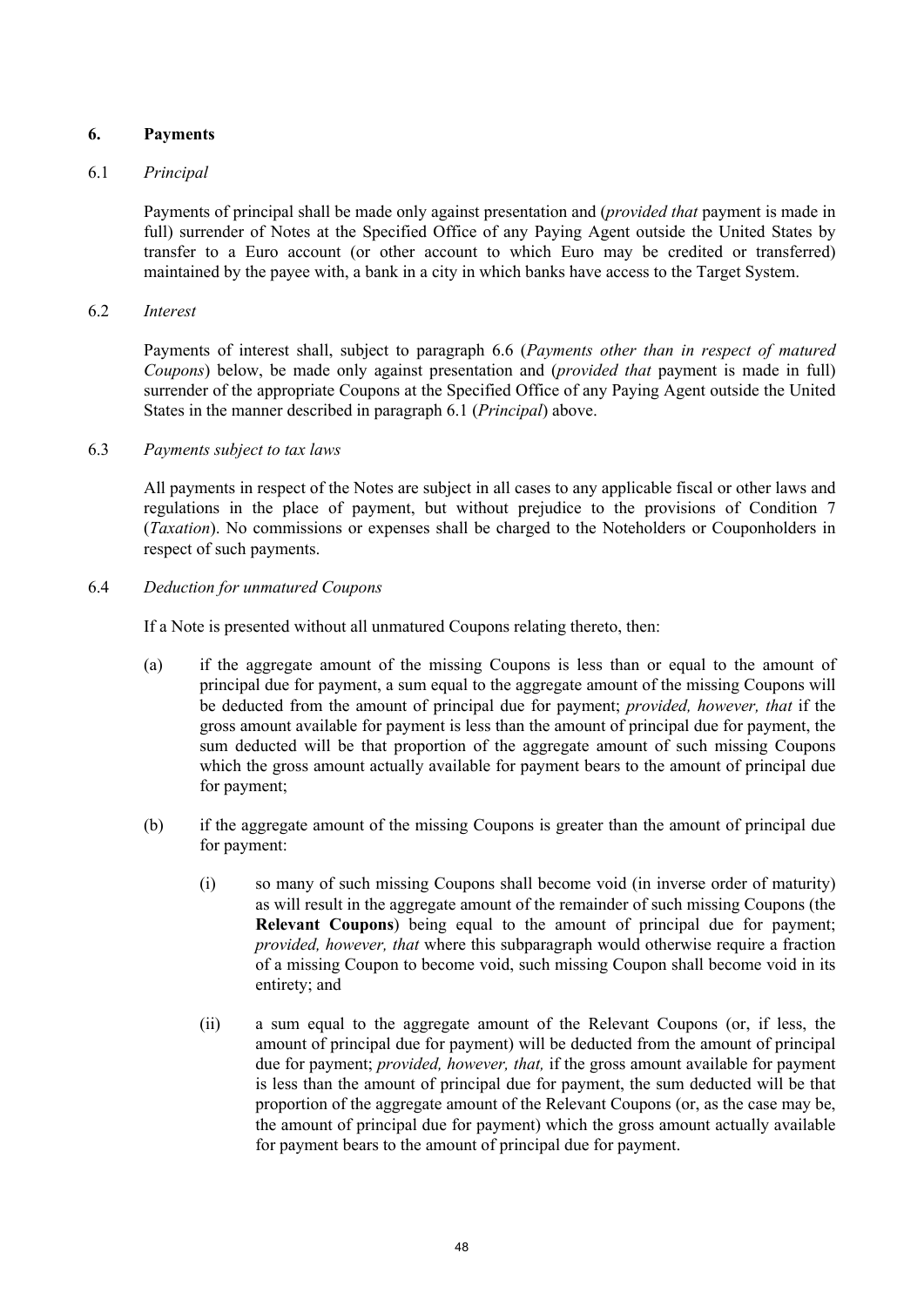Each sum of principal so deducted shall be paid in the manner provided in paragraph [6.1](#page-47-1) (*[Principal](#page-47-1)*) above against presentation and (*provided that* payment is made in full) surrender of the relevant missing Coupons. No payments will be made in respect of void coupons.

#### 6.5 *Payments on Business Days*

If the due date for payment of any amount in respect of any Note or Coupon is not a Business Day in the place of presentation, the holder shall not be entitled to payment in such place of the amount due until the next succeeding Business Day in such place and shall not be entitled to any further interest or other payment in respect of any such delay.

# <span id="page-48-1"></span>6.6 *Payments other than in respect of matured Coupons*

Payments of interest other than in respect of matured Coupons shall be made only against presentation of the relevant Notes at the Specified Office of any Paying Agent outside the United States.

#### 6.7 *Partial payments*

If a Paying Agent makes a partial payment in respect of any Note or Coupon presented to it for payment, such Paying Agent will endorse thereon a statement indicating the amount and date of such payment.

# <span id="page-48-0"></span>**7. Taxation**

All payments of principal and interest in respect of the Notes and the Coupons by or on behalf of the Issuer shall be made free and clear of, and without withholding or deduction for or on account of, any present or future taxes, duties, assessments or governmental charges of whatever nature imposed, levied, collected, withheld or assessed by or on behalf of the Netherlands or any political subdivision thereof or any authority therein or thereof having power to tax, unless the withholding or deduction of such taxes, duties, assessments or governmental charges is required by law. In that event the Issuer shall pay such additional amounts as will result in receipt by the Noteholders and the Couponholders after such withholding or deduction of such amounts as would have been received by them had no such withholding or deduction been required (the **Additional Amounts**), except that no such additional amounts shall be payable in respect of any Note or Coupon presented for payment:

- (a) by or on behalf of a holder which is liable to such taxes, duties, assessments or governmental charges in respect of such Note or Coupon by reason of it having some connection with the Netherlands other than the mere holding of the Note or Coupon; or
- (b) by or on behalf of a holder who would have been able to avoid such withholding or deduction by presenting the relevant Note or Coupon to another Paying Agent in a member state of the European Union; or
- (c) by or on behalf of a holder in respect of any taxes imposed under Sections 1471 through 1474 of the U.S. Internal Revenue Code of 1986, as amended, including any current or future regulations or official interpretations thereof, any agreement entered into pursuant to Section 1471(b)(1), any intergovernmental agreement between a non-U.S. jurisdiction and the United States with respect to the foregoing or any law, regulation or practice adopted pursuant to any such intergovernmental agreement; or
- (d) where such withholding or deduction is required to be made pursuant to the Dutch Withholding Tax Act 2021 *(Wet bronbelasting 2021)*, as amended, on payments due to a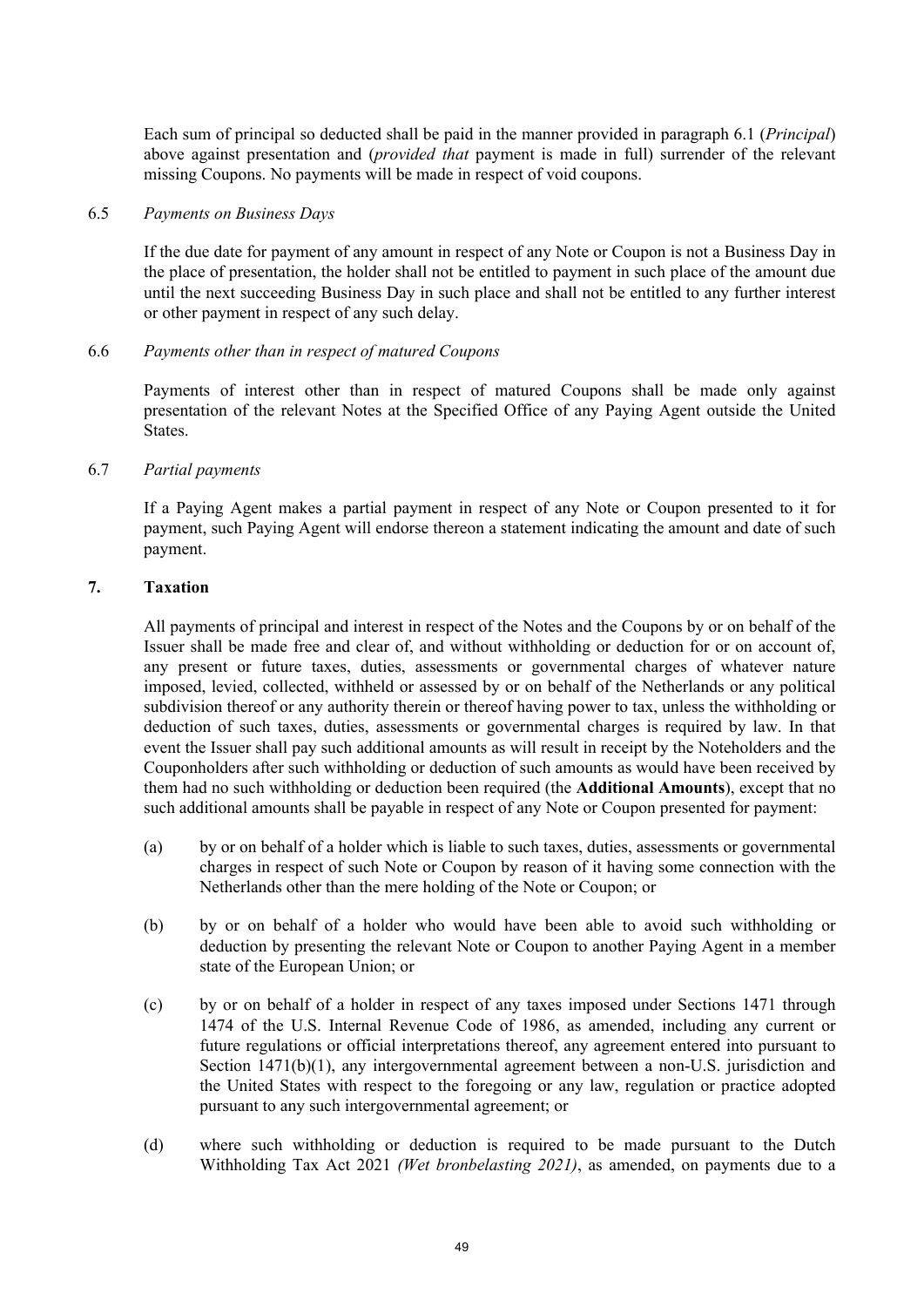Noteholder or Couponholder affiliated to the Issuer within the meaning of the Dutch Withholding Tax Act 2021 in effect as at 13 May 2022; or

(e) more than 30 days after the Relevant Date except to the extent that a Noteholder or Couponholder would have been entitled to such Additional Amounts on presenting such Note or Coupon for payment on the last day of such period of 30 days.

In these Conditions, **Relevant Date** means whichever is the later of (1) the date on which the payment in question first becomes due and (2) if the full amount payable has not been received by the Fiscal Agent on or prior to such due date, the date on which (the full amount having been so received) notice to that effect has been given to the Noteholders.

Any reference in these Conditions to principal or interest shall be deemed to include any Additional Amounts in respect of principal or interest (as the case may be) which may be payable under this Condition [7](#page-48-0) (*[Taxation](#page-48-0)*).

If the Issuer becomes subject at any time to any taxing jurisdiction other than the Netherlands references in these Conditions to the Netherlands shall be construed as references to the Netherlands and/or such other jurisdiction.

#### <span id="page-49-2"></span>**8. Events of Default**

If any of the following events occurs:

(a) *Non-payment*

The Issuer fails to pay any amount of principal or interest in respect of the Notes within 15 days of the due date for payment thereof; or

(b) *Breach of other obligations*

The Issuer defaults in the performance or observance of any of its other obligations under or in respect of the Notes and such default remains unremedied for 30 days after written notice thereof, addressed to the Issuer by any Noteholder, has been delivered to the Issuer or to the Specified Office of the Fiscal Agent; or

- <span id="page-49-0"></span>(c) *Cross-acceleration of Issuer or Subsidiary*
	- (i) any Indebtedness of the Issuer or any of its Subsidiaries is not paid when due (as the case may be); or
	- (ii) any such Indebtedness becomes due and payable prior to its stated maturity as a result of an event of default (howsoever described); or

<span id="page-49-1"></span>*provided that, in each case, it shall not constitute an Event of Default if:* (A) the same is remedied within 15 Business Days after such event occurs, or such non-payment is remedied within any applicable grace period; (B) the obligation in respect of such non-payment is being disputed in good faith by the Issuer or any of its Subsidiaries and (C) the aggregate amount of Indebtedness referred to in subparagraph [\(i\)](#page-49-0) and/or subparagraph [\(ii\) above,](#page-49-1) or the aggregate amount of such non-payments is less than the higher of (a)  $\epsilon$ 150,000,000 (or its equivalent in any other currency or currencies) and (b) 0.5 per cent. of the consolidated balance sheet total of the Issuer by reference to the then latest audited consolidated accounts of the Issuer; or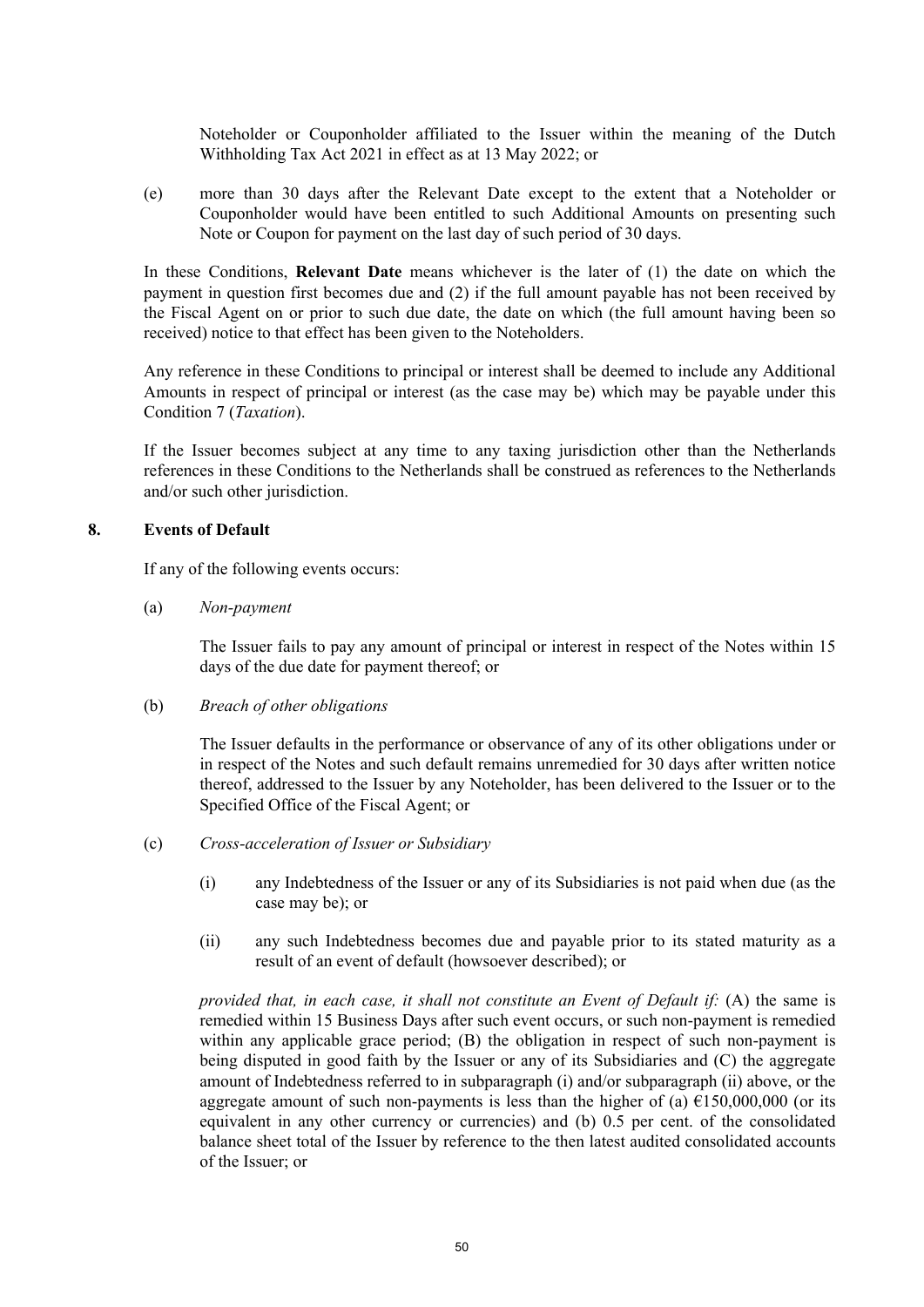# (d) *Unsatisfied judgment*

One or more final judgment(s) or final order(s) for the payment of any amount/an amount in excess of the higher of (a)  $£150,000,000$  (or its equivalent in any other currency or currencies) and (b) 0.5 per cent. of the consolidated balance sheet total of the Issuer by reference to the then latest audited consolidated accounts of the Issuer is rendered against the Issuer or any of its Subsidiaries and continue(s) unsatisfied and unstayed for a period of 30 days after the date(s) thereof or, if later, the date therein specified for payment; or

- (e) *Insolvency, etc*
	- (i) The Issuer or any of its Material Subsidiaries takes any action for a readjustment or deferment of any of its obligations or makes a general assignment or an arrangement or composition with or for the benefit of its creditors or declares a moratorium in respect of any of its Indebtedness,
	- (ii) the Issuer or any of its Material Subsidiaries becomes bankrupt (*failliet wordt verklaard*) or subject to a moratorium of payments (*surseance van betaling*) or (iii) the Issuer or any of its Material Subsidiaries ceases or threatens to cease to carry on all or any substantial part of its business (otherwise than, in the case of a Material Subsidiary of the Issuer, for the purposes of or pursuant to an amalgamation, reorganisation or restructuring whilst solvent); or
- (f) *Winding up, etc*

An order is made or an effective resolution is passed for the winding up, liquidation or dissolution of the Issuer or any of its Material Subsidiaries (otherwise than, in the case of a Material Subsidiary of the Issuer, for the purposes of or pursuant to an amalgamation, reorganisation or restructuring whilst solvent),

then any Note may, by written notice addressed by the holder thereof to the Issuer and delivered to the Issuer or to the Specified Office of the Fiscal Agent, be declared immediately due and payable, whereupon it shall become immediately due and payable at its principal amount together with accrued interest without further action or formality.

In this Condition [8](#page-49-2) (*[Events of Default](#page-49-2)*):

**Indebtedness** means any indebtedness of any Person for money borrowed or raised including (without limitation) any indebtedness for or in respect of:

- (a) amounts raised by acceptance under any acceptance credit facility;
- (b) amounts raised under any note purchase facility;
- (c) the amount of any liability in respect of leases or hire purchase contracts which would, in accordance with generally accepted accounting principles in the US, be treated as finance or capital leases; and
- (d) amounts raised under any other transaction (including, without limitation, any forward sale or purchase agreement) having the commercial effect of a borrowing.

**Material Subsidiary** at all times shall mean a Subsidiary of the Issuer: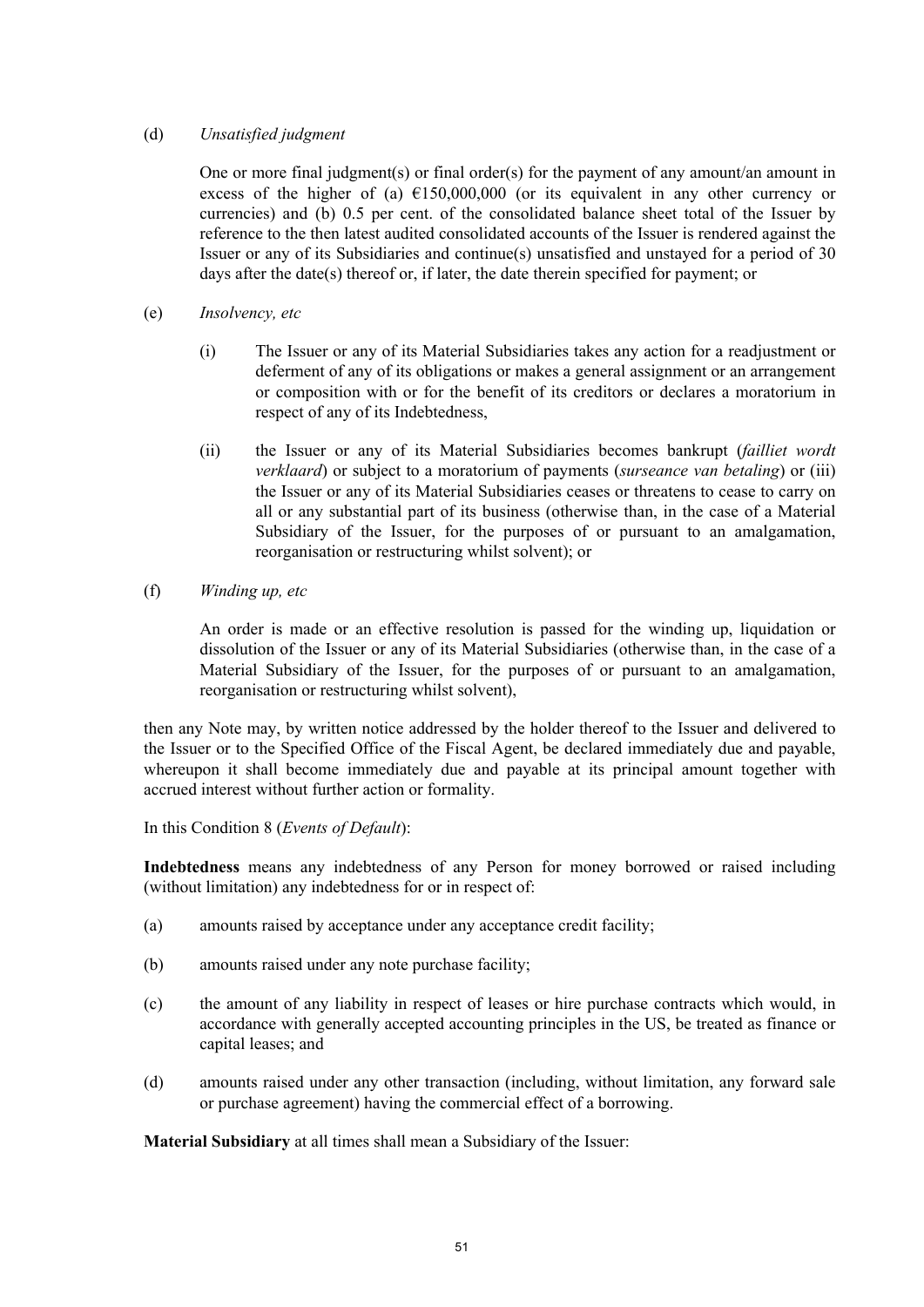- (a) whose gross revenues attributable to the Issuer (consolidated in the case of a Subsidiary which itself has Subsidiaries) or whose total assets (consolidated in the case of a Subsidiary which itself has Subsidiaries) represent not less than 5% of the consolidated gross revenues of the Issuer and its Subsidiaries taken as a whole attributable to the shareholders of the Issuer, or, as the case may be, consolidated total assets of the Issuer and its Subsidiaries taken as a whole, all as calculated respectively by reference to the then latest audited accounts (consolidated or, as the case may be, unconsolidated) of the Subsidiary and the then latest audited consolidated accounts of the Issuer and its Subsidiaries; or
- (b) to which is transferred the whole or substantially the whole of the undertaking and assets of a Subsidiary of the Issuer which immediately before the transfer is a Material Subsidiary.

A report of the Issuer signed by two managing directors that in its opinion a Subsidiary of the Issuer is or is not or was or was not at any particular time or throughout any specified period a Material Subsidiary shall, in the absence of manifest error, be conclusive and binding on all parties.

#### **9. Prescription**

Claims in respect of the Notes and Coupons shall become void unless the relevant Notes are presented for payment within five years of the appropriate Relevant Date.

#### **10. Replacement of Notes and Coupons**

If any Note or Coupon is lost, stolen, mutilated, defaced or destroyed, it may be replaced at the Specified Office of the Fiscal Agent and the Paying Agent having its Specified Office in Luxembourg, subject to all applicable laws and stock exchange requirements, upon payment by the claimant of the expenses incurred in connection with such replacement and on such terms as to evidence, security, indemnity and otherwise as the Issuer may reasonably require. Mutilated or defaced Notes or Coupons must be surrendered before replacements will be issued.

# **11. Paying Agents**

In acting under the Agency Agreement and in connection with the Notes and the Coupons, the Paying Agents act solely as agents of the Issuer and do not assume any obligations towards or relationship of agency or trust for or with any of the Noteholders or Couponholders.

The initial Paying Agents and their initial Specified Offices are listed below. The Issuer reserves the right at any time to vary or terminate the appointment of any Paying Agent and to appoint a successor fiscal agent and additional or successor paying agents; *provided, however, that* the Issuer shall at all times maintain (a) a fiscal agent and (b) a paying agent in Luxembourg.

Notice of any change in any of the Paying Agents or in their Specified Offices shall promptly be given to the Noteholders.

# **12. Meetings of Noteholders; Modification**

# 12.1 *Meetings of Noteholders*

The Agency Agreement contains provisions for convening meetings (including by way of conference call or by use of a videoconference platform) of Noteholders to consider matters relating to the Notes, including the modification of any provision of these Conditions. Any such modification may be made if sanctioned by an Extraordinary Resolution. Such a meeting may be convened by the Issuer and shall be convened by it upon the request in writing of Noteholders holding not less than one-tenth of the aggregate principal amount of the outstanding Notes. The quorum at any meeting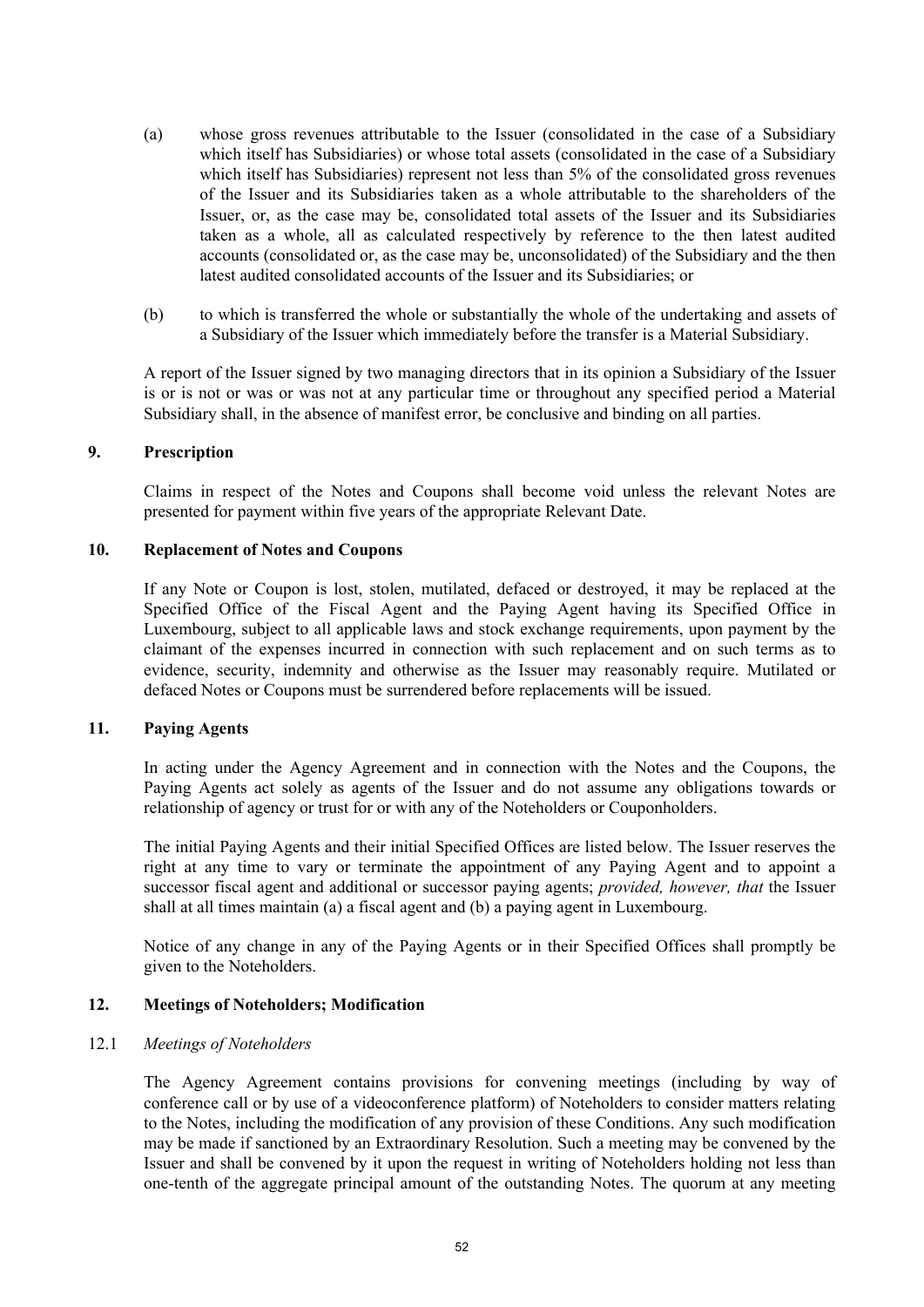convened to vote on an Extraordinary Resolution will be two or more persons holding or representing one more than half of the aggregate principal amount of the outstanding Notes or, at any adjourned meeting, two or more persons being or representing Noteholders whatever the principal amount of the Notes held or represented; *provided, however, that* certain proposals (including any proposal to change any date fixed for payment of principal or interest in respect of the Notes, to reduce the amount of principal or interest payable on any date in respect of the Notes, to alter the method of calculating the amount of any payment in respect of the Notes or the date for any such payment, to change the currency of payments under the Notes or to change the quorum requirements relating to meetings or the number of votes required to pass an Extraordinary Resolution (each, a **Reserved Matter**)) may only be sanctioned by an Extraordinary Resolution passed at a meeting of Noteholders at which two or more persons holding or representing not less than three-quarters or, at any adjourned meeting, one quarter of the aggregate principal amount of the outstanding Notes form a quorum. Any Extraordinary Resolution duly passed at any such meeting shall be binding on all the Noteholders and Couponholders, whether present or not.

In addition, a resolution in writing signed by or on behalf of all Noteholders who for the time being are entitled to receive notice of a meeting of Noteholders will take effect as if it were an Extraordinary Resolution. Such a resolution in writing may be contained in one document or several documents in the same form, each signed by or on behalf of one or more Noteholders.

#### 12.2 *Modification*

The Issuer may make amendments to the Notes and these Conditions without the consent of the Noteholders or the Couponholders that are (i) not prejudicial to the interests of the Noteholders, (ii) of a formal, minor or technical nature or (iii) made to correct a manifest error. In addition, the parties to the Agency Agreement may agree to modify any provision thereof, but the Issuer shall not agree, without the consent of the Noteholders, to any such modification unless it is of a formal, minor or technical nature, it is made to correct a manifest error or it is, in the opinion of such parties, not materially prejudicial to the interests of the Noteholders.

#### <span id="page-52-0"></span>**13. Further Issues**

The Issuer may from time to time, without the consent of the Noteholders or the Couponholders, create and issue further notes having the same terms and conditions as the Notes in all respects (or in all respects except for the first payment of interest) so as to form a single series with the Notes.

#### <span id="page-52-1"></span>**14. Notices**

Notices to the Noteholders shall be valid if published in a leading daily newspaper having general circulation in Luxembourg (which is expected to be *Luxemburger Wort*) or on the website of the Luxembourg Stock Exchange (*[www.bourse.lu](http://www.bourse.lu/)*). Any such notice shall be deemed to have been given on the date of first publication. Couponholders shall be deemed for all purposes to have notice of the contents of any notice given to the Noteholders.

#### **15. Governing Law and Jurisdiction**

The Notes, the Coupons and the Agency Agreement and any non-contractual obligations arising out of or in connection with them are governed by, and will be construed in accordance with, the laws of the Netherlands.

The Issuer agrees for the benefit of the Noteholders and the Couponholders that the courts of Amsterdam, the Netherlands are to have non-exclusive jurisdiction to settle any disputes which may arise out of or in connection with the Notes or the Coupons and that accordingly any suit, action or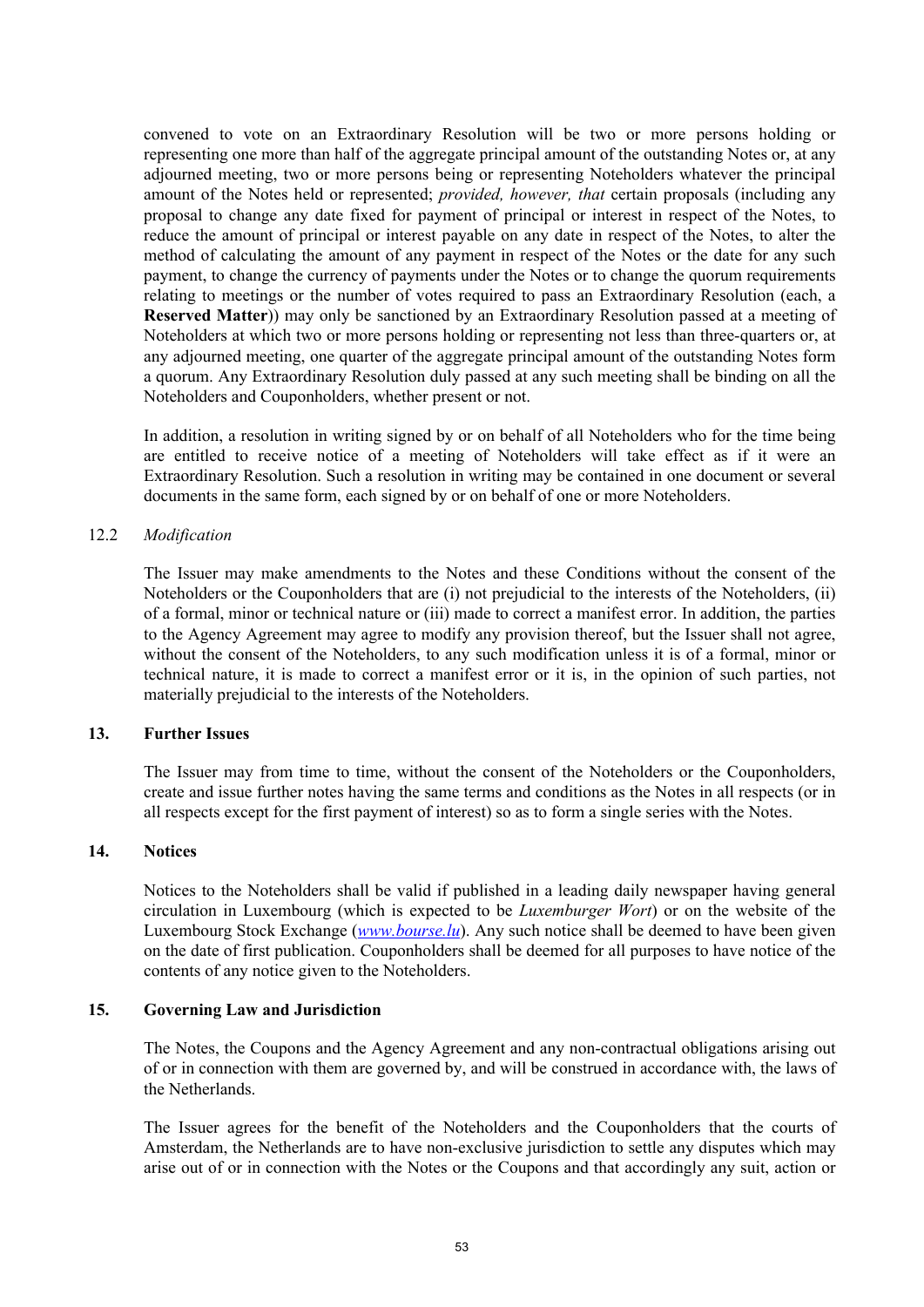proceedings arising thereout or in connection therewith (together referred to as **Proceedings**) may be brought in the courts of the Netherlands.

The Issuer irrevocably and unconditionally waives and agrees not to raise any objection which it may have now or subsequently to the laying of the venue of any Proceedings in the courts of Amsterdam, the Netherlands and any claim that any Proceedings have been brought in an inconvenient forum and has further irrevocably and unconditionally agreed that a judgment in any Proceedings brought in the courts of the Netherlands shall be conclusive and binding upon the Issuer and may be enforced in the courts of any other jurisdiction.

The submission to the jurisdiction of the courts of the Netherlands referred to above shall not (and shall not be construed so as to) limit the right of any Noteholder or Couponholder to take Proceedings in any other court of competent jurisdiction, nor shall the taking of Proceedings in any one or more jurisdictions preclude the taking of Proceedings in any other jurisdiction (whether concurrently or not) if and to the extent permitted by law.

*There will appear at the foot of the Conditions endorsed on each Note in definitive form the names and Specified Offices of the Fiscal Agent and the Paying Agents as set out at the end of this Offering Memorandum.*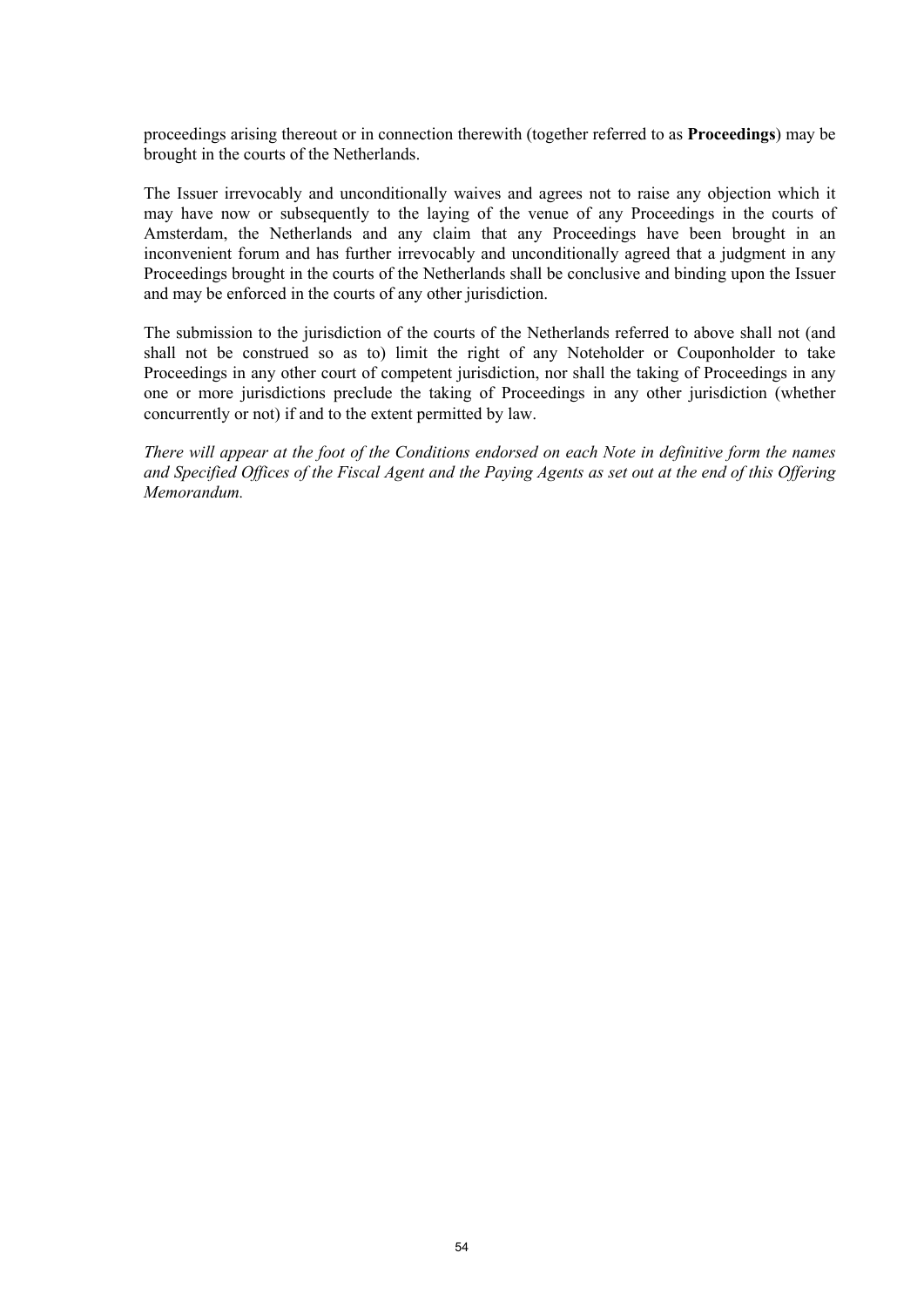# <span id="page-54-0"></span>**SUMMARY OF PROVISIONS RELATING TO THE NOTES IN GLOBAL FORM**

The Notes will initially be in the form of a temporary global Note (the **Temporary Global Note**) which will be deposited on or around the Issue Date with a common safekeeper for Euroclear and Clearstream. Each Temporary Global Note will be exchangeable in whole or in part for interests in the permanent global Note (the **Permanent Global Note**) not earlier than 40 days after the Issue Date upon certification as to non-U.S. beneficial ownership. No payments will be made under a Temporary Global Note unless exchange for interests in the Permanent Global Note is improperly withheld or refused. In addition, interest payments in respect of the Notes cannot be collected without such certification of non-U.S. beneficial ownership.

Each Permanent Global Note will become exchangeable in whole, but not in part, for Notes in definitive form (**Definitive Notes**) in denominations of €100,000 and integral multiples of €1,000 in excess thereof up to and including  $\epsilon$ 199,000 if (a) Euroclear or Clearstream is closed for business for a continuous period of 14 days (other than by reason of legal holidays) or announces an intention permanently to cease business or (b) any of the circumstances described in Condition [8](#page-49-2) (*[Events of Default](#page-49-2)*) of the Terms and Conditions of the Notes.

Whenever a Permanent Global Note is to be exchanged for Definitive Notes, the Issuer shall procure the prompt delivery (free of charge to the bearer) of such Definitive Notes outside of the United States, duly authenticated and with Coupons attached, in an aggregate principal amount equal to the principal amount of the Permanent Global Note to the bearer of such Permanent Global Note against the surrender of such Permanent Global Note a the Specified Office of the Fiscal Agent within 30 days of the bearer requesting such exchange.

If (a) Definitive Notes have not been delivered by 05.00 p.m. (Amsterdam time) on the thirtieth day after the bearer has duly requested exchange of the Permanent Global Note for Definitive Notes when the Permanent Global Note has become exchangeable for Definitive Notes in accordance with the terms of the Agency Agreement or (b) the Permanent Global Note (or any part of it) has become due and payable in accordance with the Conditions or the date for final redemption of the Notes has occurred and, in either case, payment in full of the amount of principal falling due with all accrued interest thereon has not been made to the bearer in accordance with the terms of such Permanent Global Note on the due date for payment, the terms of such global Note provide for relevant account holders on behalf of the Noteholders to be able to enforce rights directly against the Issuer (the **Direct Rights**) such as they would have had if they had been holding Definitive Notes to the relevant value at the time of such event. Payments by the Issuer to the relevant account holders will be considered as payments to the relevant Noteholders and operate and final discharge of the Issuer in this respect.

In addition, a Temporary Global Note and Permanent Global Note will contain provisions which modify the Terms and Conditions of the Notes as they apply to the relevant Temporary Global Note and Permanent Global Note. The following is a summary of certain of those provisions:

*Payments:* All payments in respect of a Temporary Global Note and Permanent Global Note will be made against presentation and (in the case of payment of principal in full with all interest accrued thereon) surrender of the relevant Temporary Global Note or (as the case may be) Permanent Global Note, or interest coupons in respect thereof, as applicable, at the Specified Office of any Paying Agent and will be effective to satisfy and discharge the corresponding liabilities of the Issuer in respect of the Notes.

*Notices:* Notwithstanding Condition [14](#page-52-1) (*[Notices](#page-52-1)*) of the Terms and Conditions of the Notes, while all the Notes are represented by the Permanent Global Note (or by the Permanent Global Note and/or the Temporary Global Note) and the Permanent Global Note is (or the Permanent Global Note and/or the temporary Global Note are) deposited with a common safekeeper for Euroclear and Clearstream, notices to Noteholders will be given by delivery of the relevant notice to Euroclear and Clearstream and in any case, such notices shall be deemed to have been given to the Noteholders in accordance with Condition [14](#page-52-1)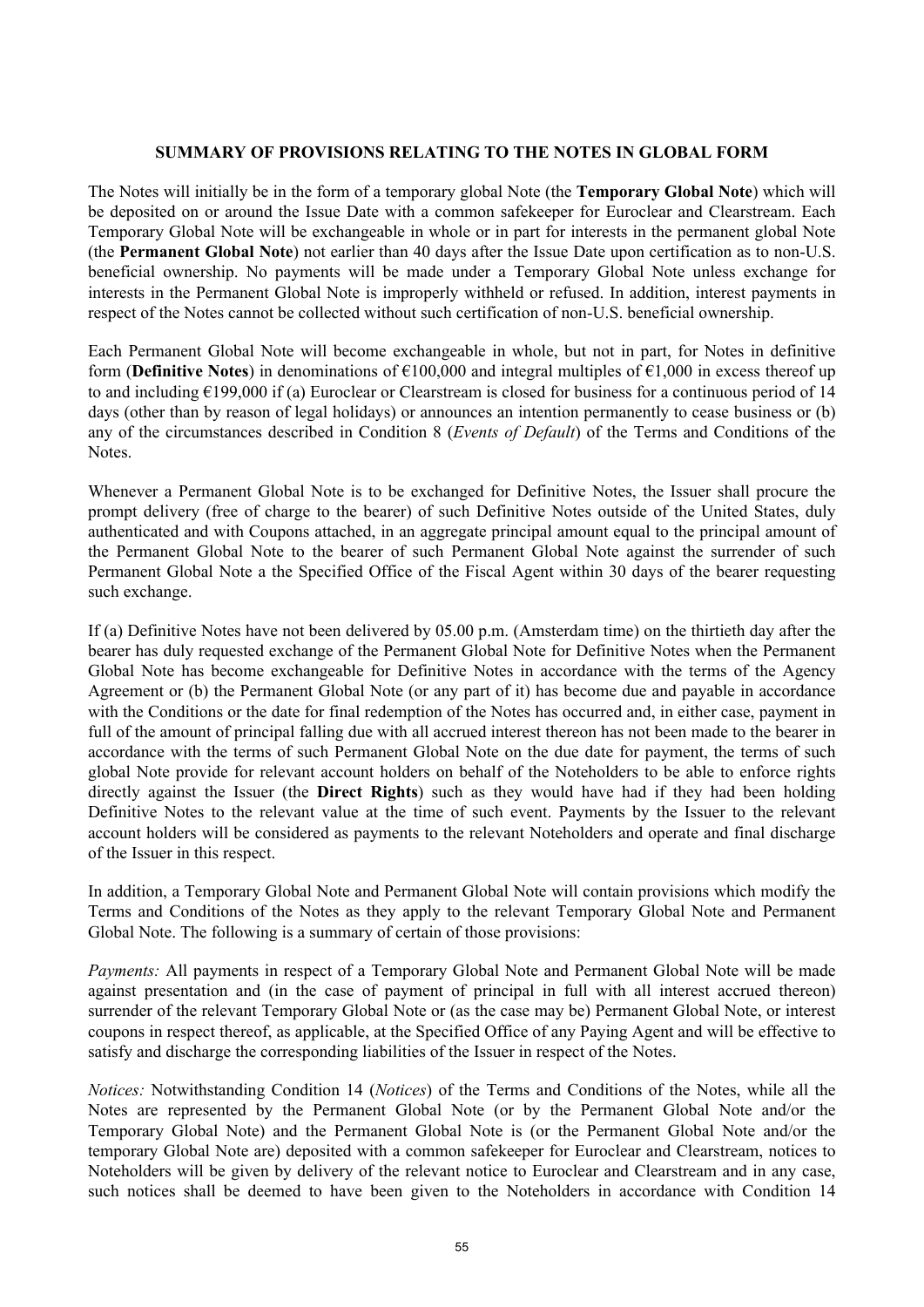(*[Notices](#page-52-1)*) of the Terms and Conditions of the Notes on the date of delivery to Euroclear and Clearstream, Luxembourg.

The following legend will appear on all Notes (other than the Temporary Global Note) and on all receipts and all coupons relating to such Notes to reflect TEFRA D selling restrictions:

"ANY UNITED STATES PERSON WHO HOLDS THIS OBLIGATION WILL BE SUBJECT TO LIMITATIONS UNDER THE UNITED STATES INCOME TAX LAWS, INCLUDING THE LIMITATIONS PROVIDED IN SECTIONS 165(j) AND 1287(a) OF THE INTERNAL REVENUE CODE."

The sections referred to above provide that United States holders, with certain exceptions, will not be entitled to deduct any loss on Notes, receipts or coupons and will not be entitled to capital gains treatment of any gain on any sale, disposition, redemption or payment of principal or interest in respect of Notes.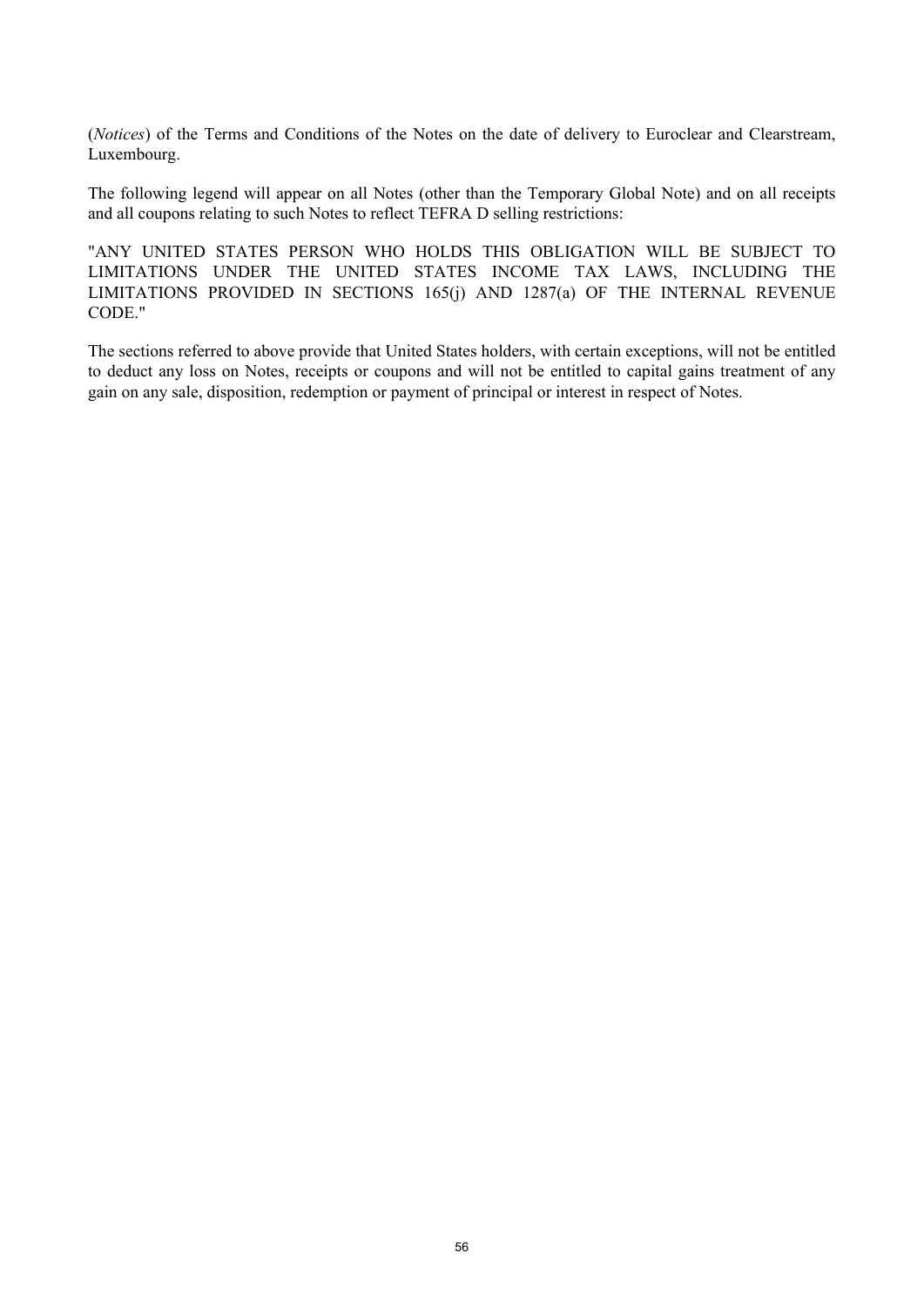# <span id="page-56-0"></span>**CLEARANCE AND SETTLEMENT**

Custodial and depositary links have been established among Euroclear and Clearstream to facilitate the initial issue of the Notes and cross-market transfers of the Notes associated with secondary market trading. Certain restrictions apply to transfers of interest in the Notes and certifications may be required to be given in certain circumstances.

# **Registration and Form**

The Notes will be represented by a Temporary Global Note or a Permanent Global Note each in bearer form, with interest coupons attached. The Notes will be offered and sold in offshore transactions in reliance on Regulation S under the Securities Act. Except as set forth below, the Notes will be issued in bearer, global form in minimum denominations of  $\epsilon$ 100,000 and integral multiples of  $\epsilon$ 1,000 in excess of  $\epsilon$ 100,000. The Notes will be issued at the closing of the offering only against payment in immediately available funds.

The Global Notes will be issued in New Global Note form and will be deposited with a common safekeeper for Euroclear and Clearstream. Except in certain other limited circumstances, the Notes will not be issued in definitive form to individual beneficial owners of the Notes. Beneficial ownership in the Global Notes can only be held in the form of book-entry interests through financial institutions as direct or indirect participants in Euroclear or Clearstream. Each person having an ownership or other interest in the Notes must rely exclusively on the rules or procedures of Euroclear and Clearstream as applicable, and any agreement with any direct or indirect participant of Euroclear or Clearstream as the case may be, or any other securities intermediary through which that person holds its interest to effect any transfer or to receive or direct the delivery of possessions of any definitive security.

Book-entry interests in the Notes will be held through Euroclear and Clearstream, each of which will hold an interest in the Global Notes. The aggregate holdings of book-entry interests in the Notes in Euroclear and Clearstream will be reflected in the book-entry accounts of each such institution. Euroclear or Clearstream, as the case may be, and every other immediate holder in the chain to the beneficial owner of book-entry interests in the Notes, will be responsible for establishing and maintaining accounts for their participants and customers having interests in the book-entry interests in the Notes.

# **The Clearing Systems**

# (a) *Clearstream*:

Clearstream is incorporated under the laws of Luxembourg as a bank. Clearstream holds securities for its participating organizations and facilitates the clearance and settlement of securities transactions between its participants through electronic book-entry changes in accounts of its participants, eliminating the need for physical movement of certificates. Transactions may be settled in Clearstream in a variety of currencies. Clearstream provides to its participants, among other things, services for safekeeping, administration, clearance and settlement of internationally traded securities and securities lending and borrowing. Clearstream interfaces with domestic markets in several countries. As a professional depositary, Clearstream is subject to regulation by the Luxembourg Commission for the Supervision of the Financial Sector. Clearstream participants are recognized financial institutions around the world, including securities brokers and dealers, banks, trust companies, clearing corporations and certain other organizations. Indirect access to Clearstream is also available to others, such as banks, brokers, dealers and trust companies that clear through or maintain a custodial relationship with a Clearstream participant, either directly or indirectly.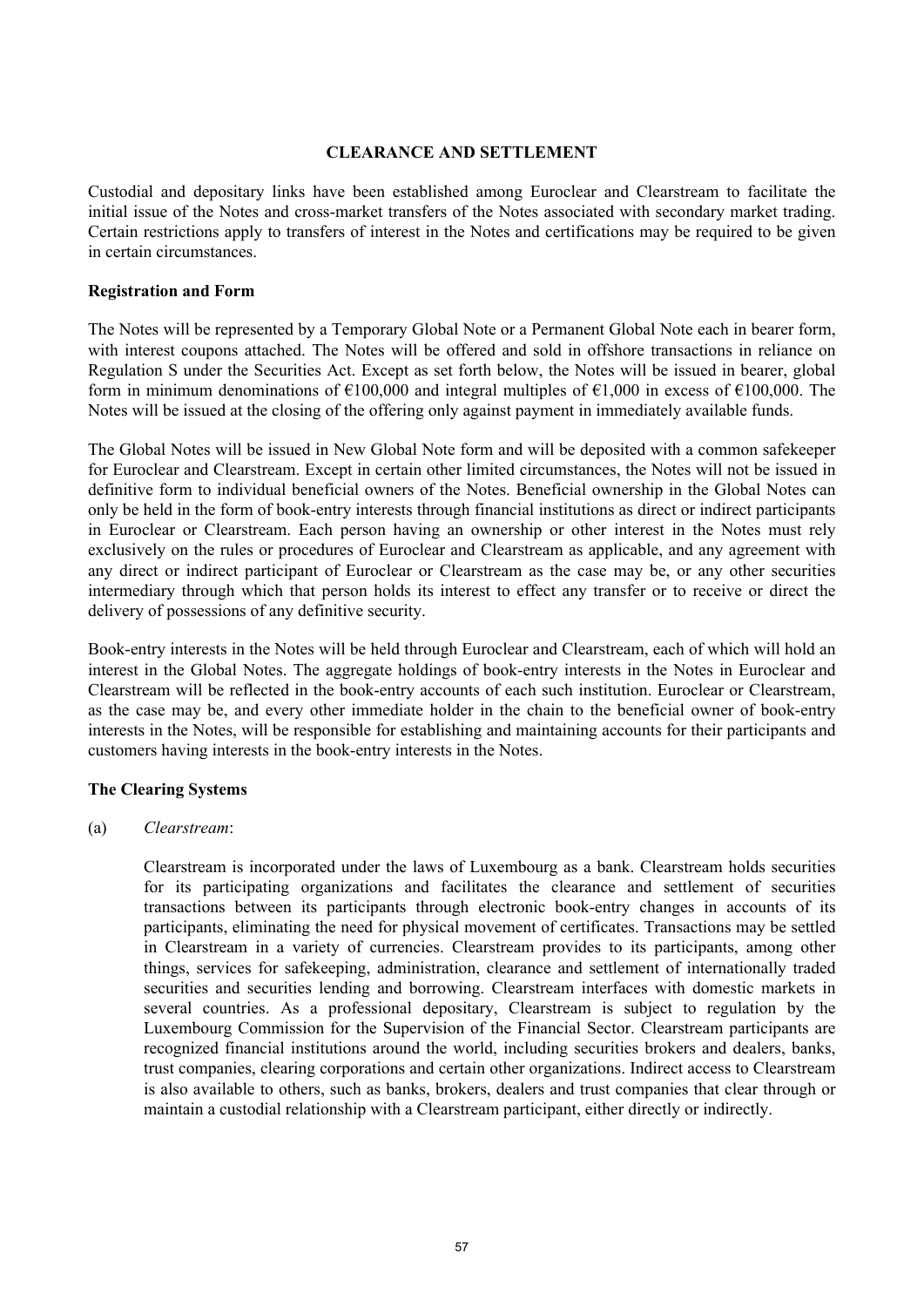# (b) *Euroclear*:

Euroclear was created in 1968 to hold securities for its participants and to clear and settle transactions between its participants through simultaneous electronic book-entry delivery against payment, eliminating the need for physical movement of certificates and any risk from lack of simultaneous transfers of securities and cash. Transactions may be settled in a variety of currencies. Euroclear includes various other services, including securities lending and borrowing and interfaces with domestic markets in several countries.

Euroclear is incorporated under the laws of Belgium as a bank and is subject to regulation by the Financial Services and Markets Authority and the National Bank of Belgium. Euroclear participants include banks, including central banks, securities brokers and dealers and other professional financial intermediaries.

Indirect access to Euroclear is also available to the firms that clear through or maintain a custodial relationship with a Euroclear participant, either directly or indirectly. All securities in Euroclear are held on a fungible basis. This means that specific certificates are not matched to specific securities clearance accounts.

The Issuer will not impose any fees in respect of the Notes; however, Noteholders may incur fees normally payable in respect of the maintenance and operation of accounts in Euroclear or Clearstream.

# **Global Clearance and Settlement Procedures**

(a) *Initial Settlement*:

On original issue the Notes will be in global form represented by a Temporary Global Note and, upon certification of non-U.S. beneficial ownership, a Permanent Global Note. Interests in the Notes will be in uncertificated book-entry form. Purchasers holding book-entry interests in the Notes through Euroclear and Clearstream accounts will follow the settlement procedures applicable to conventional euronotes, book-entry interests in the Notes will be credited to Euroclear and Clearstream Participant securities clearance accounts on the business day following the Closing Date against payment.

# (b) *Secondary Market Trading*:

Secondary market sales of book-entry interests in the Notes held through Euroclear or Clearstream to purchasers of book-entry interests in the Notes through Euroclear or Clearstream will be conducted in accordance with the normal rules and operating procedures of Euroclear and Clearstream and will be settled using the procedures applicable to conventional euronotes.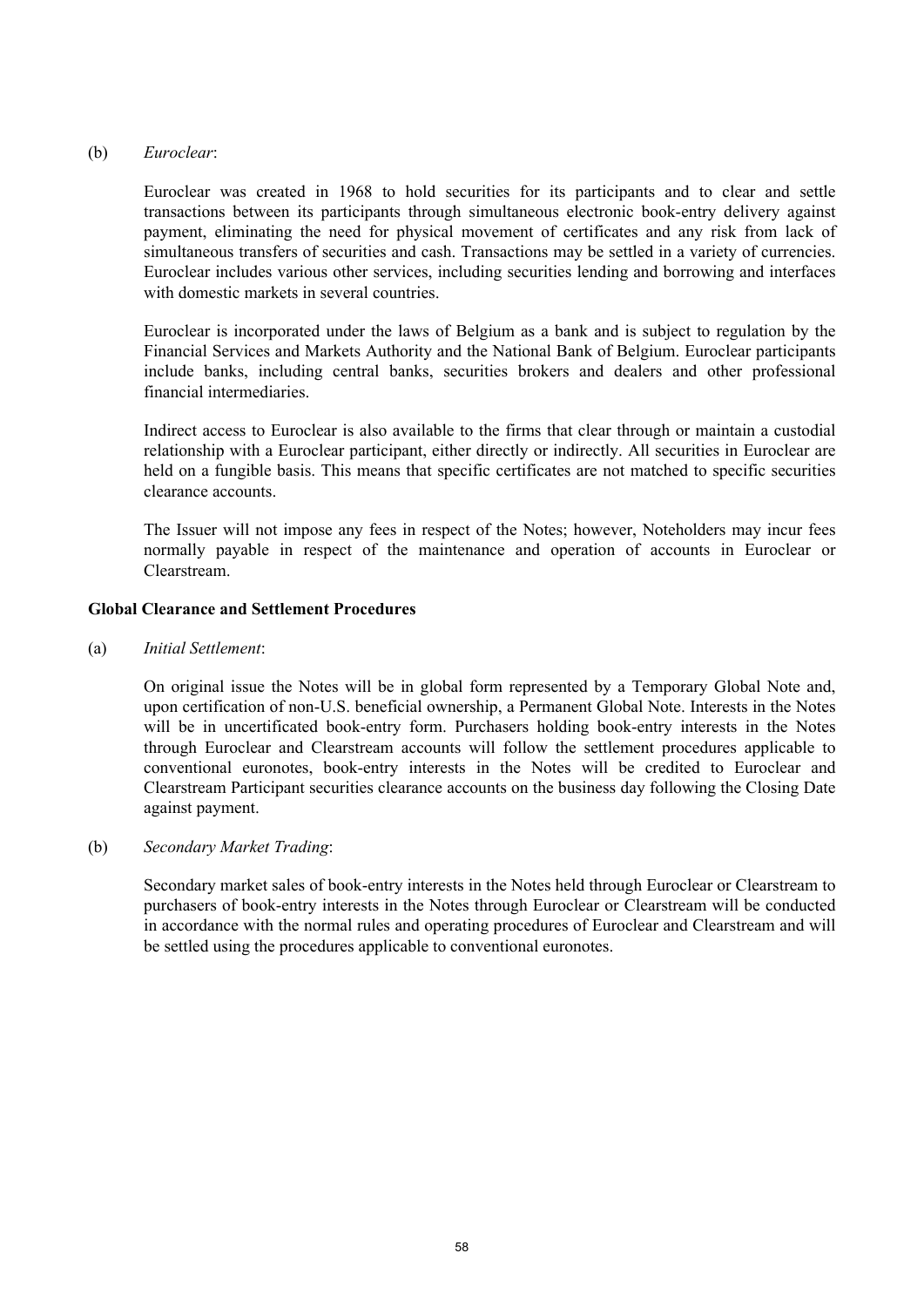# <span id="page-58-0"></span>**TAXATION**

# **THE NETHERLANDS**

The following summary outlines certain principal Dutch tax consequences of the acquisition, holding, redemption and disposal of the Notes, but does not purport to be a comprehensive description of all Dutch tax considerations that may be relevant. For purposes of Dutch tax law, a holder of Notes may include an individual or entity who does not have the legal title of these Notes, but to whom nevertheless the Notes or the income thereof is attributed based on specific statutory provisions or on the basis of such individual or entity having an interest in the Notes or the income thereof. This summary is intended as general information only and each prospective investor should consult a professional tax adviser with respect to the tax consequences of the acquisition, holding, redemption and disposal of the Notes.

This summary is based on tax legislation, published case law, treaties, regulations and published policy, in each case as in force as of the date of this Offering Memorandum, and it does not take into account any developments or amendments thereof after that date whether or not such developments or amendments have retroactive effect.

This summary does not address the Dutch corporate and individual income tax consequences for:

- (a) investment institutions (*fiscale beleggingsinstellingen*);
- (b) pension funds, exempt investment institutions (*vrijgestelde beleggingsinstellingen*) or other Dutch tax resident entities that are not subject to or exempt from Dutch corporate income tax;
- (c) holders of Notes holding a substantial interest (*aanmerkelijk belang*) or deemed substantial interest (*fictief aanmerkelijk belang*) in the Issuer and holders of Notes of whom a certain related person holds a substantial interest in the Issuer. Generally speaking, a substantial interest in the Issuer arises if a person, alone or, where such person is an individual, together with his or her partner (statutorily defined term), directly or indirectly, holds or is deemed to hold (i) an interest of 5% or more of the total issued capital of the Issuer or 5% or more of the issued capital of a certain class of shares of the Issuer, (ii) rights to acquire, directly or indirectly, such interest or (iii) certain profit-sharing rights in the Issuer;
- (d) persons to whom the Notes and the income therefrom are attributed based on the separated private assets (*afgezonderd particulier vermogen*) provisions of the Dutch Income Tax Act 2001 (*Wet inkomstenbelasting 2001*);
- (e) entities which are a resident of Aruba, Curaçao or Sint Maarten and that have an enterprise which is carried on through a permanent establishment or a permanent representative on Bonaire, Sint Eustatius or Saba and the Notes are attributable to such permanent establishment or permanent representative; and
- (f) individuals to whom the Notes or the income there from are attributable to employment activities which are taxed as employment income in the Netherlands.

Where this summary refers to 'the Netherlands' or 'Dutch', such reference is restricted to the part of the Kingdom of the Netherlands that is situated in Europe and the legislation applicable in that part of the Kingdom.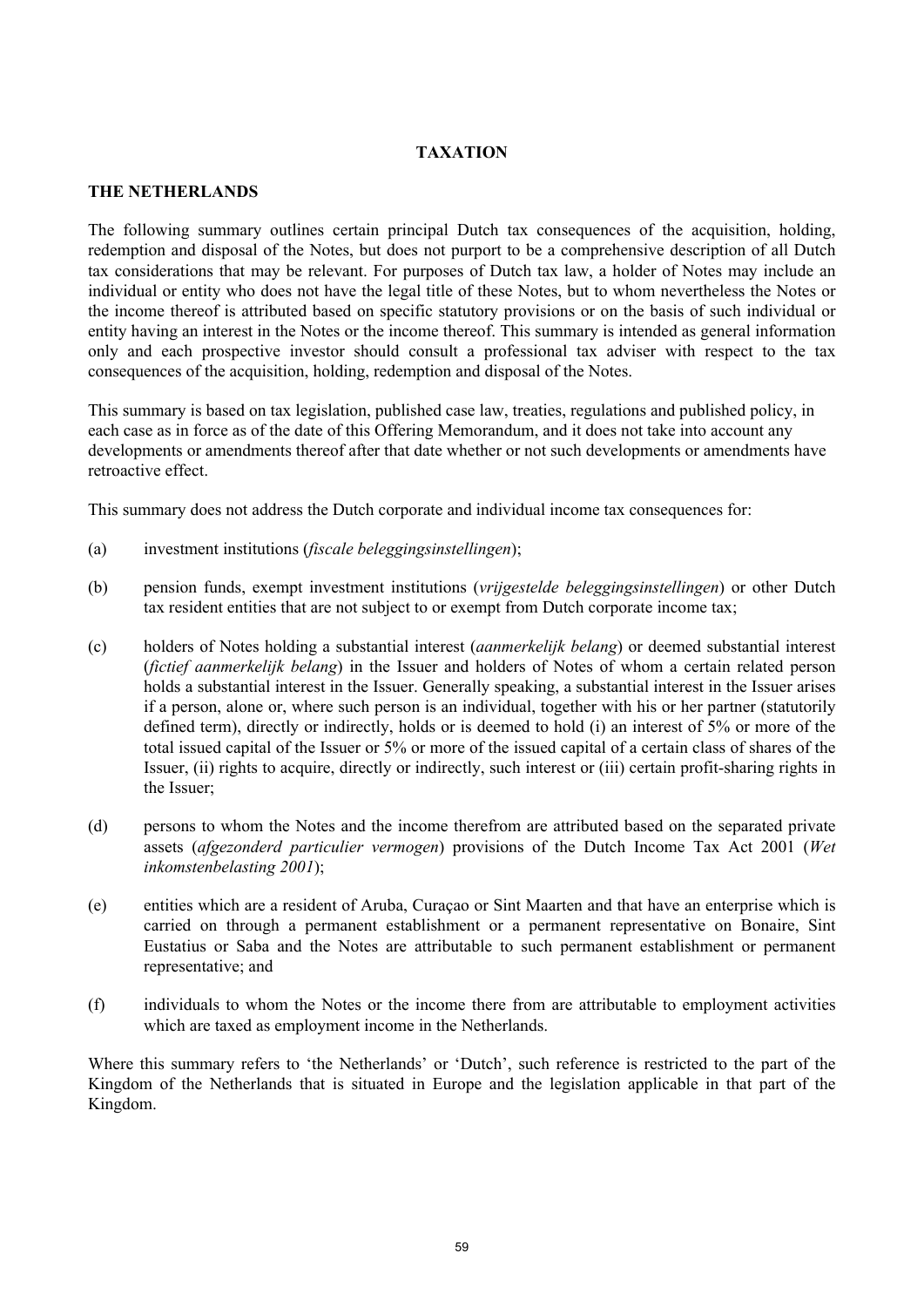# **Dutch Withholding Tax**

All payments made by the Issuer under the Notes may - except in certain very specific cases as described below - be made free of withholding or deduction for any taxes of whatsoever nature imposed, levied, withheld or assessed by the Netherlands or any political subdivision or taxing authority thereof or therein.

Dutch withholding tax may apply on certain (deemed) interest due and payable to an affiliated (*gelieerde*) entity of the Issuer if such entity (i) is considered to be resident (*gevestigd*) in a jurisdiction that is listed in the yearly updated Dutch Regulation on low-taxing states and non-cooperative jurisdictions for tax purposes (*Regeling laagbelastende staten en niet-coöperatieve rechtsgebieden voor belastingdoeleinden*), or (ii) has a permanent establishment located in such jurisdiction to which the interest is attributable, or (iii) is entitled to the interest payable for the main purpose or one of the main purposes to avoid taxation of another person, or (iv) is not considered to be the recipient of the interest in its jurisdiction of residence because such jurisdiction treats another (lower-tier) entity as the recipient of the interest (hybrid mismatch), or (v) is not treated as resident anywhere (also a hybrid mismatch), or (vi) is a reverse hybrid whereby the jurisdiction of residence of a participant that has a qualifying interest (*kwalificerend belang*) in the reverse hybrid treats the reverse hybrid as tax transparent and that participant would have been taxable based on one (or more) of the items in (i)-(v) above had the interest been due to him directly, all within the meaning of the Dutch Withholding Tax Act 2021 (*Wet bronbelasting 2021*).

# **Corporate and Individual Income Tax**

# *Residents of the Netherlands*

If a holder of Notes is a resident of the Netherlands or deemed to be a resident of the Netherlands for Dutch corporate income tax purposes and is fully subject to Dutch corporate income tax or is only subject to Dutch corporate income tax in respect of an enterprise to which the Notes are attributable, income derived from the Notes and gains realised upon the redemption or disposal of the Notes are generally taxable in the Netherlands (at up to a maximum rate of 25.8%).

If an individual is a resident of the Netherlands or deemed to be a resident of the Netherlands for Dutch individual income tax purposes, income derived from the Notes and gains realised upon the redemption or disposal of the Notes are taxable at the progressive rates (at up to a maximum rate of 49.50%) under the Dutch Income Tax Act 2001, if:

- (a) the individual is an entrepreneur (*ondernemer*) and has an enterprise to which the Notes are attributable or the individual has, other than as a shareholder, a co-entitlement to the net worth of an enterprise (*medegerechtigde*), to which enterprise the Notes are attributable; or
- (b) such income or gains qualify as income from miscellaneous activities (*resultaat uit overige werkzaamheden*), which includes activities with respect to the Notes that exceed regular, active portfolio management (*normaal, actief vermogensbeheer*).

If neither condition (a) nor condition (b) above applies to the holder of the Notes, taxable income with regard to the Notes must be determined on the basis of a deemed return on savings and investments (*sparen en beleggen*), rather than on the basis of income actually received or gains actually realised. This deemed return on savings and investments is fixed at a percentage of the individual's yield basis (*rendementsgrondslag*) at the beginning of the calendar year (1 January), insofar as the individual's yield basis exceeds a statutory threshold (*heffingvrij vermogen*). The individual's yield basis is determined as the fair market value of certain qualifying assets held by the individual less the fair market value of certain qualifying liabilities on 1 January. The fair market value of the Notes will be included as an asset in the individual's yield basis. The deemed return percentage to be applied to the yield basis increases progressively depending on the amount of the yield basis. The deemed return on savings and investments is taxed at a rate of 31%. Based on a decision of the Dutch Supreme Court (*Hoge Raad*) of 24 December 2021 (ECLI:NL:HR:2021:1963), the current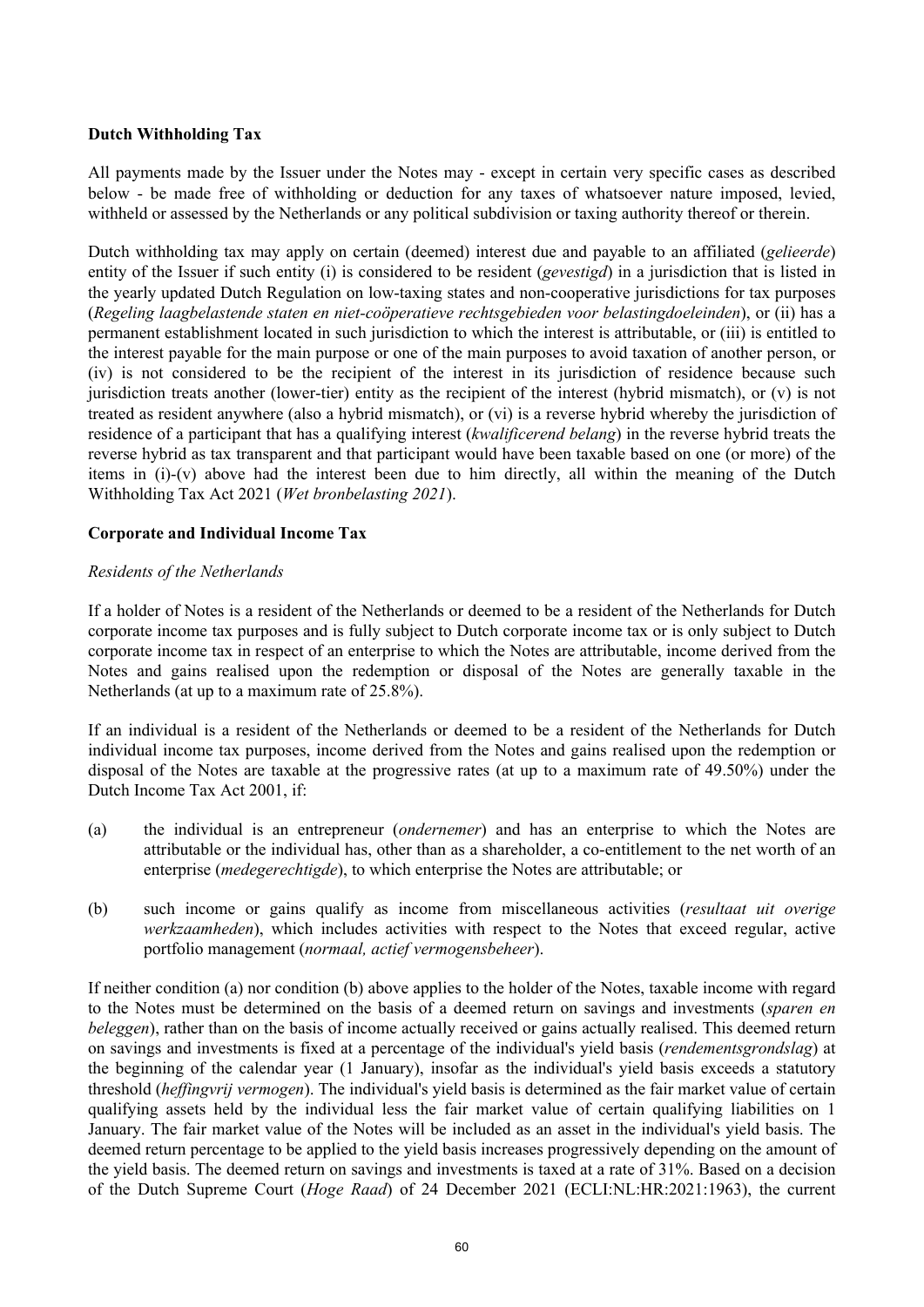system of taxation based on a deemed return may under specific circumstances contravene with Section 1 of the First Protocol to the European Convention on Human Rights in combination with Section 14 of the European Convention on Human Rights. In reaction to this case law, the Dutch State Secretary for Tax Affairs and Tax Administration announced that if the deemed return based on the actual composition of the yield basis (with currently unknown separate deemed return percentages for savings, debts and investments) in 2022 is lower than the deemed return based on current legislation as described above, the former (lower) deemed return will be used to determine taxable income from savings and investments.

# *Non-residents of the Netherlands*

If a person is neither a resident of the Netherlands nor is deemed to be a resident of the Netherlands for Dutch corporate or individual income tax purposes, such person is not liable to Dutch income tax in respect of income derived from the Notes and gains realised upon the redemption or disposal of the Notes, unless:

(a) the person is not an individual and such person (1) has an enterprise that is, in whole or in part, carried on through a permanent establishment or a permanent representative in the Netherlands to which permanent establishment or a permanent representative the Notes are attributable, or (2) is, other than by way of securities, entitled to a share in the profits of an enterprise or a co-entitlement to the net worth of an enterprise, which is effectively managed in the Netherlands and to which enterprise the Notes are attributable.

This income is subject to Dutch corporate income tax at up to a maximum rate of 25.8%.

(b) the person is an individual and such individual (1) has an enterprise or an interest in an enterprise that is, in whole or in part, carried on through a permanent establishment or a permanent representative in the Netherlands to which permanent establishment or permanent representative the Notes are attributable, or (2) realises income or gains with respect to the Notes that qualify as income from miscellaneous activities in the Netherlands which include activities with respect to the Notes that exceed regular, active portfolio management, or (3) is, other than by way of securities, entitled to a share in the profits of an enterprise that is effectively managed in the Netherlands and to which enterprise the Notes are attributable.

Income derived from the Notes as specified under (1) and (2) by an individual is subject to individual income tax at progressive rates up to a maximum rate of 49.50%. Income derived from a share in the profits of an enterprise as specified under (3) that is not already included under (1) or (2) will be taxed on the basis of a deemed return on savings and investments (as described above under "Residents of the Netherlands").

# **Gift and Inheritance tax**

Dutch gift or inheritance taxes will not be levied on the occasion of the transfer of the Notes by way of gift by, or on the death of, a holder of Notes, unless:

- (a) the holder of the Notes is, or is deemed to be, resident in the Netherlands for the purpose of the relevant provisions; or
- (b) the transfer is construed as an inheritance or gift made by, or on behalf of, a person who, at the time of the gift or death, is or is deemed to be resident in the Netherlands for the purpose of the relevant provisions.

# **Value Added Tax**

In general, no value added tax will arise in respect of payments in consideration for the issue of the Notes or in respect of a cash payment made under the Notes, or in respect of a transfer of the Notes.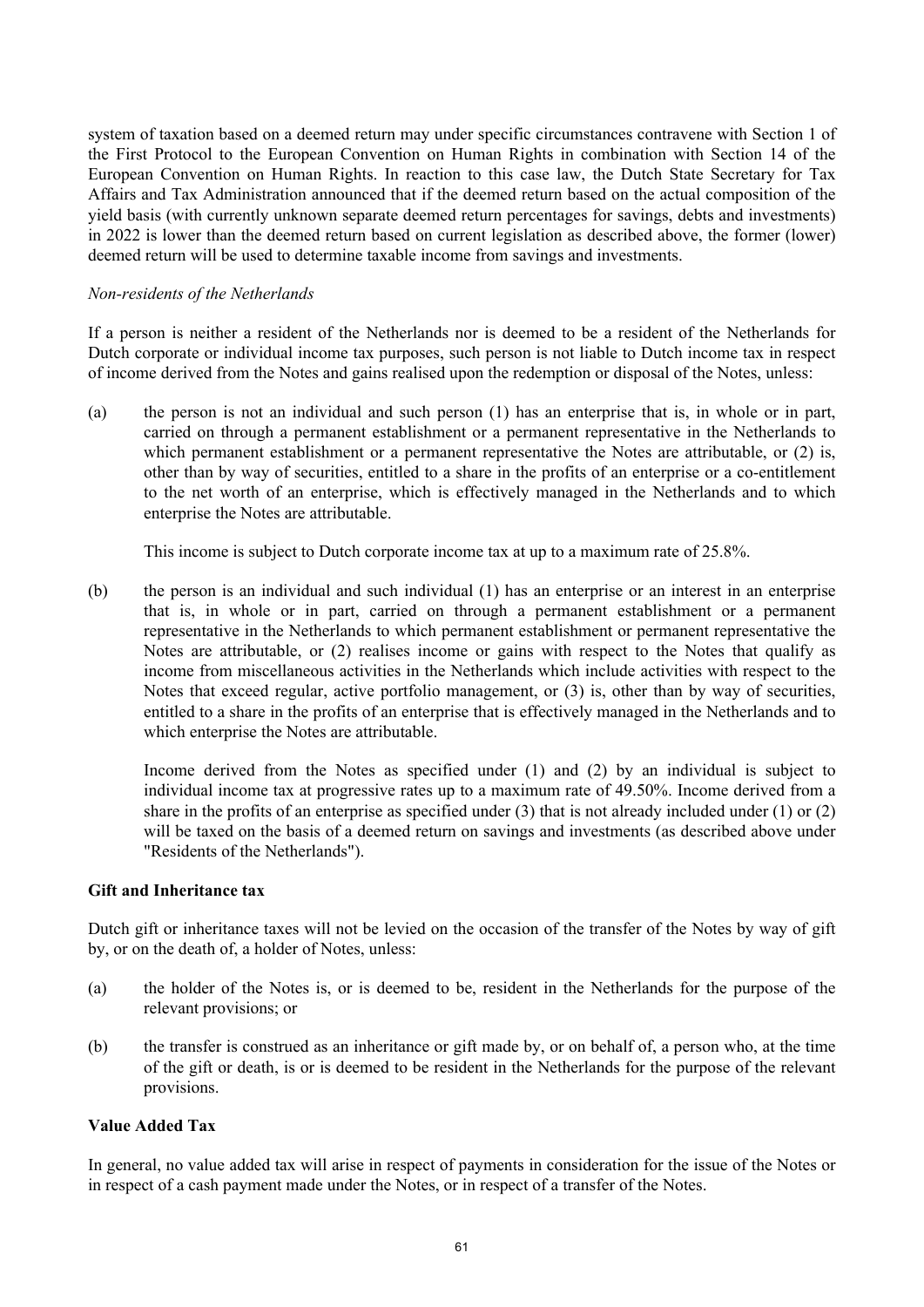# **Other Taxes and Duties**

No registration tax, customs duty, transfer tax, stamp duty, capital tax or any other similar documentary tax or duty will be payable in the Netherlands by a holder in respect of or in connection with the subscription, issue, placement, allotment, delivery or transfer of the Notes.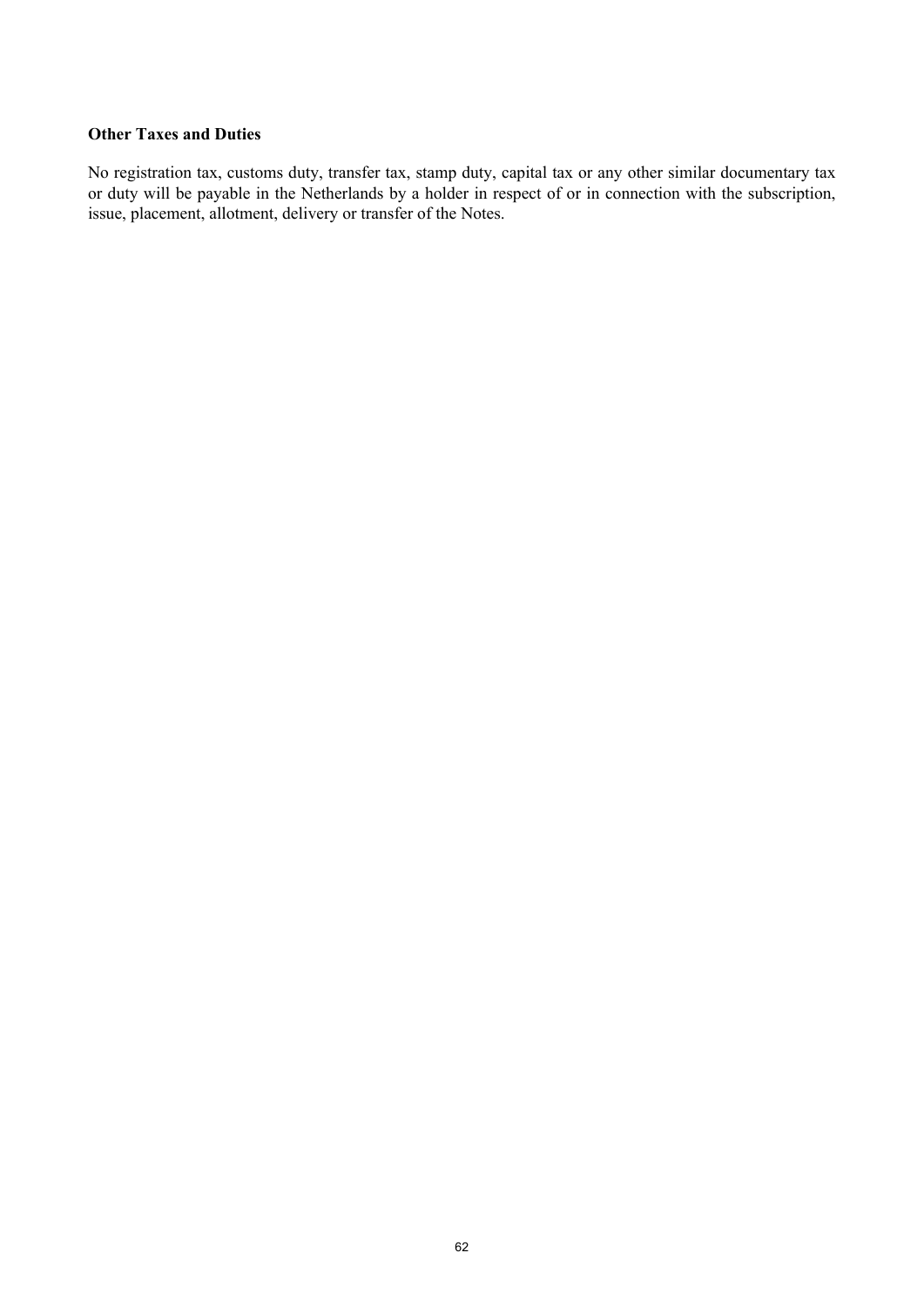#### <span id="page-62-0"></span>**SUBSCRIPTION AND SALE**

Pursuant to a Subscription Agreement, dated 13 May 2022 (the **Subscription Agreement**), the Managers have agreed with the Issuer, subject to the satisfaction of certain conditions, to subscribe for, at 99.47% of their principal amount, €496,100,000 aggregate principal amount of the Notes, and the Issuer has agreed to pay to the Managers for performance of their services a commission.

The Issuer has agreed to indemnify the Managers against certain liabilities in connection with the offer and sale of the Notes.

#### **Selling Restrictions**

#### *United States*

The Notes will be issued in bearer form and therefore are subject to U.S. tax law requirements and may not be offered, sold or delivered within the United States or its possessions or to a United States person, except in certain transactions permitted by U.S. tax regulations. Terms used in this paragraph have the meanings given to them by the U.S. Internal Revenue Code of 1986 and regulations thereunder.

In addition, until 40 days after the commencement of the offering, an offer or sale of Notes within the United States by any dealer (whether or not participating in the offering) may violate the registration requirements of the Securities Act.

The Notes have not been and will not be registered under the Securities Act and are subject to U.S. tax law requirements. Subject to certain exceptions, the Notes may not be offered or sold within the United States or to, or for the account or benefit of, U.S. persons. Accordingly, the Notes are being offered and sold only to non-U.S. persons outside the United States in reliance on Regulation S under the Securities Act.

Each Manager has agreed that, except as permitted by the Subscription Agreement, it will not offer, sell or deliver the Notes, (i) as part of their distribution at any time or (ii) otherwise until 40 days after the later of the commencement of the offering and the Issue Date within the United States or to, or for the account or benefit of, U.S. persons, and it will send to each distributor, dealer or a person receiving a selling concession, fee or other remuneration to which it sells Notes during the 40-day restricted period a confirmation or other notice setting forth the restrictions on offers and sales of the Notes within the United States or to, or for the account or benefit of U.S. persons. The Managers have also agreed that neither they nor their affiliates nor any persons acting on the Managers' or their affiliates' behalf have engaged or will engage in any directed selling efforts with respect to the Notes.

Terms used in the preceding two paragraphs have the meanings ascribed to them by Regulation S under the Securities Act.

# *Prohibition of sales to EEA Retail Investors*

Each of the Managers has represented and agreed that it has not offered, sold or otherwise made available and will not offer, sell or otherwise make available any Notes to any retail investor in the EEA. For the purposes of this provision:

- (a) the expression "retail investor" means a person who is one (or more) of the following:
	- (i) a retail client as defined in point (11) of Article 4(1) of MiFID II; or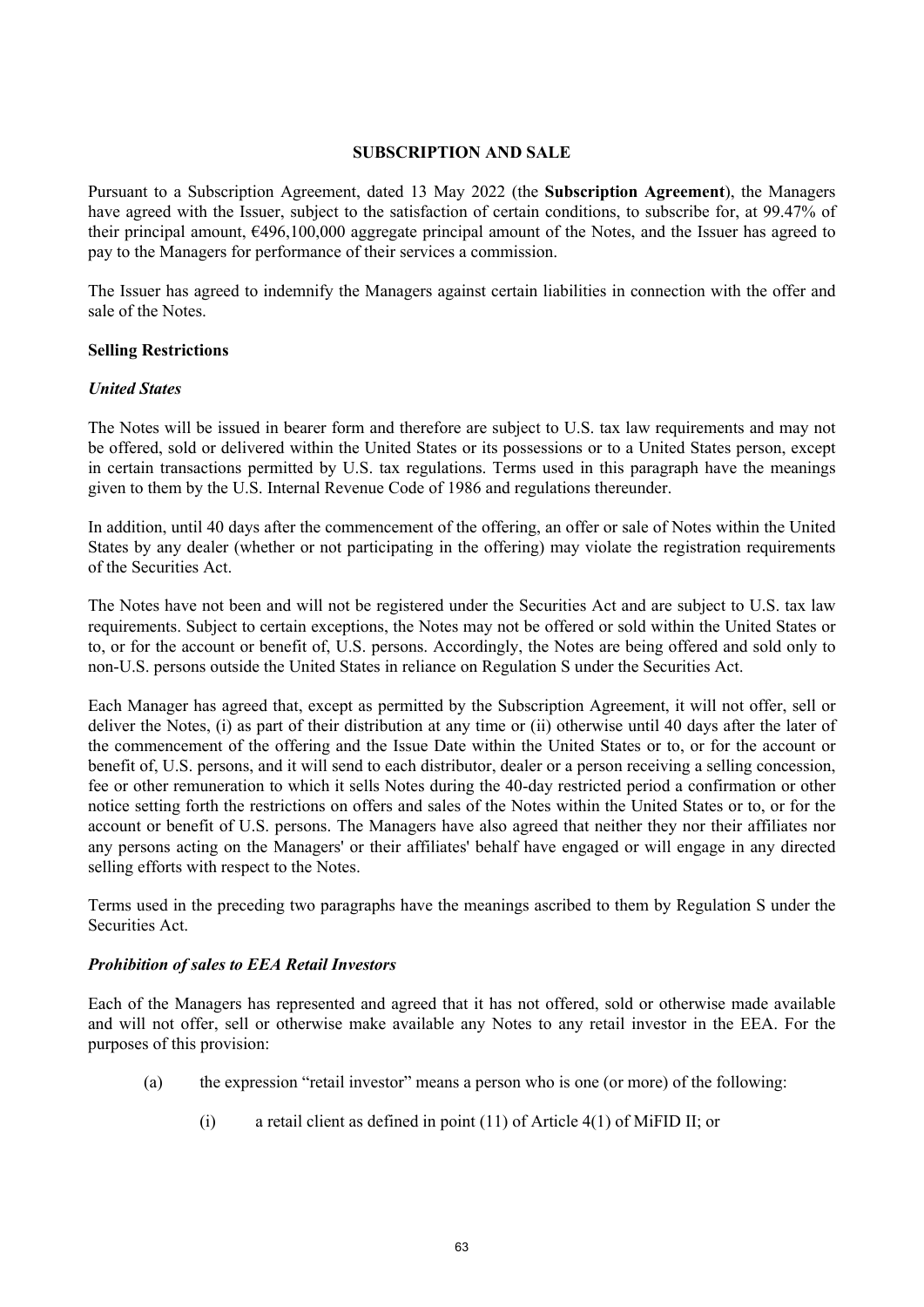- (ii) a customer within the meaning of the Insurance Distribution Directive, where that customer would not qualify as a professional client as defined in point (10) of Article 4(1) of MiFID II; or
- (iii) not a qualified investor as defined in the Prospectus Regulation; and
- (b) the expression "offer" includes the communication in any form and by any means of sufficient information on the terms of the offer and the Notes to be offered so as to enable an investor to decide to purchase or subscribe for the Notes.

# *United Kingdom*

# **Prohibition of sales to UK Retail Investors**

Each of the Managers has represented and agreed that it has not offered, sold or otherwise made available and will not offer, sell or otherwise make available any Notes to any retail investor in the UK. For the purposes of this provision:

- (a) the expression "retail investor" means a person who is one (or more) of the following:
	- (i) a retail client as defined in point (8) of Article 2 of Regulation (EU) No 2017/565 as it forms part of domestic law by virtue of the EUWA; or
	- (ii) a customer within the meaning of the provisions of the FSMA and any rules or regulations made under the FSMA to implement Directive (EU) 2016/97, where that customer would not qualify as a professional client, as defined in point (8) of Article 2(1) of Regulation (EU) No 600/2014 as it forms part of domestic law by virtue of the EUWA; or
	- (iii) not a qualified investor as defined in Article 2 of UK Prospectus Regulation; and
- (b) the expression "offer" includes the communication in any form and by any means of sufficient information on the terms of the offer and the Notes to be offered so as to enable an investor to decide to purchase or subscribe for the Notes.

# **Other regulatory restrictions**

Each Manager has represented warranted and agreed in the Subscription Agreement that: (1) it has only communicated or caused to be communicated and will only communicate or cause to be communicated any invitation or inducement to engage in investment activity (within the meaning of section 21 of the Financial Services and Markets Act 2000 (the **FSMA**)) received by it in connection with the issue or sale of any Notes in circumstances in which section 21(1) of the FSMA does not apply to ASML, and (2) it has complied with and will comply with all applicable provisions of the FSMA with respect to anything done by it in relation to the Notes in, from, or otherwise involving the UK.

# *The Grand Duchy of Luxembourg*

Each Manager has represented and agreed that it has not and will not, offer or sell the Notes to the public in Luxembourg, directly or indirectly, and neither this Offering Memorandum nor any prospectus, form of application, advertisement, communication or other material may be distributed, or otherwise made available in, or from or published in, Luxembourg, except (i) for the sole purpose of the admission to trading of the Notes on the Euro MTF Market and listing of the Notes on the Official List of the Luxembourg Stock Exchange and except in circumstances which do not constitute an offer of securities to the public pursuant to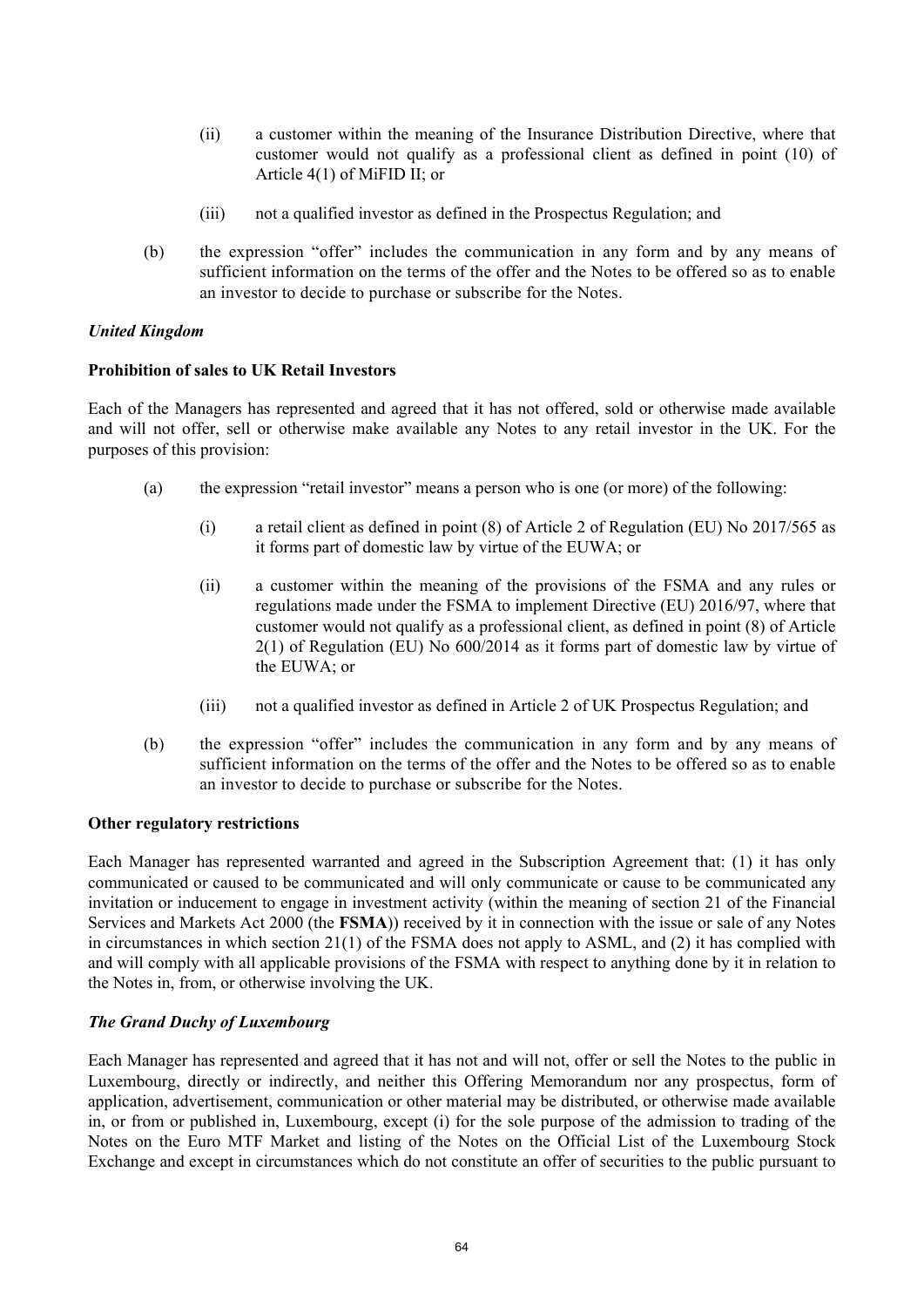the provisions of the Prospectus Law 2019 or (ii) in other circumstances which do not constitute a public offer of securities to the public pursuant to the provisions of the Prospectus Law 2019.

# *Japan*

The Notes have not been and will not be registered under the Financial Instruments and Exchange Act of Japan (Act No. 25 of 1948, as amended; the **FIEA**). Accordingly, each Manager has represented, warranted and agreed that it has not, directly or indirectly, offered or sold and will not, directly or indirectly, offer or sell any Notes in Japan or to, or for the benefit of, any resident of Japan (as defined under Item 5, Paragraph 1, Article 6 of the Foreign Exchange and Foreign Trade Act (Act No. 228 of 1949, as amended)) or to others for re-offering or re-sale, directly or indirectly, in Japan or to, or for the benefit of, any resident of Japan except pursuant to an exemption from the registration requirements of, and otherwise in compliance with, the FIEA and any other relevant laws, regulations and ministerial guidelines of Japan.

# *General*

<span id="page-64-0"></span>In addition to the specific restrictions set out above, the Managers have agreed that they will (to the best of their knowledge) comply with all applicable laws and material regulations relating to the distribution of securities in each jurisdiction in which they acquire, offer, sell or deliver Notes or have in their possession or distribute the Offering Memorandum or any such other material.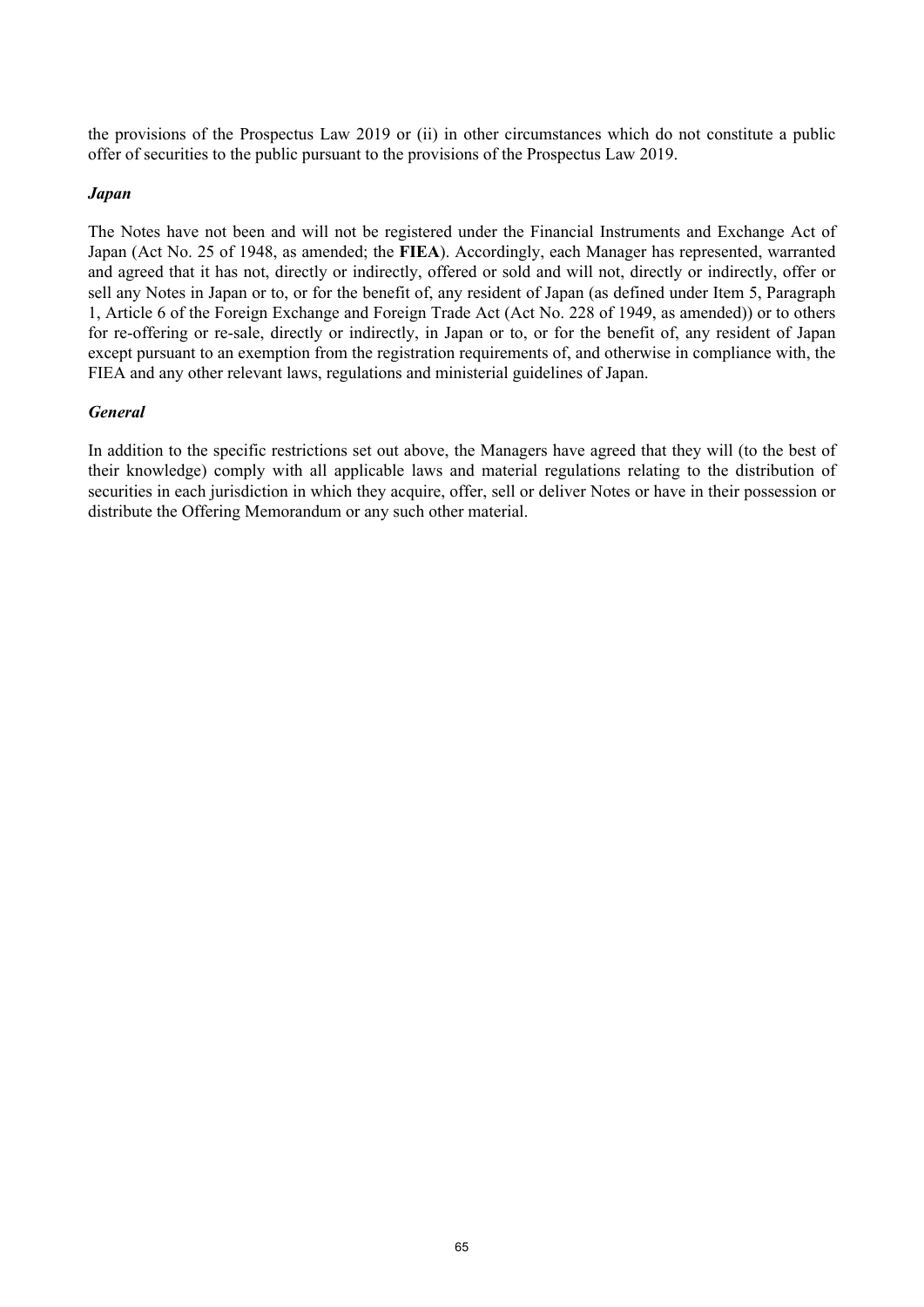# **GENERAL INFORMATION**

1. We commenced business operations in 1984. ASM Lithography Holding N.V. was incorporated in the Netherlands on 3 October 1994 to serve as the holding company for our worldwide operations. In 2001, we changed our name to ASML Holding N.V. Our registered office is located at De Run 6501, 5504 DR Veldhoven, the Netherlands, telephone number +31 40 268 3000. We have operating subsidiaries in the Netherlands, the United States, Italy, France, Germany, the UK, Ireland, Belgium, South Korea, Taiwan, Singapore, China, Hong Kong, Japan, Malaysia and Israel.

From time to time, we pursue acquisitions of businesses that we believe will complement or enhance our core lithography business: these have included the acquisitions of MaskTools (business unit of MicroUnity Systems Engineering Inc.) in 1999, Silicon Valley Group Inc. in 2001, Brion Technologies Inc. in 2007, Wijdeven Motion Holding B.V. and Wijdeven Motion B.V. in 2012, Cymer Inc. in 2013, HMI and a 24.9% minority interest in Carl Zeiss SMT in 2016 and Berliner Glas in 2020, for which the non-semiconductor activities were divested in 2021.

The Issuer is registered under number 17085815 at the Commercial Register in Eindhoven, the Netherlands. Our LEI is 724500Y6DUVHOD6OXN27.

- 2. As of 29 April 2022, the Issuer's authorized share capital amounts to  $\epsilon$ 126.0 million and is divided into:
	- $700,000,000$  cumulative preference shares with a nominal value of  $\epsilon 0.09$  each; and
	- 700,000,000 ordinary shares with a nominal value of  $\epsilon$ 0.09 each.

ASML's ordinary shares are listed for trading in the form of registered ASML NASDAQ shares (N07059210) and in the form of registered ASML Euronext Amsterdam shares (NL0010273215). The principal trading market of ASML's shares is Euronext Amsterdam. ASML's ordinary shares also trade on NASDAQ.

As at 31 December 2021, 406,475,276 ordinary shares with a nominal value of  $\epsilon$ 0.09 each were issued and fully paid up, this includes 3,873,663 treasury shares. No ordinary shares B and no cumulative preference shares have been issued.

- 3. The objects of the Company are to establish, participate in, administer and finance companies and enterprises engaged in the development, manufacture and trading of products which are used for the production of semi-conductors especially lithographic products and systems, and the development and exploitation of technical and other expertise in the field of or in connection with the products and systems referred to above, and to do everything pertaining thereto or connected therewith, including to perform or have performed industrial, commercial and financial activities, to perform or have performed services in general, all this in the widest sense.
- 4. The issuance of the Notes being offered hereby were authorized by resolutions of the Board of Management on 25 April 2022 and by resolutions of the Supervisory Board on 29 April 2022.
- 5. KPMG Accountants N.V. has served as the Company's independent auditor for the years ended 31 December 2021 and 31 December 2020 and have rendered an unqualified Report of Independent Registered Public Accounting Firm (auditor's report) with respect to the consolidated financial statements as included in ASML's Annual Report on Form 20-F for 2021. The address of KPMG Accountants N.V. is Laan van Langerhuize 1, 1186 CS Amstelveen, the Netherlands.

Copies of the 2021 Form 20-F (including audited US GAAP financials) of ASML and the Q1 2022 Form 6-K, including the most recent unaudited summary consolidated interim quarterly financial statements of ASML prepared in conformity with US GAAP are available, free of charge, upon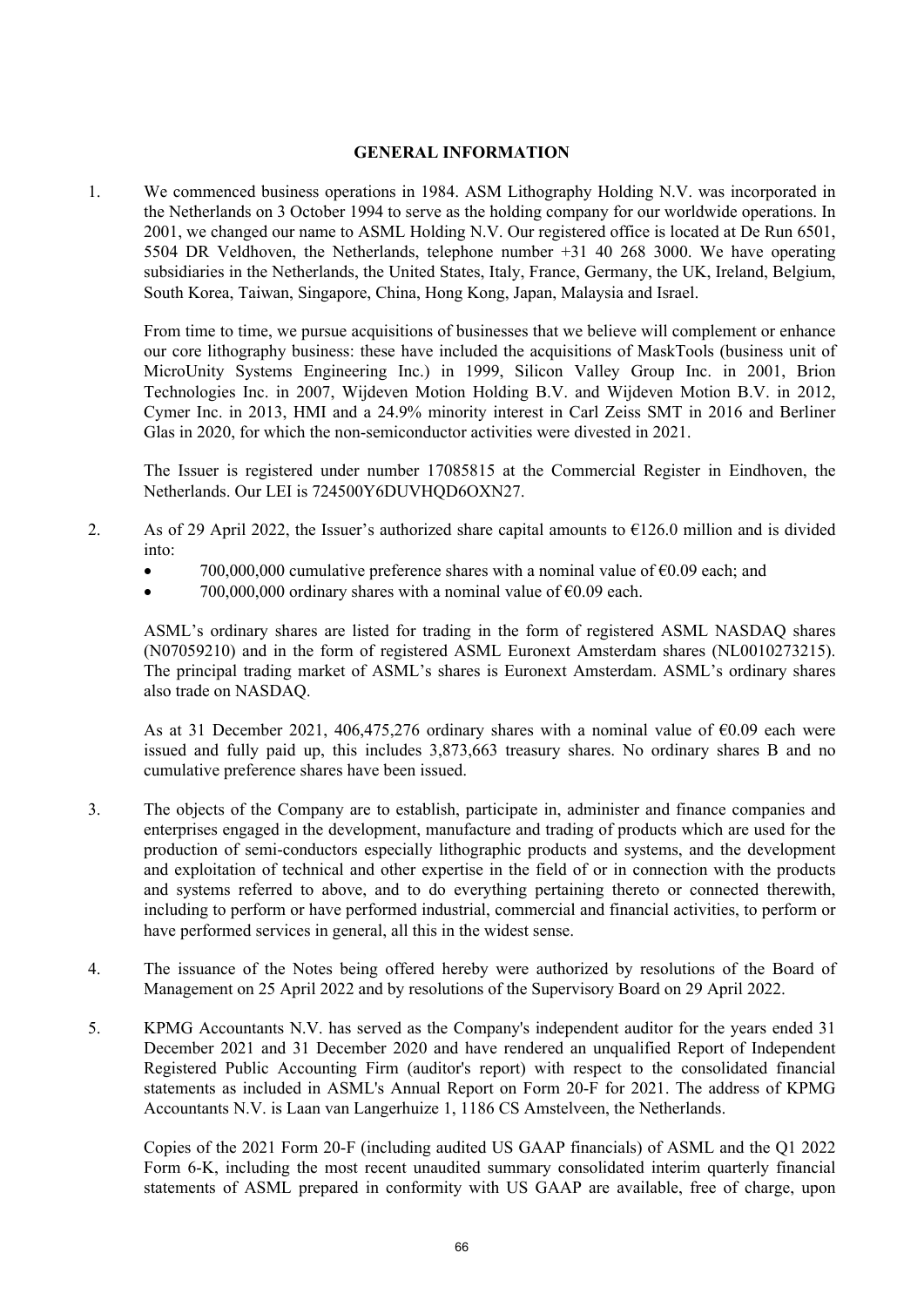request during normal business hours at the offices of ASML and at the website of ASML at www.asml.com. The 2021 Form 20-F and the Q1 2022 Form 6-K are incorporated herein by reference.

- 6. The Notes have been accepted for clearance and settlement through the facilities of Euroclear and Clearstream with the international securities identification number XS2473687106 and common code 247368710.
- 7. The Notes are expected to be assigned a rating of A by Fitch and A2 by Moody's.

Each of Fitch and Moody's is established in the European Union and registered pursuant to the CRA Regulation. As such, as of the date of this Offering Memorandum, each of Fitch and Moody's is included in the list of credit rating agencies published by the European Securities and Markets Authority on its website (at http://www.esma.europa.eu/page/List-registered-and-certified-CRAs) in accordance with the CRA Regulation. A credit rating is not a recommendation to buy, sell or hold securities and is subject to suspension, reduction or withdrawal at any time by the assigning rating agency. A suspension, reduction or withdrawal of a credit rating assigned to the Issuer may adversely affect the market price of the Notes.

- 8. Other than as set out in this Offering Memorandum (including any document incorporated by reference herein), the Issuer is not, or during the last two financial years has not been involved (whether as defendant or otherwise) in, nor does it have knowledge of any threat of any legal, arbitration, administrative or other proceedings the result of which may have, in the event of an adverse determination, a significant effect on its financial condition as presented in this Offering Memorandum (including any document incorporated by reference herein).
- 9. There has been no material adverse change in the Issuer's prospects since 31 December 2021. Moreover, there has been no significant change in ASML's financial position since 3 April 2022.
- 10. For so long as any of the Notes are outstanding, copies of the following documents may be obtained, free of charge, during normal business hours at the office of the Paying Agent:
	- (a) the most recently published audited consolidated annual reports of the Company;
	- (b) the most recently published unaudited consolidated condensed interim financial statements (published quarterly) of the Company;
	- (c) the Articles of Association of the Issuer;
	- (d) this Offering Memorandum; and
	- (e) the Agency Agreement.
- 11. Fiscal Agent and Paying Agent

Deutsche Bank AG, London Branch Winchester House 1 Great Winchester Street London, EC2N 2DB United Kingdom Facsimile No: +44 207 547 6149 Attention: Debt and Agency Services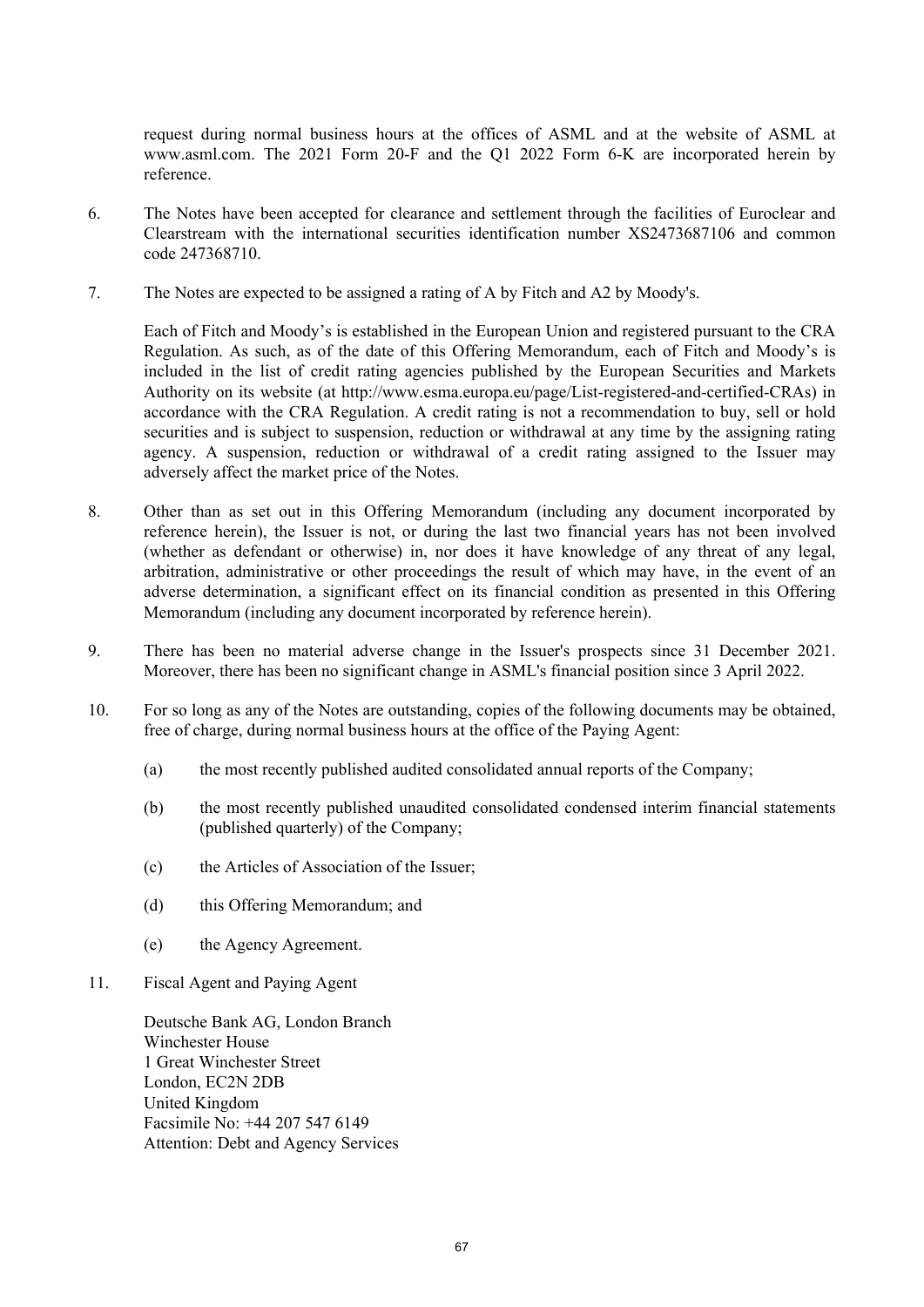12. Certain of the Managers and their affiliates have engaged, and may in the future engage, in investment banking and/or commercial banking transactions with, and may perform services for the Issuer and its affiliates in the ordinary course of business. They have received, or in the future may receive, customary fees and commissions for these transactions.

In addition, in the ordinary course of their business activities, the Managers and their affiliates may make or hold a broad array of investments and actively trade debt and equity securities (or related derivative securities) and financial instruments (including bank loans) for their own account and for the accounts of their customers. Such investments and securities activities may involve securities and/or instruments of the Issuer or the Issuer's affiliates. Certain of the Managers or their affiliates that have a lending relationship with the Issuer routinely hedge their credit exposure to the Issuer consistent with their customary risk management policies. Typically, such Managers and their affiliates would hedge such exposure by entering into transactions which consist of either the purchase of credit default swaps or the creation of short positions in securities, including potentially the Notes. Any such positions could adversely affect future trading prices of the Notes. The Managers and their affiliates may also make investment recommendations and/or publish or express independent research views in respect of such securities or financial instruments and may hold, or recommend to clients that they acquire, long and/or short positions in such securities and instruments.